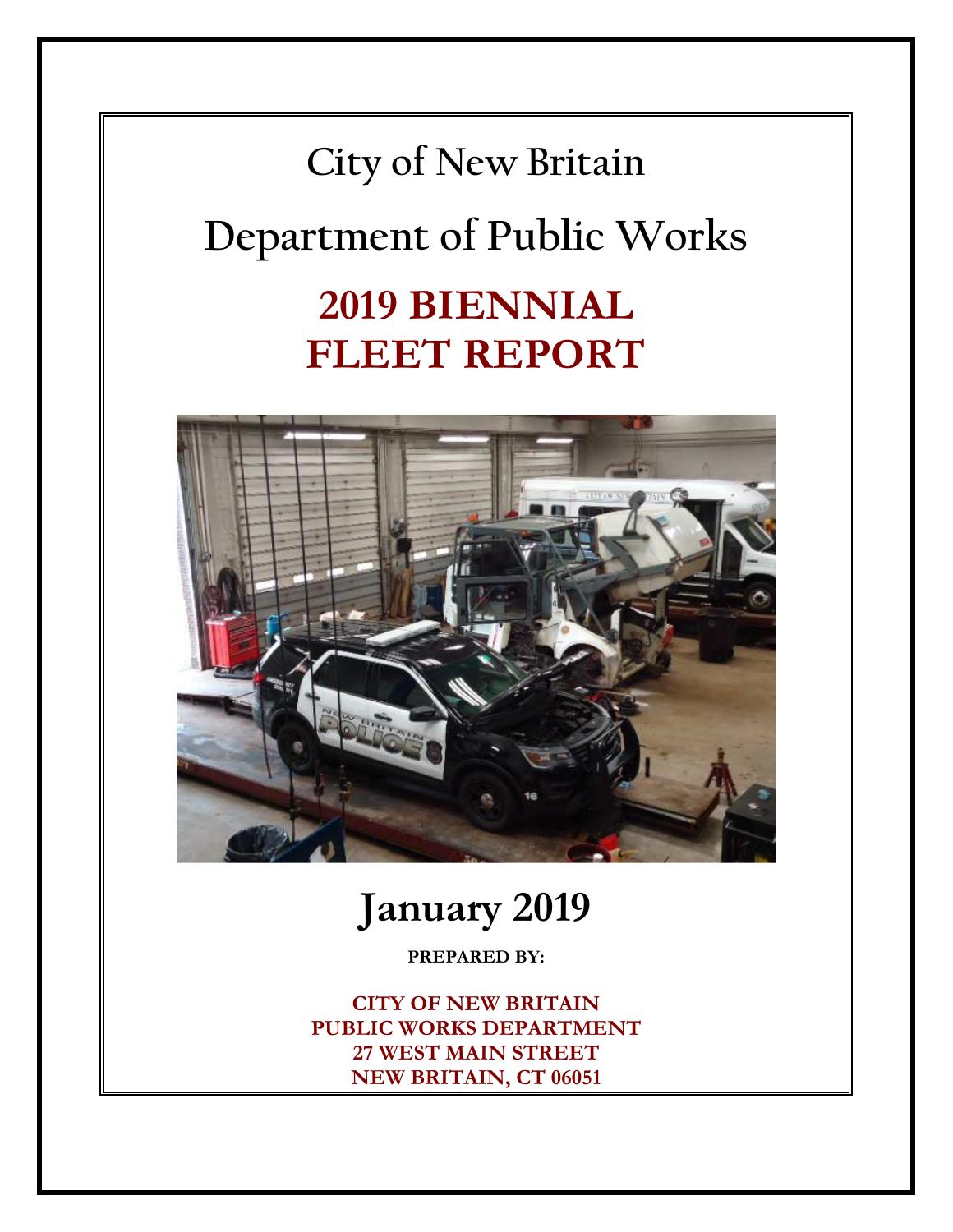### TABLE OF CONTENTS

| Chapter        | Title | Page |
|----------------|-------|------|
| L              |       |      |
| $\Pi$ .        |       |      |
| $\Pi$ .        |       |      |
| III.           |       |      |
| IV.            |       |      |
| V              |       |      |
| VI.            |       |      |
| VII.           |       |      |
|                |       |      |
| IX             |       |      |
| $\mathbf{X}$ . |       |      |
| XL             |       |      |
| <b>XII</b>     |       |      |
|                |       |      |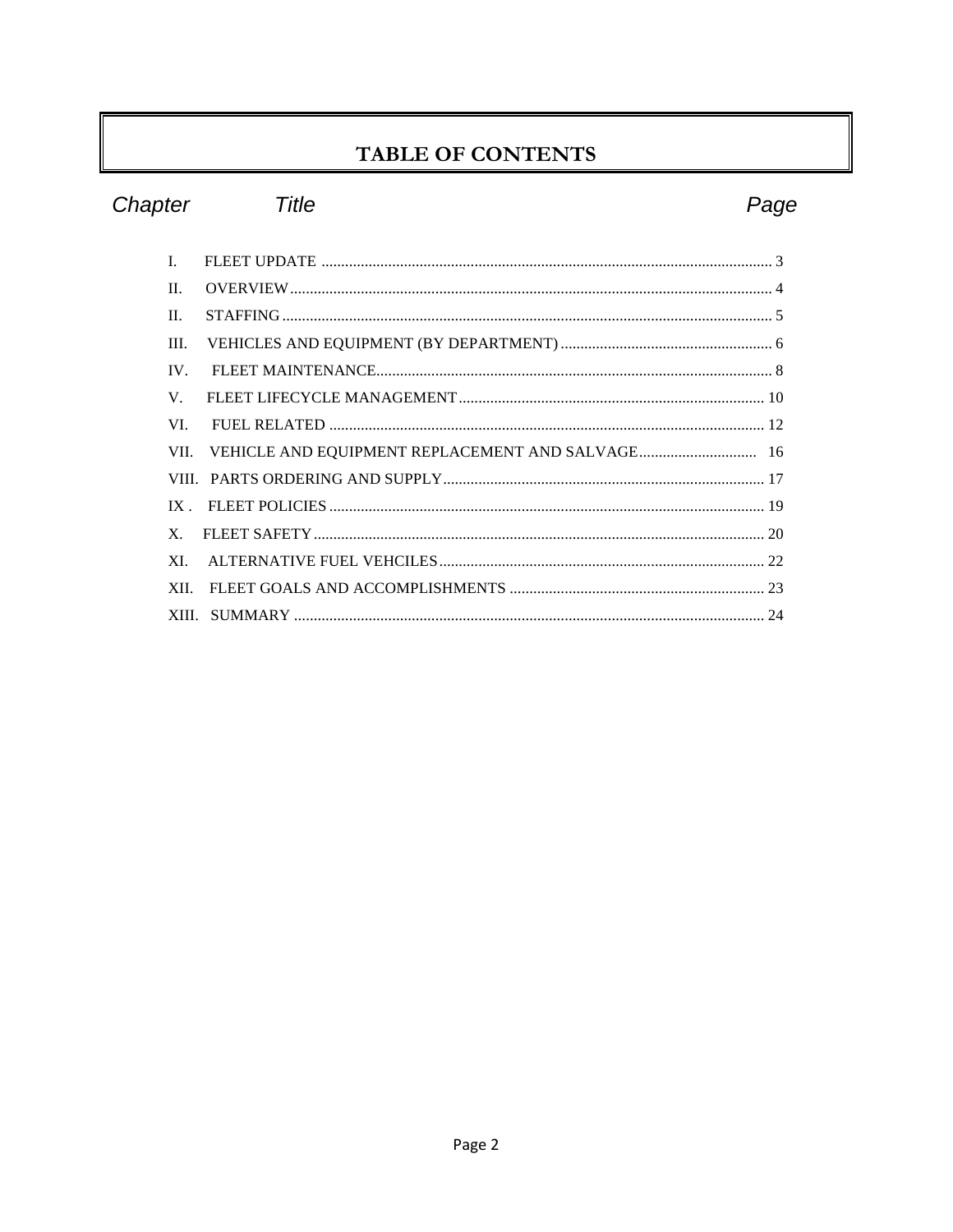### **NEW BRITAIN PUBLIC WORKS - FLEET OPERATIONS**

### **1. FLEET UPDATE**

This report is the third Fleet Report prepared by New Britain Public Works since 2016. It provides a comprehensive update about what's involved with the City's Fleet Operations, the status of these operations, and progress made in many areas with some of the highlights being:

- 1. Since the last Fleet Report was prepared in January of 2017, the City further reduced it's the size of its fleet by 10 vehicles (2.9%) to 349 vehicles, and since FY-16 the number of fleet vehicles has been reduced by 35 vehicles which is over a 10% reduction.
- 2. The City continues to see a drop in its annual fuel costs, and dating back to FY-13 fuel consumption by the City's fleet has decreased 25.44%, and fuel consumption has decreased every fiscal year except for one since FY-13. Similarly as fuel prices have also decreased in recent fiscal years the City's fuel cost are down over 50% since FY-13.
- 3. In fall of 2018 Mayor Stewart and the New Britain City Council passed a resolution for a new Capital Equipment Bond for \$1,969,188 to fund the purchase of 38 critical vehicles and equipment for various City departments. Each vehicle and piece of equipment being purchased is scheduled to replace an existing vehicle or piece of equipment that is being taken off line and auctioned off so these purchases will not increase the number of units in the City's fleet.
- 4. The City had established a goal of having real-time, GPS tracking on all its vehicles. Related to this in the fall of 2017 the City implemented Verizon's Network Fleet Vehicle Tracking System on all non-Police, Fire, and EMS vehicles. Installing this GPS tracking system has resulted in level of service improvements for snow plowing, city-wide leaf collection, and also helped reduce wasteful vehicle usage and fuel consumption.
- 5. A strict "No Idling Policy" was implemented and is being enforced in the City's Public Works Department. Unnecessary vehicle idling is a significant issue in Public Works departments, governments agencies, public utilities, and the construction trades, and eliminating it involves a change of culture. NBPW has made major strides and has greatly reduced vehicle idling since this policy was put in place in December of 2017.
- 6. To better control the use of city vehicles which are often shared by several employees, "Key Keeper" systems are being utilized, and have been installed at the City Yard and in City Hall so far. When using a Key Keeper system an employee gets access to a vehicle's keys from a digital lock box using their City Employee number, and keys are required to be turned back by the end of the work day.
- 7. As part of the City's effort to minimize the size of the fleet, in the fall of 2018 "Pooled" vehicles were implemented in New Britain City Hall for use by City Hall employees. This effort involved repurposing some vehicles that were assigned to specific City departments, but were being underutilized.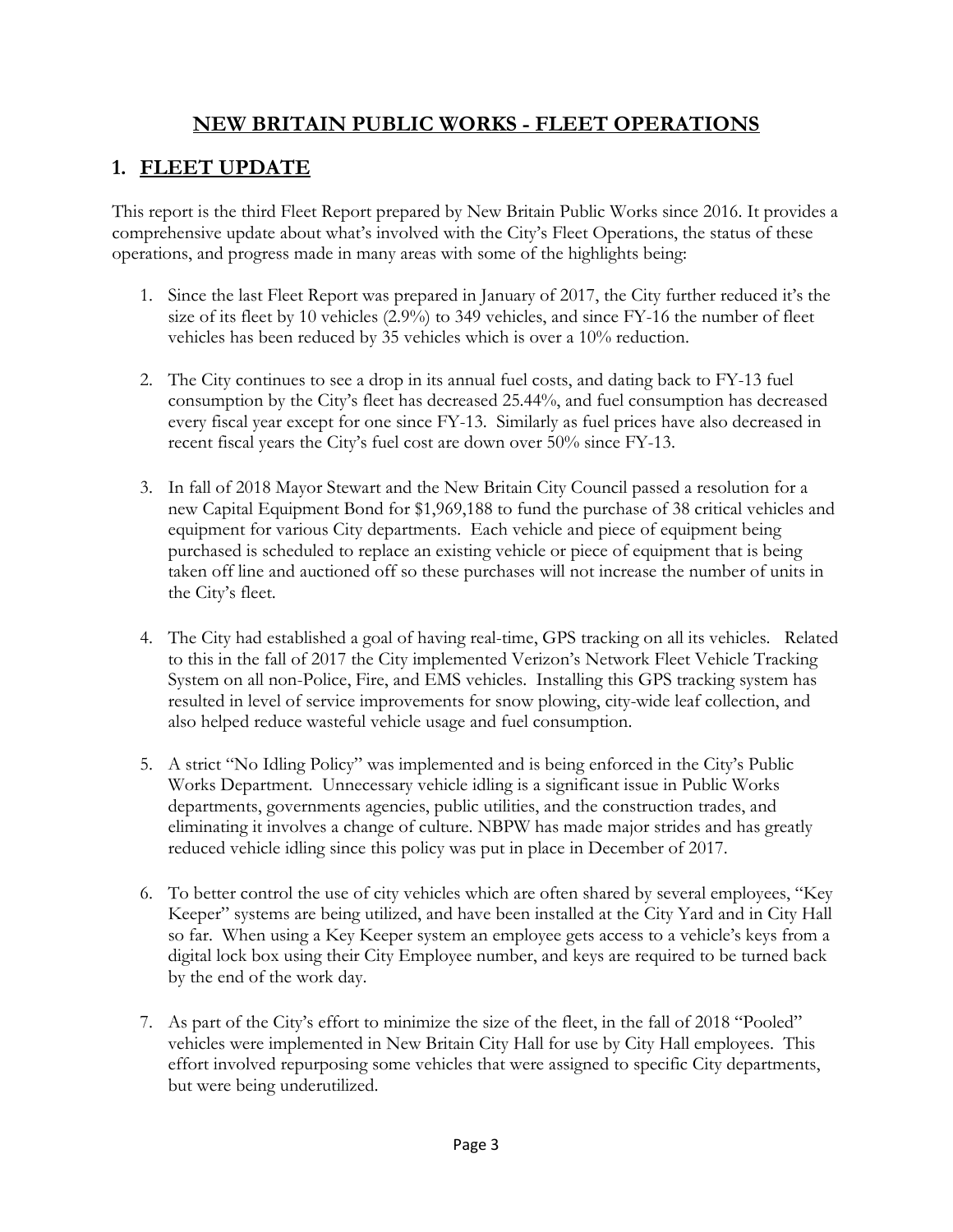- 8. The front-line vehicle used for NBPD operations was changed from a V-8 powered Crown Victoria to a V-6 powered Ford Explorer. Among other benefits this change resulted in increasing the fuel efficiency of front line police cruises by over 10 miles per gallon.
- 9. Public Works Fleet Operations are working on a new initiative with the Mayor's office that looks to generate revenue by allowing advertising on some, non-emergency, city vehicles. A pilot for this program is planned for 2019 that will utilize approximately 20 vehicles.

Moving forward Public Works Fleet Report will be prepared on a biennial basis (every two years).

### **2. FLEET OVERVIEW**



Picture shows a "Car" side of the City's Fleet Operations at the City Yard located on Harvard Street

Like all cities, the City of New Britain maintains a large fleet of vehicles and equipment that is needed for everything from routine maintenance activities to emergency response, and the City's fleet itself is one of the most important and costly assets to manage. The proper management of the City's fleet assets is critical. Hundreds of thousands of dollars can be saved each year through the proper management of the City's fleet by efforts to maximize fuel efficiency, minimize fuel consumption, maximize vehicle and equipment life cycles, and minimizing the overall size of the fleet.

With the exception of the NBFD, the City of New Britain's Fleet Operations are managed by the City's Public Works Department, and are based out of two primary locations: the Public Works City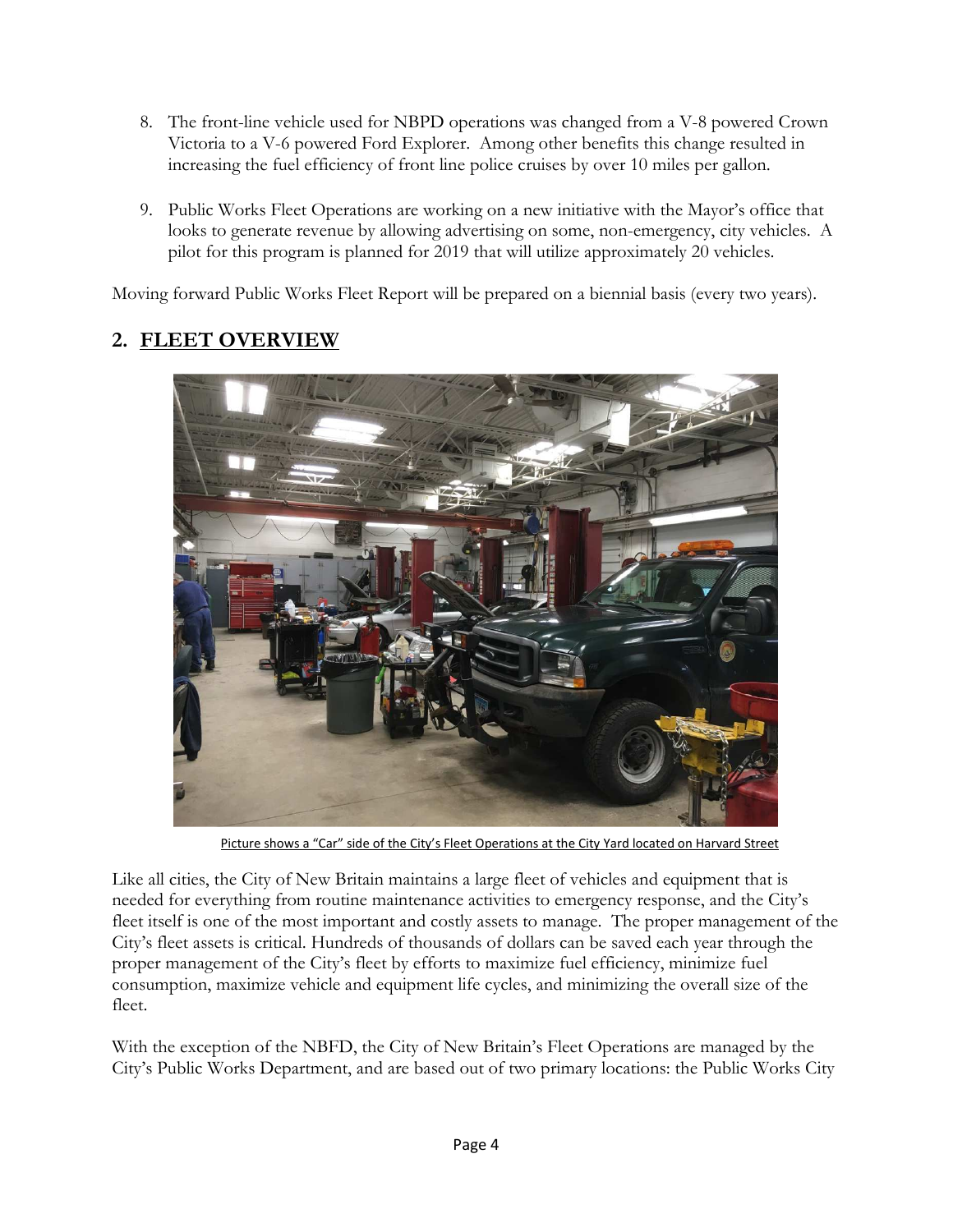Yard on Harvard Street which primarily manages passenger and larger fleet vehicles, and the maintenance garage at Stanley Quarter Park which primarily handles fleet equipment.

The management, maintenance, and repair for the City's fleet of vehicles and equipment includes the following responsibilities:

- Managing and overseeing the City's capital equipment replacement program
- Establishing procedures to extend vehicle service life
- Scheduling and performing daily repairs and maintenance
- Maintaining computerized records for all maintenance and repair activities performed on every vehicle and piece of equipment in the City's fleet
- Tracking accidents that involved City fleet vehicles and equipment and establishing procedures and best practices for the reduction of vehicle accidents
- The ordering and management of the City's fuel for vehicles and equipment
- Performing the maintenance repair work for the New Britain Housing Authority and the Board of Education vehicles and equipment
- Preparing an annual report that documents the current status of the City's fleet, the City's fuel consumption, and any relevant changes

While not discussed in great detail in this report, Public Works Fleet Division is also responsible for the operation and maintenance of the City's Park pools and splash pads.

### **3. STAFFING**



Public Works Fleet Operations are managed by the City's Fleet Manager who is one of 5 direct reports to the Director of Public Works. Overall staffing for Public Works' Fleet Operations currently consists of a Fleet Manager, a Mechanic Foreperson, a Lead Mechanic, and 9 Vehicle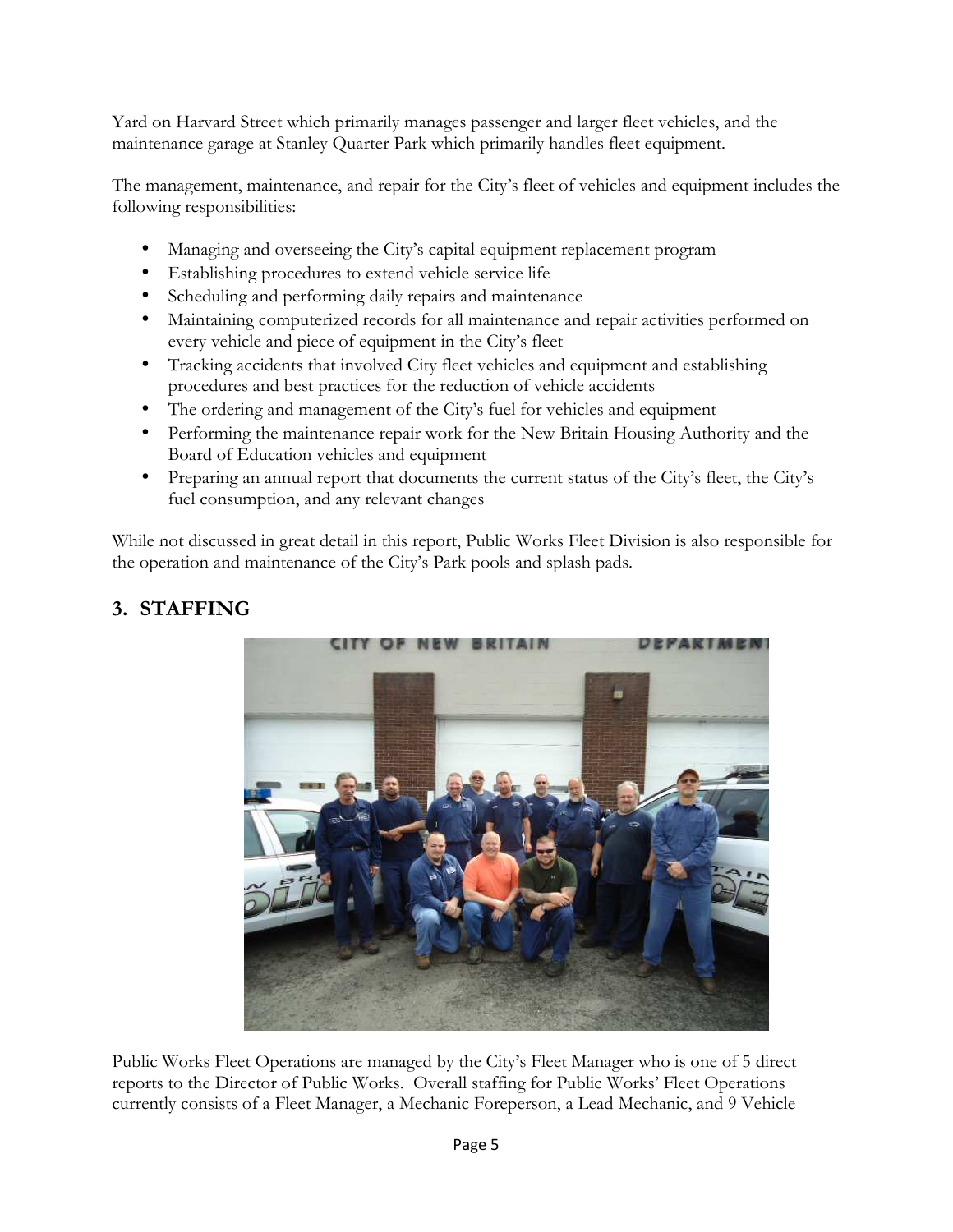Equipment Technicians (V.E.T.). These staffing levels, and even the specific employees, have not changed since the last Fleet Report was prepared in January of 2017. A few retirements by fleet staff are anticipated though within the next few fiscal years.



The City's Fleet Operations continue to flourish since the promotion of Sam Plumley to the City's Fleet Manager in January of 2016. Prior to Sam's promotion in 2016, the City had been operating without a full time permanent Fleet Manager since 2007. Related to this Public Works Fleet Operations had been making minimal progress bettering its operations and achieving goals like increasing vehicle and equipment life cycles, improving fuel efficiency, and increasing fleet safety. The staff supporting Sam Plumley are also very talented, and each play critical roles in recent improvements made in the City's Fleet Operations.

### **4. VEHICLES AND EQUIPMENT (BY DEPARTMENT)**

Efforts to reduce the overall size of the City's Fleet remains a high priority, and the City has again been successful in reducing the number of vehicles it owns and maintains by ten vehicles since the Fleet Report was last completed in January of 2017 for a 2.9% reduction.

| <b>City Department</b>                               |                          | <b>Number of Vehicles</b> |         |
|------------------------------------------------------|--------------------------|---------------------------|---------|
|                                                      | $FY-16$                  | $FY-17$                   | $FY-19$ |
| Mayor                                                |                          |                           |         |
| Assessor                                             |                          |                           |         |
| <b>Building Dept.</b>                                | 6                        |                           |         |
| DMD & City Plan                                      | $\overline{\mathcal{L}}$ | ำ                         |         |
| Police Dept. (reflects no. of license plates issued) | 111                      | 104                       | 107     |
| Facilities (New Department in FY-18)                 |                          |                           | 8       |
| <b>EMS</b>                                           | 12                       | 12                        | 12      |

The following are tables listing numbers of fleet vehicles and equipment by City department.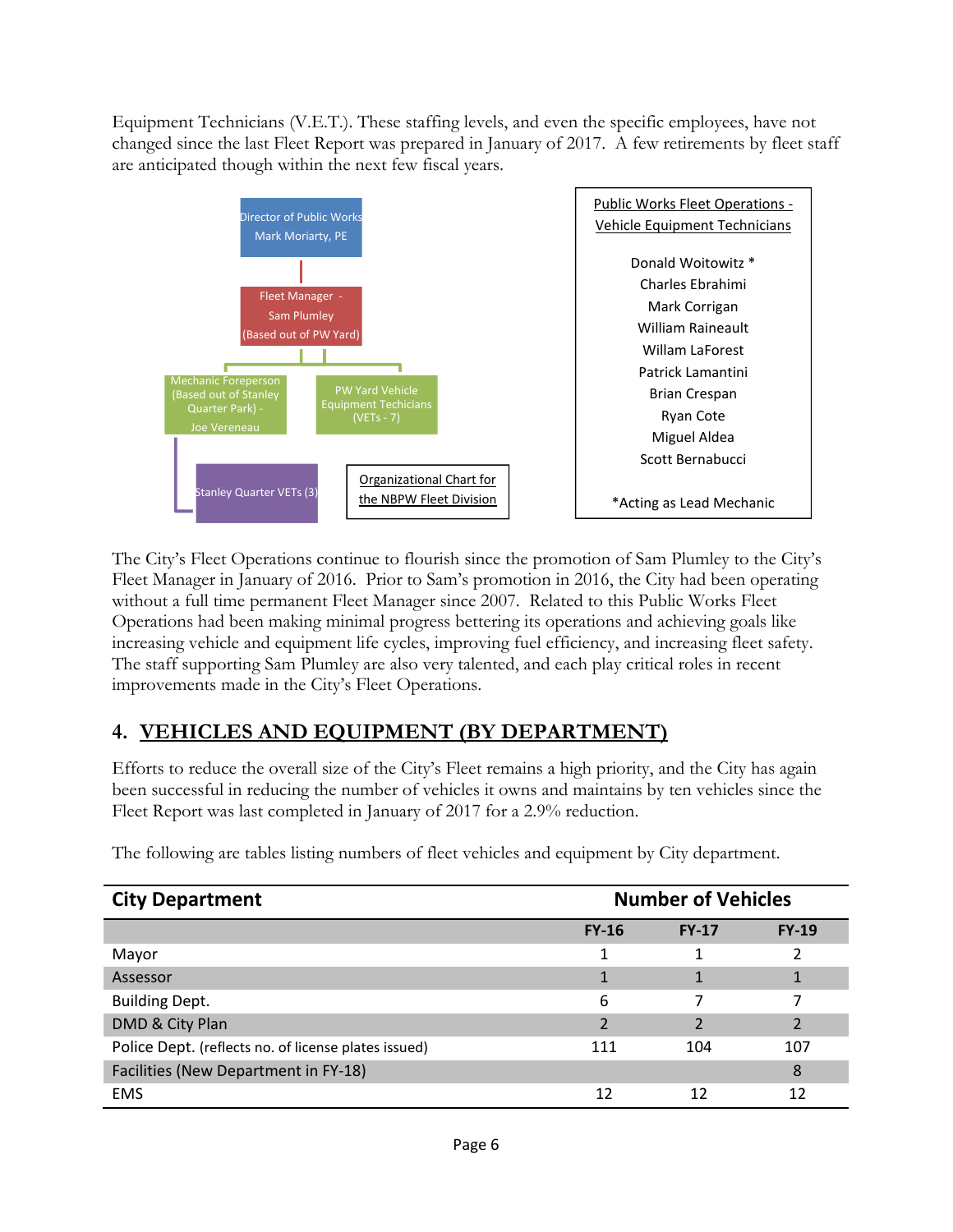| Fire Dept./ OEM                                             | 39             | 39             | 37                       |
|-------------------------------------------------------------|----------------|----------------|--------------------------|
| Health Dept.                                                | 6              | 5              | 6                        |
| PW-Engineering                                              | 6              | 5              | 6                        |
| PW-Field Services (Streets, Parks, Sanitation, and Traffic) | 101            | 90             | 80                       |
| PW-Utilities (Water & Sewer)                                | 60             | 51             | 51                       |
| <b>PW-Fleet and Facilities</b>                              | 19             | 17             |                          |
| (No longer a combined Department in FY-18)                  |                |                |                          |
| PW - Cemetery                                               | $\overline{2}$ | $\overline{2}$ | $\overline{\phantom{a}}$ |
| PW - Fleet                                                  |                |                | 7                        |
| <b>PW-Pool Cars</b>                                         |                | 5              | 5                        |
| Recreation                                                  | 7              | 7              | 5                        |
| Senior Center                                               | 5              | 5              | 5                        |
| <b>Stanley Golf</b>                                         | 2              | $\overline{2}$ | 2                        |
| <b>Youth Services</b>                                       | 4              | 4              | 4                        |
| Totals                                                      | 384            | 359            | 349                      |

### **2019 Large and Small Equipment Totals**

| <b>Public Works Department</b>     |         |                        |                        |  |
|------------------------------------|---------|------------------------|------------------------|--|
| <b>PW Field Service Division</b>   |         | <b>Large Equipment</b> | <b>Small Equipment</b> |  |
| <b>Streets and Traffic</b>         |         | 12                     | 23                     |  |
| Sanitation                         |         | 4                      | 10                     |  |
| <b>Walnut Hill Park</b>            |         | 9                      | 19                     |  |
| <b>Stanley Quarter Park</b>        |         | 10                     | 21                     |  |
| Stanley Quarter Maint. Bld.        |         | 6                      | 21                     |  |
| <b>AW Stanley Park</b>             |         | 8                      | 21                     |  |
| <b>Chesley Park</b>                |         | $\overline{2}$         | $\overline{4}$         |  |
| <b>Willow Brook Park</b>           |         | 11                     | 25                     |  |
| <b>Forestry Operations</b>         |         | $\overline{3}$         | 14                     |  |
| <b>Horticultural Operations</b>    |         | 10                     | 24                     |  |
|                                    |         | 75                     | 180                    |  |
| <b>PW Utilities Division</b>       |         |                        |                        |  |
| Water & Sewer (all operations)     |         | 13                     | 70                     |  |
|                                    |         |                        |                        |  |
| <b>Parks &amp; Rec. Department</b> |         |                        |                        |  |
| <b>Fairview Cemetery</b>           |         | 17                     | 19                     |  |
| <b>Stanley Golf Course</b>         |         | 32                     | 24                     |  |
|                                    |         |                        |                        |  |
| <b>Facilities and Energy</b>       |         | 6                      | 27                     |  |
|                                    | Totals: | 143                    | 320                    |  |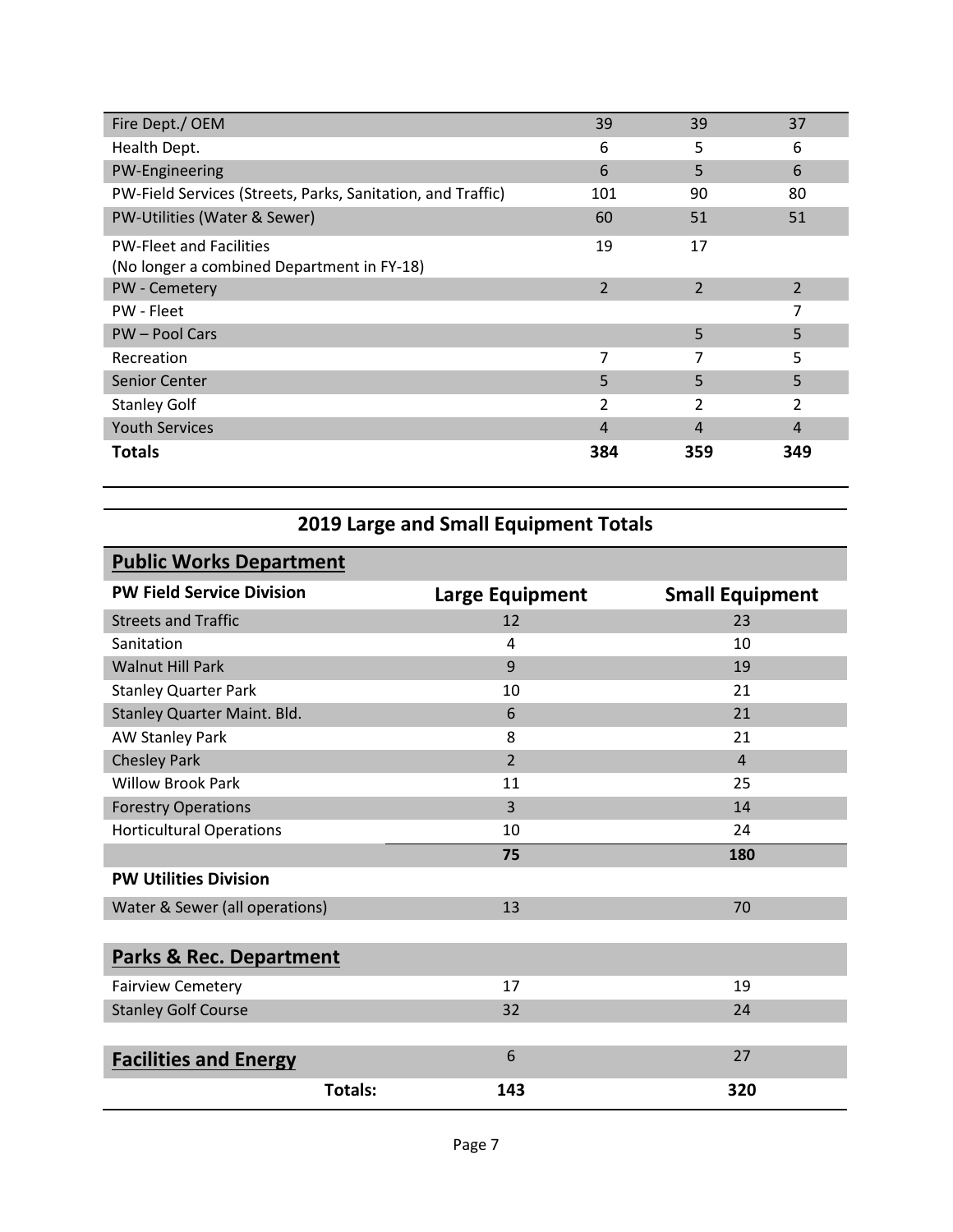### **FLEET MAINTENANCE**



There are no major changes to on Fleet Maintenance since the previous Fleet Report was prepared in January of 2017. Performing routine preventative maintenance continues to be the most critical element for optimizing the life span of City vehicles and equipment though. It is also critical for avoiding the repair or replacement of costly major vehicle components such as engines, transmissions and drive trains. As with any preventative maintenance program the goal for New Britain Public Works' preventative maintenance practices is to keep vehicles and equipment in sound operating condition, but to perform preventative maintenance at the appropriate intervals because both overly frequent and delinquent preventive maintenance intervals are counterproductive to controlling fleet costs.

The preventive maintenance practices our mechanics follow are typically based on manufacturer's recommendations for each type of vehicle or equipment, the use of that vehicle, and on local driving conditions which vary throughout the year. Our mechanics may make adjustments to the manufacturer's recommendations if warranted.

Computerized maintenance and repair records are kept for each City vehicle and large equipment utilizing RTA Fleet Management Software which is a commonly widely used Fleet Management software. Each Fleet Division Vehicle and Equipment Technician (V.E.T.) inputs the maintenance and repair work they perform into the RTA program, and these records are a key tool for making fleet management decisions.

Overall maintenance and repair costs represent a significant portion of the total cost to own and operate a vehicle or piece of equipment, and these costs tend to increase as the vehicle or equipment ages. Once a vehicle or equipment's maintenance and repair costs become too high, and the vehicle has too much downtime, the City typically looks towards replacement.

The City's regular maintenance program for fleet vehicles and equipment involves the following: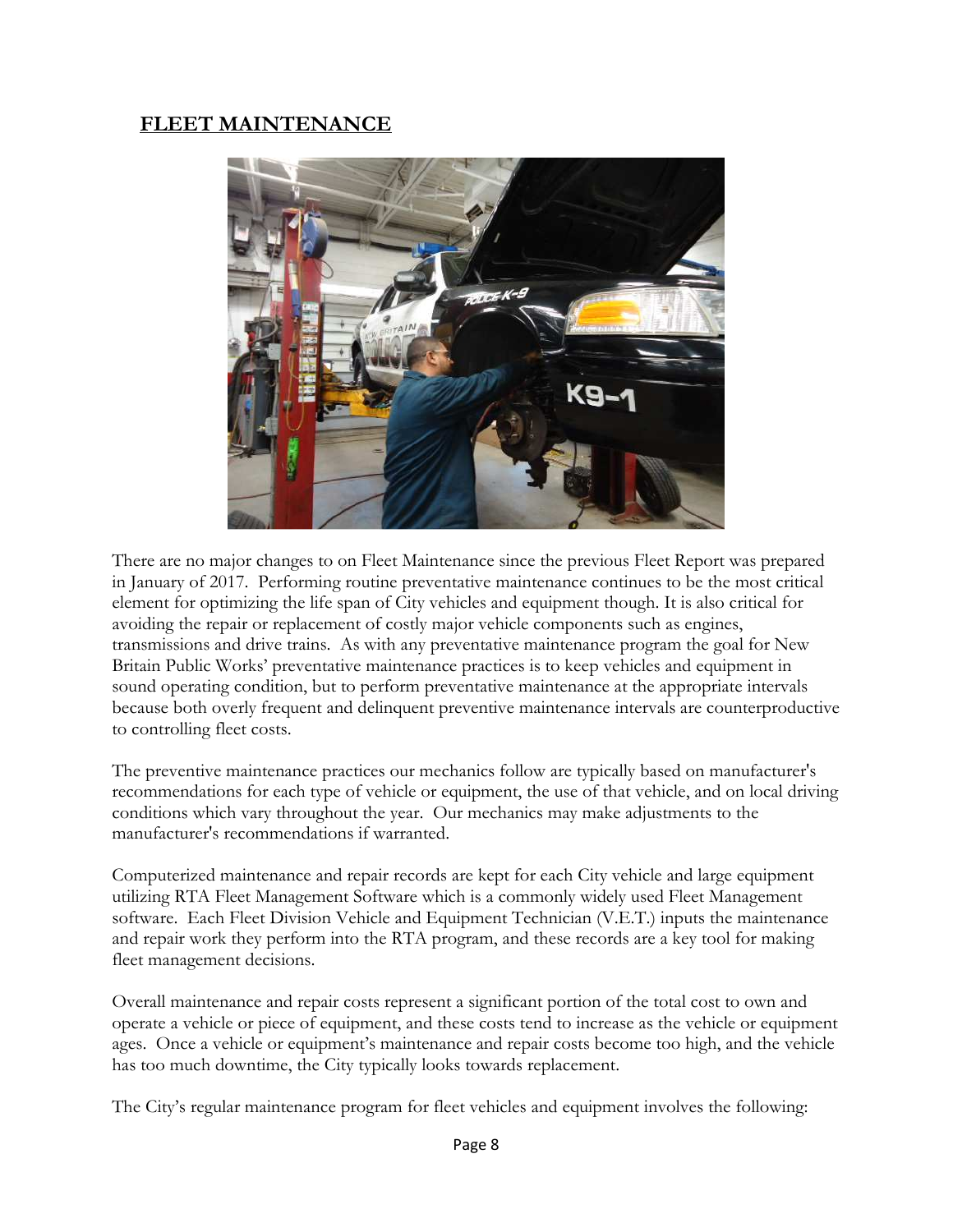|                                                    | <b>Preventative Maintenance</b>                                                                                                                                                  |
|----------------------------------------------------|----------------------------------------------------------------------------------------------------------------------------------------------------------------------------------|
| <b>Type of Vehicle or Equipment</b>                | <b>Program Guidelines</b><br>Involves: Lube, oil, & filter replacement & safety<br>inspection of tires, brakes, suspension, steering<br>components, lights, & electrical systems |
| Police Cruisers, Passenger Vehicles, Pickup Trucks | Performed every 6 months or 3,000 miles                                                                                                                                          |
| Medium Size Trucks (Lowboys, F350's)               | Performed every 6 months or 5,000 miles                                                                                                                                          |
|                                                    | • Additional maintenance occurs after every winter<br>snow operation including vehicle wash                                                                                      |
| Large Dump Trucks                                  | Performed once per year (prior to snow season) or<br>every 5,000 miles                                                                                                           |
|                                                    | Additional maintenance occurs after every winter<br>snow operation including vehicle wash                                                                                        |
| Heavy Equipment (backhoes, loaders, etc)           | Performed every 6 months or 300 hours                                                                                                                                            |
|                                                    | Additional maintenance occurs after every winter<br>snow operation including vehicle wash                                                                                        |
| <b>Street Sweepers</b>                             | Performed once per year or 300 hours                                                                                                                                             |
| Smaller Equipment (Mowers, Snow Blowers)           | Routine maintenance and fluid and filter<br>replacement performed 2 or 3 times per year                                                                                          |
|                                                    | ■ Full safety check performed each winter                                                                                                                                        |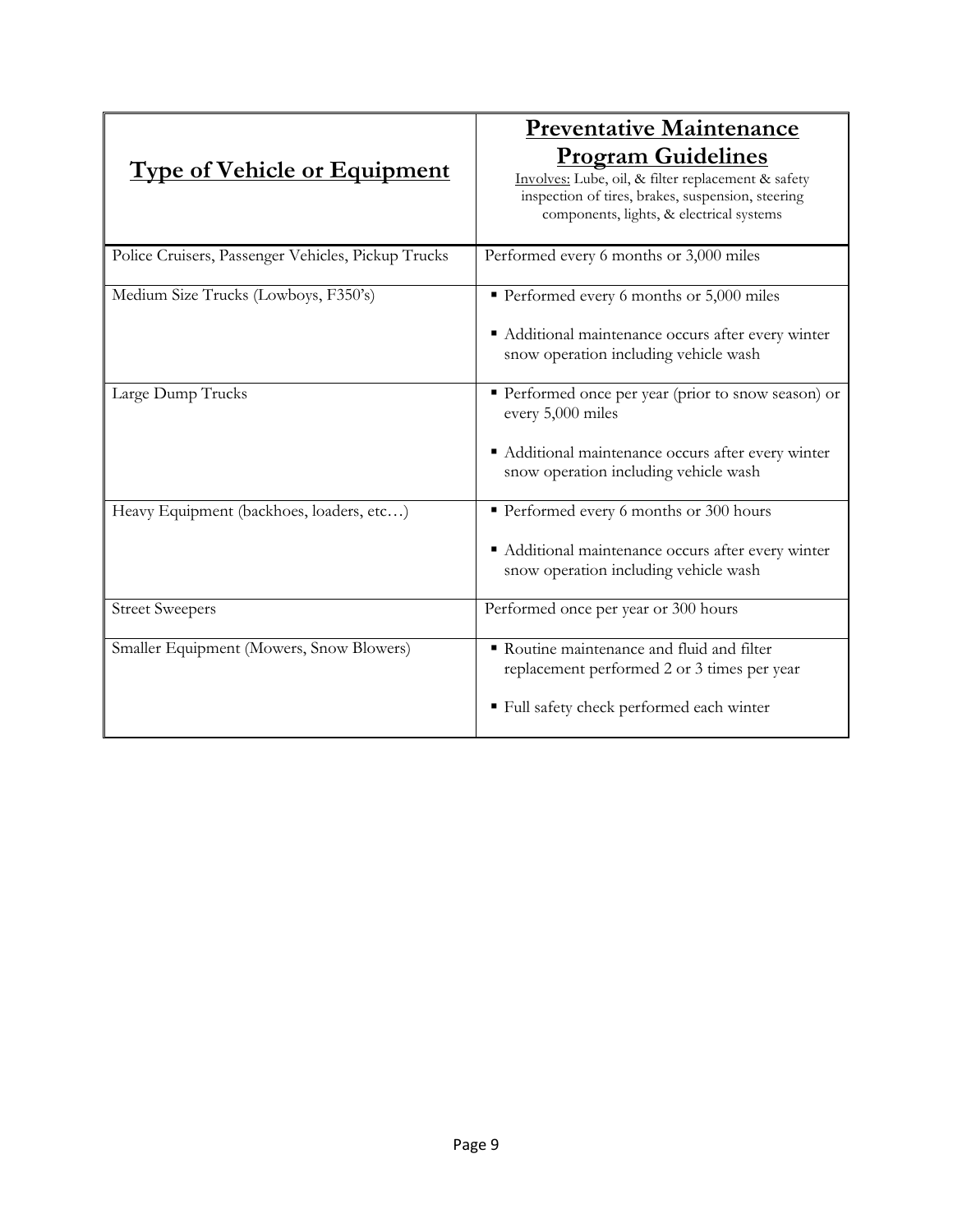### **FLEET LIFECYCLE MANAGEMENT**

There are many factors involved in managing the lifecycle of the City's fleet of vehicles and equipment, and public sector entities often manage vehicle lifecycle using a different approach than many private sector entities. Many private sector entities replace vehicles frequently, strive to optimize their fleet's salvage value, place a high value on the image associated with having a fleet of newer vehicles, and have minimal to no tolerance for vehicle downtime. While these factors are also important in the public sector, New Britain's, like most municipalities, overall approach is to minimize the capital cost associated with maintaining our fleet.



Using this approach fleet vehicles and equipment are typically run to

the end of their useful service life. Vehicles are typically not retired or replaced until the end of their lifecycle is achieved which is determined based on on-going repair costs, vehicle downtime, and/or safety considerations. Exceptions to this approach primarily involve vehicles critical to emergency response. In these cases high reliability and minimizing downtime are more important, and these vehicles are typically replaced more frequently. An example of this is front line police cars which are typically planned for replacement after four years.

There are some factors that can affect the lifecycle of municipal fleet vehicles is substantially when compared to some other types of fleets. City fleet vehicles are primarily used for city driving that involves frequent stopping. This frequent stopping and starting causes more engine, transmission, brake, and tire wear along with reducing a vehicle's fuel efficiency. City driving also subjects a vehicle's suspension to a wider variety of road conditions from rough roads, changing grades, and potholes which increase the wear and tear on a vehicle's suspension system.

The lifecycle of a municipal fleet vehicle or piece of equipment is also reduced in northern climates subject to winter snow and ice storms. Fleet vehicles and equipment in these areas are subject to heavy wear and tear from snow clearing, and also the impact of salt on the vehicles which is commonly used for anti-icing. For this reason in addition to routine maintenance regularly washing fleet vehicles is particularly important in northern climates, and especially the vehicles and equipment involved in winter storm operations.

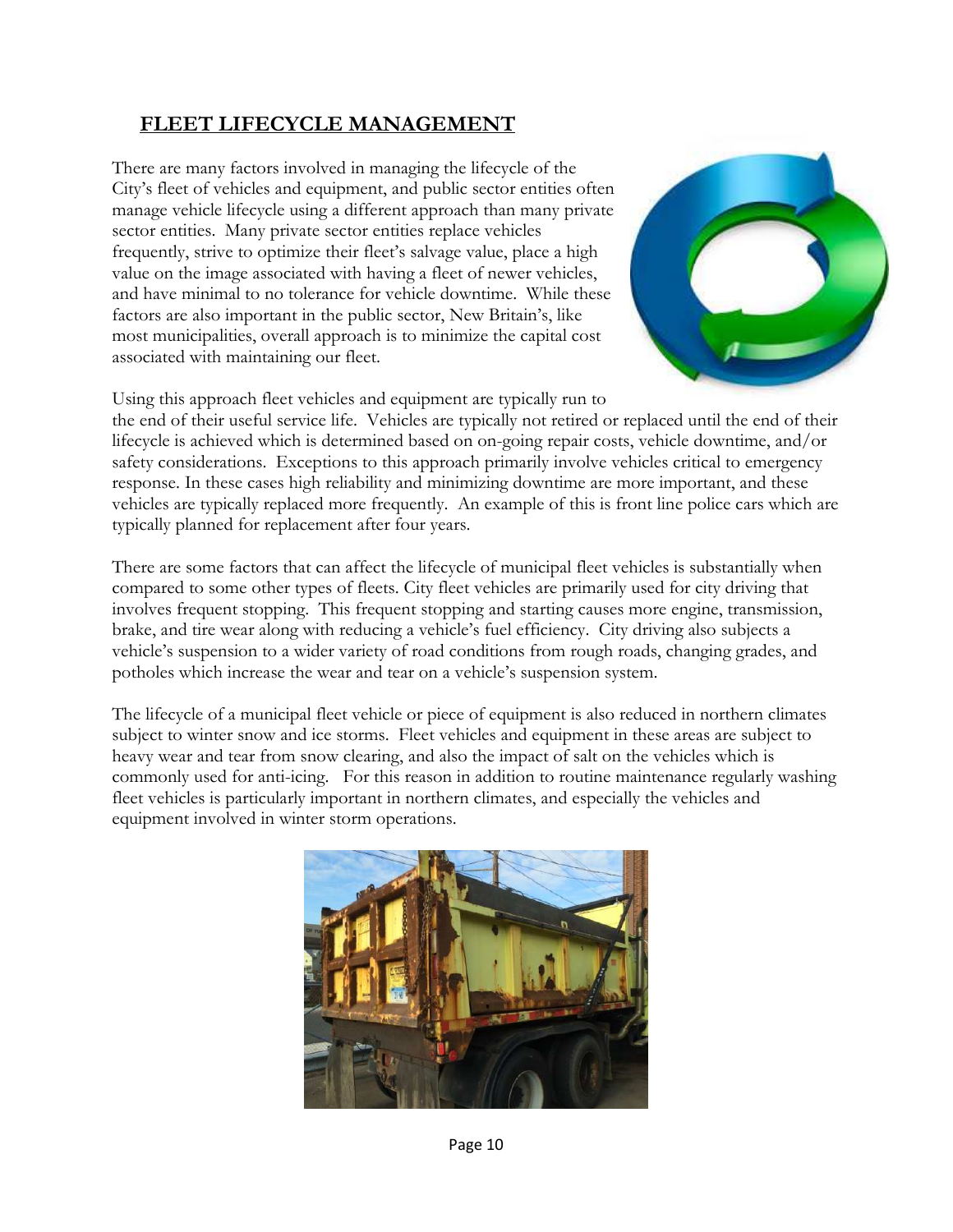Formally preparing an Annual Fleet Report has been useful to our Lifecycle planning efforts. The lifecycles below are largely unchanged from the last Fleet Report issued in January of 2017, and are primarily based on the lifecycles we're achieved rather than industry standards. On average our vehicles and equipment continues to last significantly longer than industry standards.

The following table shows the planned life for the more common vehicle and equipment categories in the City's fleet:

| <b>PRIMARY VEHICLE &amp;</b><br><b>EQUIPMENT</b><br><b>CATEGORIES</b> | <b>INCLUDES</b>                                                      | <b>PLANNED LIFECYCLE</b><br>(YEARS)                         |
|-----------------------------------------------------------------------|----------------------------------------------------------------------|-------------------------------------------------------------|
| <b>Passenger Vehicles</b>                                             | Sedans, vans, and similar                                            | $12-15$ years<br>(was at 10-12 in last year's report)       |
| <b>Four Wheel Drive Sports</b><br><b>Utility Vehicles</b>             | Supervisor, inspector,<br>administration vehicles and<br>similar     | $12-15$ years<br>(was at 10-12 in last year's report)       |
| <b>Pickup Trucks</b>                                                  | Primarily used for Field<br><b>Operations SV Vehicles</b>            | $10-12$ years<br>(was at 8-10 years in last year's report)  |
| <b>Field Equipment</b>                                                | Tractors, motorized<br>mowing equipment, and<br>similar              | $12-20$ years                                               |
| <b>Police Primary Vehicles</b>                                        | Front line police cruisers                                           | 4-6 years                                                   |
| <b>Heavy Duty Dump Trucks</b>                                         | GVW of 33,000 lbs and<br>load carrying capacity of 5<br>tons         | $10-12$ years<br>(was at 8-10 years in last year's report)  |
| <b>Light Duty Dump Trucks</b>                                         | GVW of 17,000 lbs and<br>equipped with 4WD                           | 8-10 years                                                  |
| <b>Utility Trucks</b>                                                 | Forestry and traffic bucket<br>trucks, and other similar<br>vehicles | $12-15$ years<br>(was at 10-15 years in last year's report) |
| <b>Specialty Trucks</b>                                               | Forestry Lift Truck, Traffic<br>Lift Truck, and similar              | $10-15$ years                                               |
| <b>Heavy Equipment</b>                                                | Backhoes, front end<br>loaders, sweepers, and<br>similar equipment   | $12-15$ years<br>(was at 15 years in last year's report)    |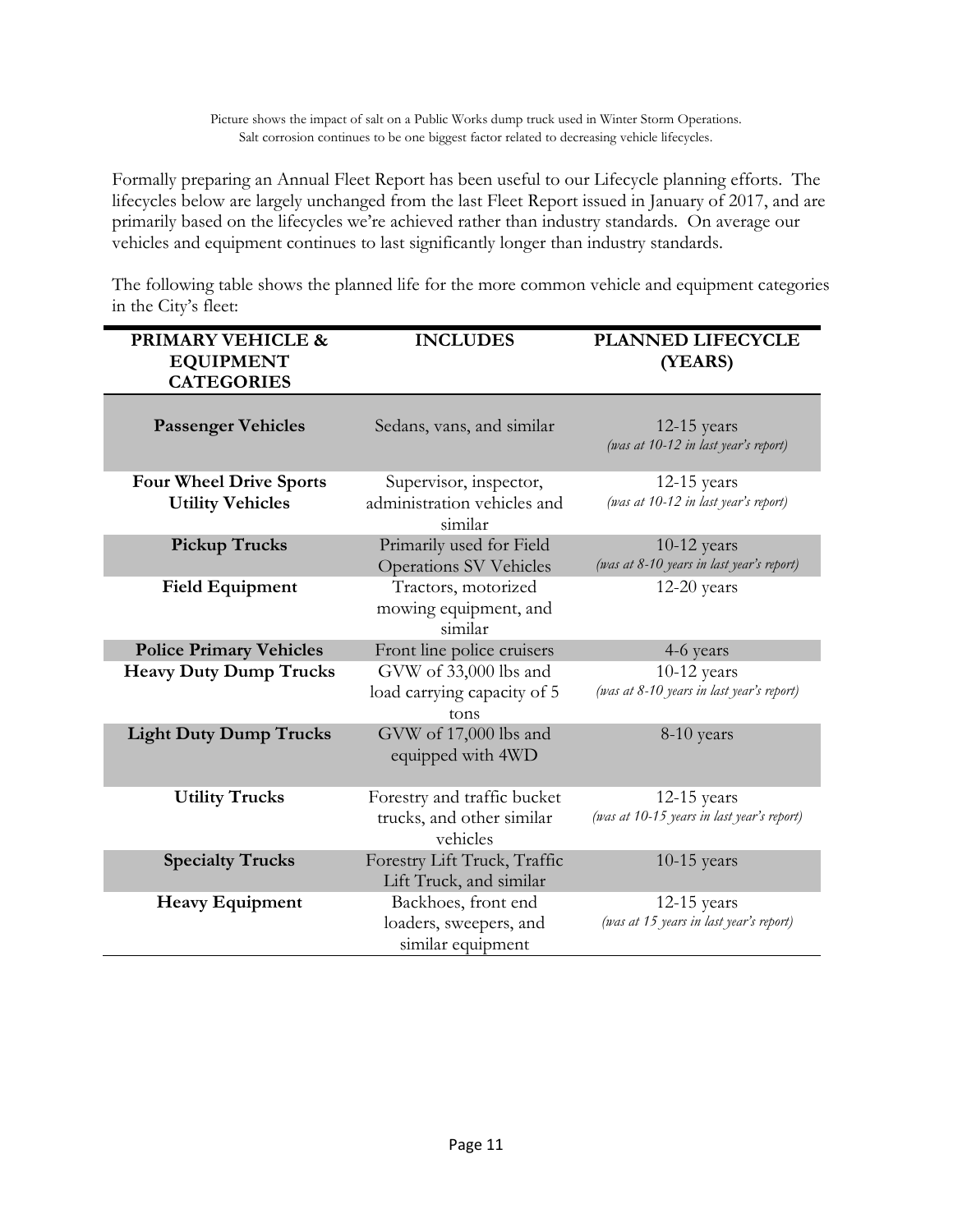### **5. FUEL RELATED**



Picture shows primary fueling stations at the New Britain City Yard on Harvard Street

Managing fuel consumption, fuel efficiency, and fuel costs are all vital components in the management of the City's fleet. Historically the City of New Britain has in excess of \$500,000 per year purchasing gasoline and diesel fuel, but there's been a focused effort to reduce fuel consumption and improve vehicle fuel efficiency to help lower the City's costs.

These efforts have been paying off, and dating back to FY-13 fuel consumption by the City's fleet has decreased 25.44%, and fuel consumption has decreased every fiscal year except for one since FY-13. Similarly as fuel prices have also decreased in recent fiscal years the City's fuel cost are down over 50% since FY-13.

We continue try and further reduce the City's fuel related costs through our efforts to increase the fuel efficiency of the City's fleet. This is important because while looking at the City's annual fuel consumption is an important for budgeting fuel consumption is not a good indicator about fuel conservation efforts. This is because fuel consumption is influenced by several outside factors such as staffing level changes and the weather. This is especially true during years where there are severe winters, and multiple snow and ice storms.

Fuel efficiency is also weather dependent, but to a lesser degree than fuel consumption. When compared annually fuel efficiency provides a more accurate measure for fuel conservation efforts, and improving the fuel efficiency of the City's fleet has been a major area of focus for Public Work's Fleet Division, and some significant progress has been made in this area.

Some of recent efforts made to improve the fuel efficiency and lower fuel consumption include: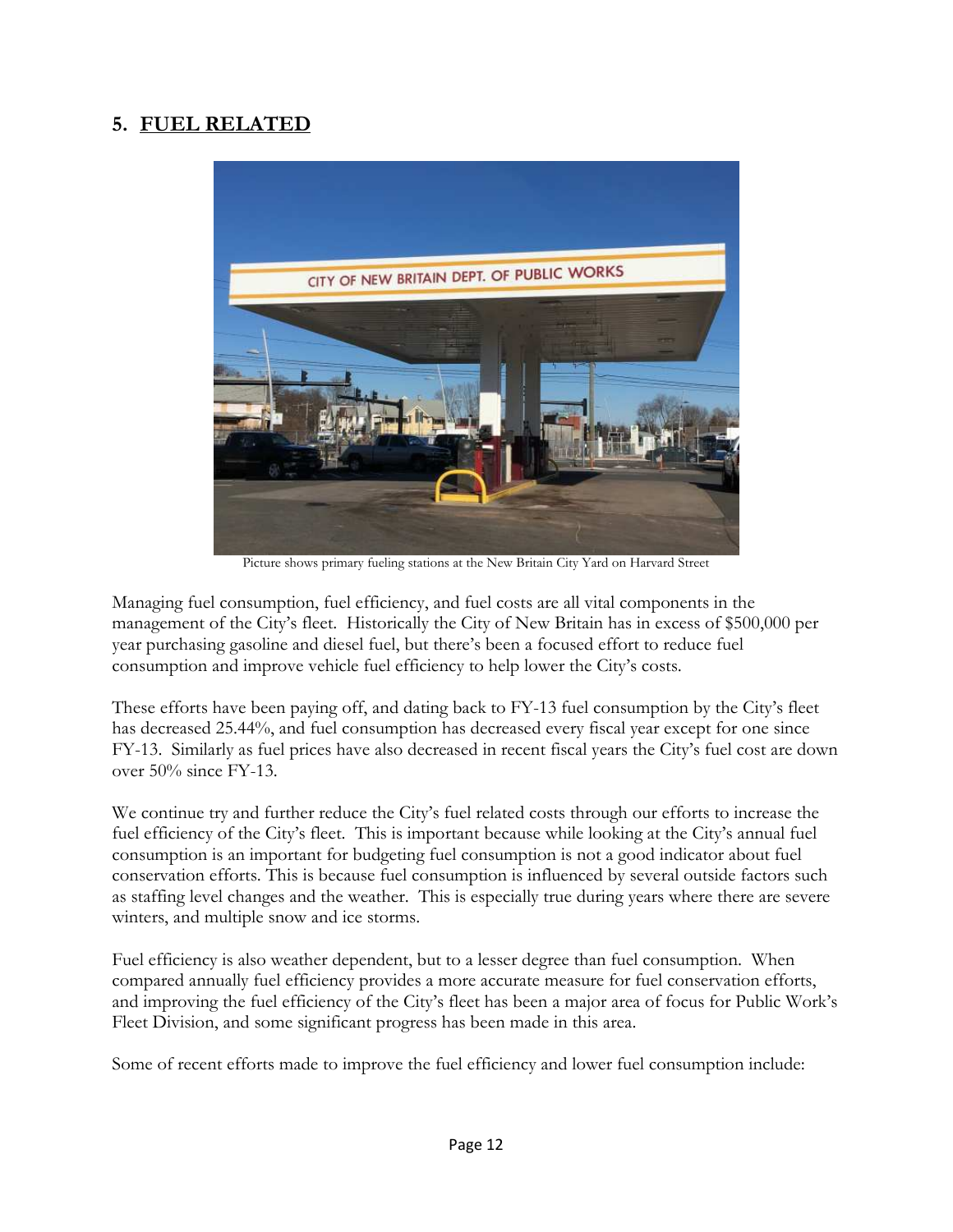- 1. Implementation of Verizon Network Fleet's real-time GPS tracking system in the fall of 2017. Studies have shown that vehicles tracked by these type of system reduce miles driven by up to 20% which translates to lowering fuel consumption.
- 2. A strict "No Idling Policy" was implemented and is being enforced in the City's Public Works Department. Unnecessary vehicle idling is a significant issue in Public Works departments, governments agencies, public utilities, and the construction trades, and eliminating it involves a change of culture. NBPW has made major strides and has greatly reduced vehicle idling since this policy was put in place in December of 2017.
- 3. The front-line vehicle used for NBPD operations was changed from a V-8 powered Crown Victoria to a V-6 powered Ford Explorer. Among other benefits this change resulted in increasing the fuel efficiency of front line police cruises by over 10 miles per gallon.

Related to measuring the fuel efficiency of the fleet the City's fuel system, Fuel Master, was upgraded in 2016. Fuel Master measures fuel consumption and efficiency for various vehicles and City departments is tracked using the fuel management software, and is used by agencies like CT DOT and the US Department of Defense. Currently Fuel Master is only installed at the fuel stations at the Public Works City Yard on Harvard Street, and not the several smaller fuel stations located around the City. Reports on fuel use for the smaller fuel stations are manually tracked and submitted monthly to the Public Works Fleet Manager.

The following tables provide historical data related to the City's Fleet Operations:

| <b>Fueling Stations</b>                                          | Gals.  | <b>Fuel Tank Information</b> | Gas          | <b>Diesel</b> |
|------------------------------------------------------------------|--------|------------------------------|--------------|---------------|
| <b>Public Works Yard</b><br>(55 Harvard Street)                  | 15,000 | $U/G$ - outdoors             | $\mathbf{x}$ |               |
|                                                                  | 15,000 | $U/G$ - outdoors             |              | $\mathbf{x}$  |
| <b>NB Water Department</b><br>Bld.<br>(1000 Shuttle Meadow Ave.) | 2,000  | Outdoors / above ground      | $\mathbf{x}$ |               |
|                                                                  | 1,000  | Outdoors / above ground      |              | $\mathbf{x}$  |
| <b>Stanley Golf Course</b><br>(254 Hartford Road)                | 1,000  | Outdoors / above ground      | $\mathbf{x}$ |               |
|                                                                  | 2,000  | Outdoors / above ground      |              | $\mathbf{x}$  |
| <b>Stanley Quarter Park</b><br>(451 Blake Rd.)                   | 500    | Outdoors / above ground      | $\mathbf{x}$ |               |
|                                                                  | 500    | Outdoors / above ground      |              | $\mathbf{x}$  |
| <b>AW Stanley Park</b><br>(2159 Stanley Street)                  | 250    | Inside                       |              | $\mathbf{x}$  |
|                                                                  |        |                              |              |               |
| <b>Hungerford Park</b><br>(1000 Shuttle Meadow Ave.)             | 250    | Outdoors / above ground      | $\mathbf{x}$ |               |
|                                                                  | 250    | Outdoors / above ground      |              | $\mathbf{x}$  |

**Table 11-1:** The table below shows the City's fuel tanks locations and sizes: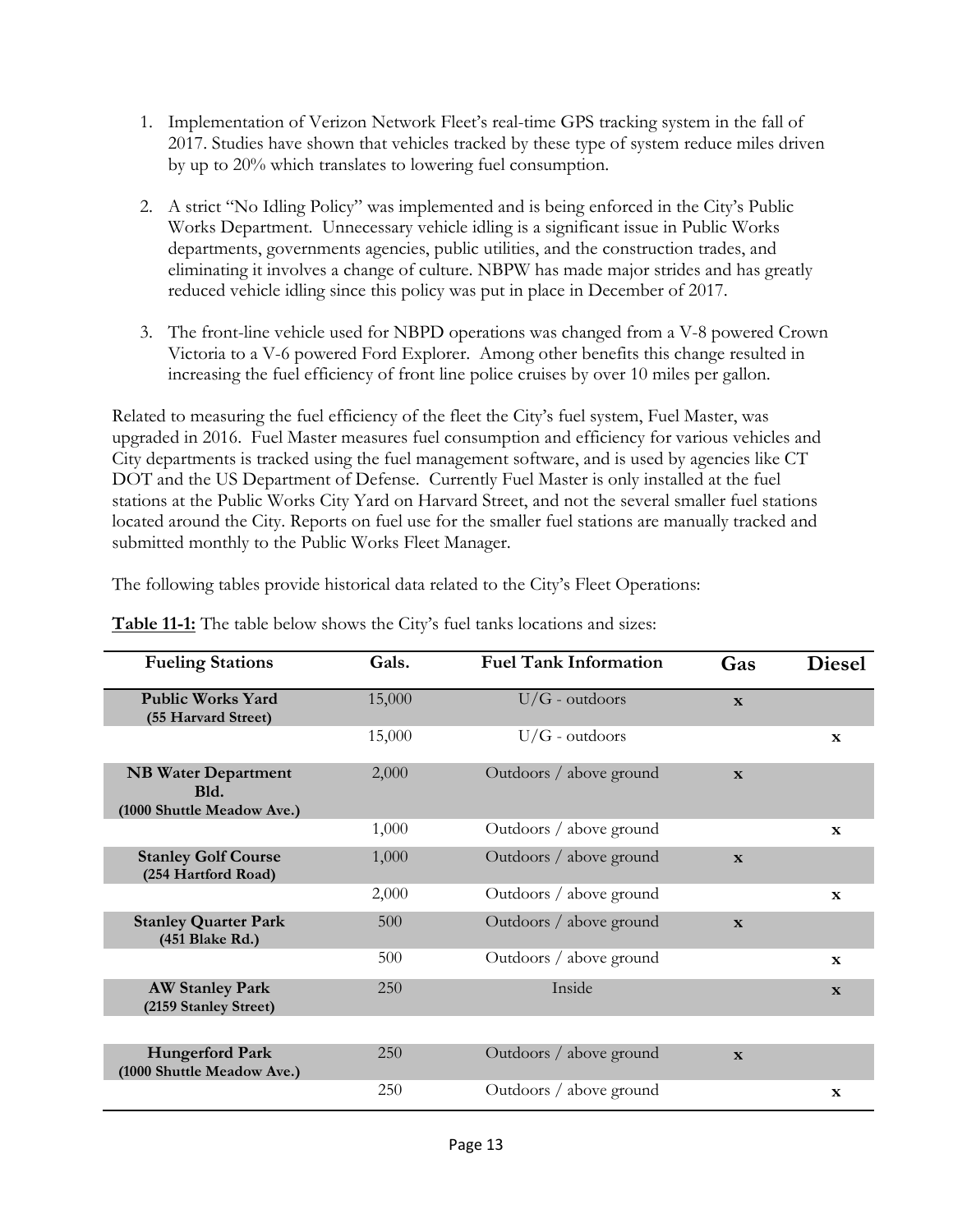| <b>Willow Brook Park</b>                         | 250 | Outdoors / above ground | $\mathbf x$ |   |
|--------------------------------------------------|-----|-------------------------|-------------|---|
|                                                  | 250 | Outdoors / above ground |             | x |
| <b>Walnut Hill Park</b>                          | 250 | Outdoors / above ground | $\mathbf x$ |   |
|                                                  | 250 | Outdoors / above ground |             | X |
| <b>Fairview Cemetery</b><br>(120 Smalley Street) | 500 | Outdoors / above ground | $\mathbf x$ |   |
|                                                  | 500 | Outdoors / above ground |             | X |

Public Works does public bids annually for the purchase of both gas and diesel fuels, and typically awards these bids based on a fixed priced. It's worth noting that the City's cost per gallon for fuel is substantially lower than retail pricing because the City is not subject to sales tax for fuel and other purchases, and also because the City fuel purchases are based on large quantities.

| <b>FISCAL YEAR</b> | <b>GAS PRICE PER GAL.</b><br>(\$/Gal.) | DIESEL PRICE PER GAL. (\$/Gal.)      |
|--------------------|----------------------------------------|--------------------------------------|
| <b>FY 13</b>       | \$3.166                                | \$2.8321                             |
| <b>FY 14</b>       | \$3.166                                | \$3.036 - \$3.304 (variable pricing) |
| <b>FY 15</b>       | \$3.051                                | \$3.025                              |
| <b>FY 16</b>       | \$2.135                                | \$1.822                              |
| <b>FY 17</b>       | \$1.645                                | \$1.884                              |
| $FY-18$            | \$1.9737                               | \$2.1627                             |
| <b>FY-19</b>       | Going out to bid in May 2019           | Going out to bid in March 2019       |

**Table 11-2:** Pricing for diesel and gas fuel several recent fiscal years: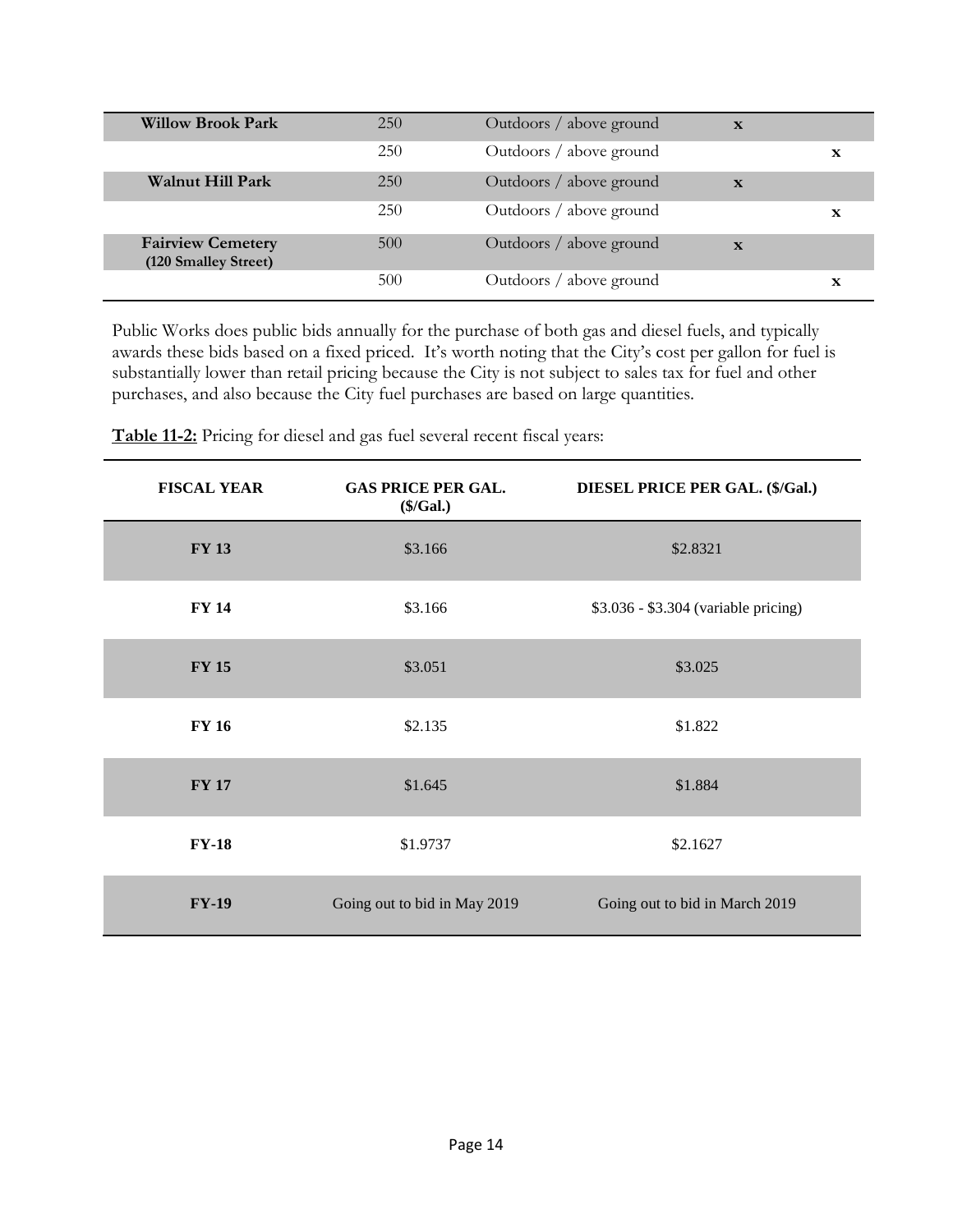**Table 11-3:** The tables below shows gas and diesel costs covered under the Public Works General Fund Budgets which covers all GF City Departments, Water, Sewer, all BOE vehicles and equipment, EMS, and Housing Authority:

| FUELING PUMPS AT THE PUBLIC WORKS CITY YARD ON HAVARD STREET |               |                                            |                        |  |
|--------------------------------------------------------------|---------------|--------------------------------------------|------------------------|--|
| <b>FISCAL YEAR</b>                                           | GAS COST (\$) | <b>DIESEL COST (\$)</b>                    | <b>TOTAL COST (\$)</b> |  |
| <b>FY 13</b>                                                 | \$443,135     | \$267,364                                  | \$710,499              |  |
| <b>FY 14</b>                                                 | \$436,442     | \$225,254                                  | \$661,696              |  |
| <b>FY 15</b>                                                 | \$396,910     | \$224,459                                  | \$594,369              |  |
| <b>FY 16</b>                                                 | \$291,885     | \$143,753                                  | \$435,638              |  |
| <b>FY 17</b>                                                 | \$258,981     | \$120,696                                  | \$379,677              |  |
| $FY-18$                                                      | \$272,304     | \$105,893                                  | \$378,197              |  |
| <b>FY-19</b>                                                 | <b>TBD</b>    | <b>TBD</b>                                 | TBD                    |  |
|                                                              |               | FUELING PUMPS AT THE WATER TREATMENT PLANT |                        |  |
|                                                              |               |                                            |                        |  |
| <b>FISCAL YEAR</b>                                           | GAS COST (\$) | <b>DIESEL COST (\$)</b>                    | <b>TOTAL COST (\$)</b> |  |
| <b>FY 13</b>                                                 | \$11,713      | \$37,071                                   | \$48,784               |  |

**FY 14** \$13,012 \$41,731 \$54,743

**FY 15** \$14,872 \$45,371 \$60,243

**FY 16**  $$28,969$   $$26,291$   $$55,260$ 

**FY 17** \$26,677 \$33,186 \$59,863

**FY-18** \$27,234 \$14,029 \$41,263

**FY-19** TBD TBD TBD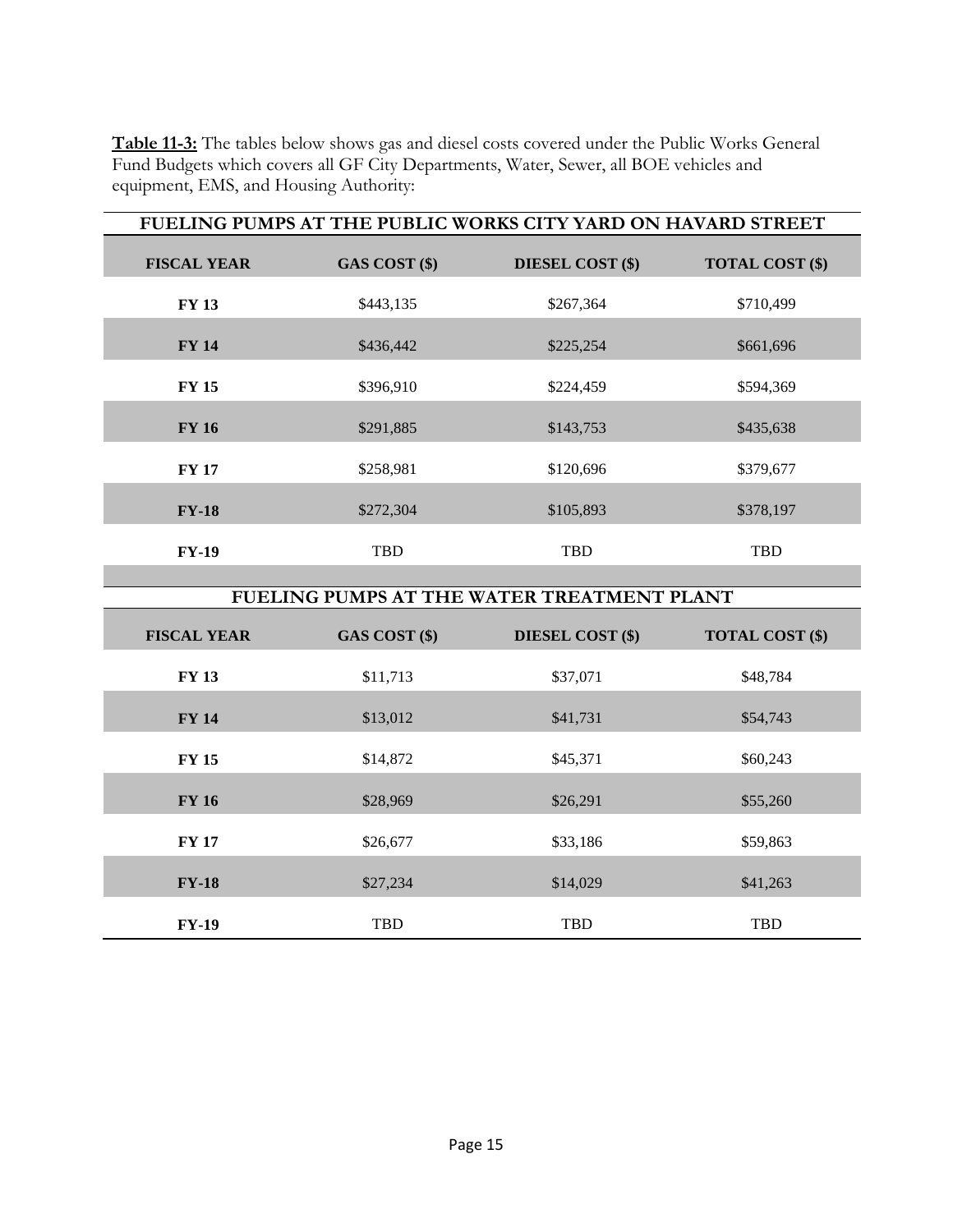| FUELING PUMPS AT THE VARIOUS PARKS GAS PUMPS |               |                         |                                                     |  |
|----------------------------------------------|---------------|-------------------------|-----------------------------------------------------|--|
| <b>FISCAL YEAR</b>                           | GAS COST (\$) | <b>DIESEL COST (\$)</b> | <b>TOTAL GAS &amp; DIESEL</b><br><b>COST</b><br>\$) |  |
| <b>FY 13</b>                                 | \$5,661       | \$14,221                | \$19,882                                            |  |
| <b>FY 14</b>                                 | \$4,935       | \$12,066                | \$17,001                                            |  |
| <b>FY 15</b>                                 | \$8,351       | \$15,903                | \$24,254                                            |  |
| <b>FY 16</b>                                 | \$1,830       | \$7,034                 | \$8,864                                             |  |
| <b>FY 17</b>                                 | \$1,845       | \$6,682                 | \$8,527                                             |  |
| $FY-18$                                      | \$3,781       | \$7,252                 | \$11,033                                            |  |
| <b>FY-19</b>                                 | <b>TBD</b>    | <b>TBD</b>              | <b>TBD</b>                                          |  |

### **6. VEHICLE AND EQUIPMENT REPLACEMENT AND SALVAGE**

The number of fleet vehicles and equipment the City maintains is sized to meet the current needs of the City, and overall the Fleet Division's goal is to minimize the number of vehicles and equipment it maintains. For vehicles and equipment deemed essential once the maintenance and repair costs for a vehicle or equipment become too high the City typically looks towards the replacement and sale of that item. The amount of downtime of a vehicle due to frequent repairs, and its impact on services is also a major consideration on vehicle and equipment replacement decisions.

New Britain still does not currently have an annual fleet replacement program or budget for these costs. Instead the City typically bonds for the purchase of vehicles and equipment when the need becomes great enough. This occurred in fall of 2018 when the Mayor and the New Britain City Council appropriated \$1,969,188 Mil. for the City to bond for the purchase of 38 vehicles and equipment primarily for the Public Works, Police, and Fire Department. Developing a comprehensive 5-Year Capital Equipment Replacement plan to more proactively manage the City's fleet remains a goal for Public Works, but the current approach is probably the best approach for minimizing costs and maximizing lifecycles.

A copy of the 2018 approved Capital Equipment purchase list is included in an appendix to this report.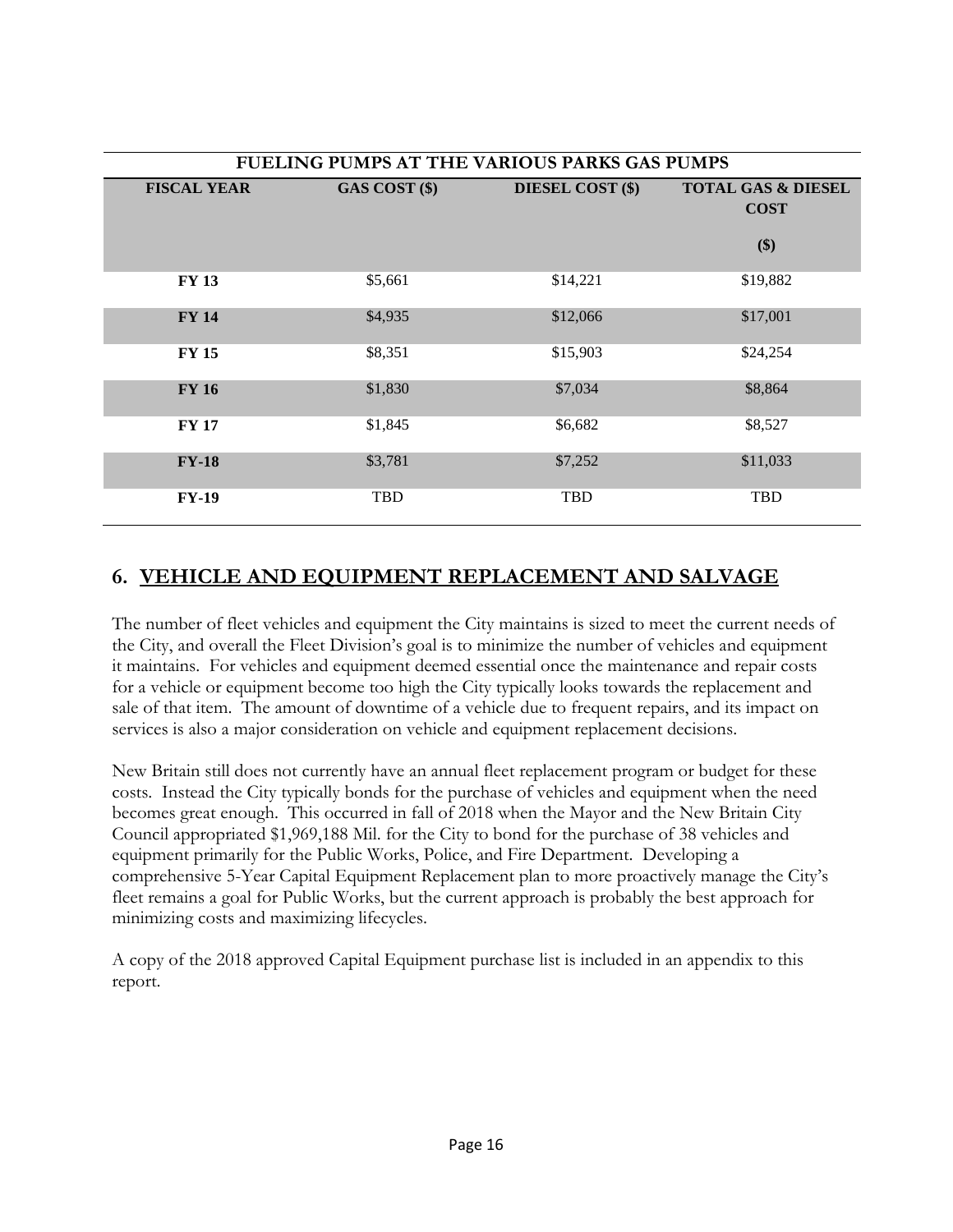

The City continues to benefit from its change to the GovDeals on-line auction website for selling "salvage" vehicles and equipment since this change was made in 2016. Since the City started using GovDeals salvage vehicles and equipment are being sold quicker and often for more money, and some of the buyers have come from as far away as Tennessee, Texas, and Ohio.

### **7. PARTS ORDERING AND SUPPLY**

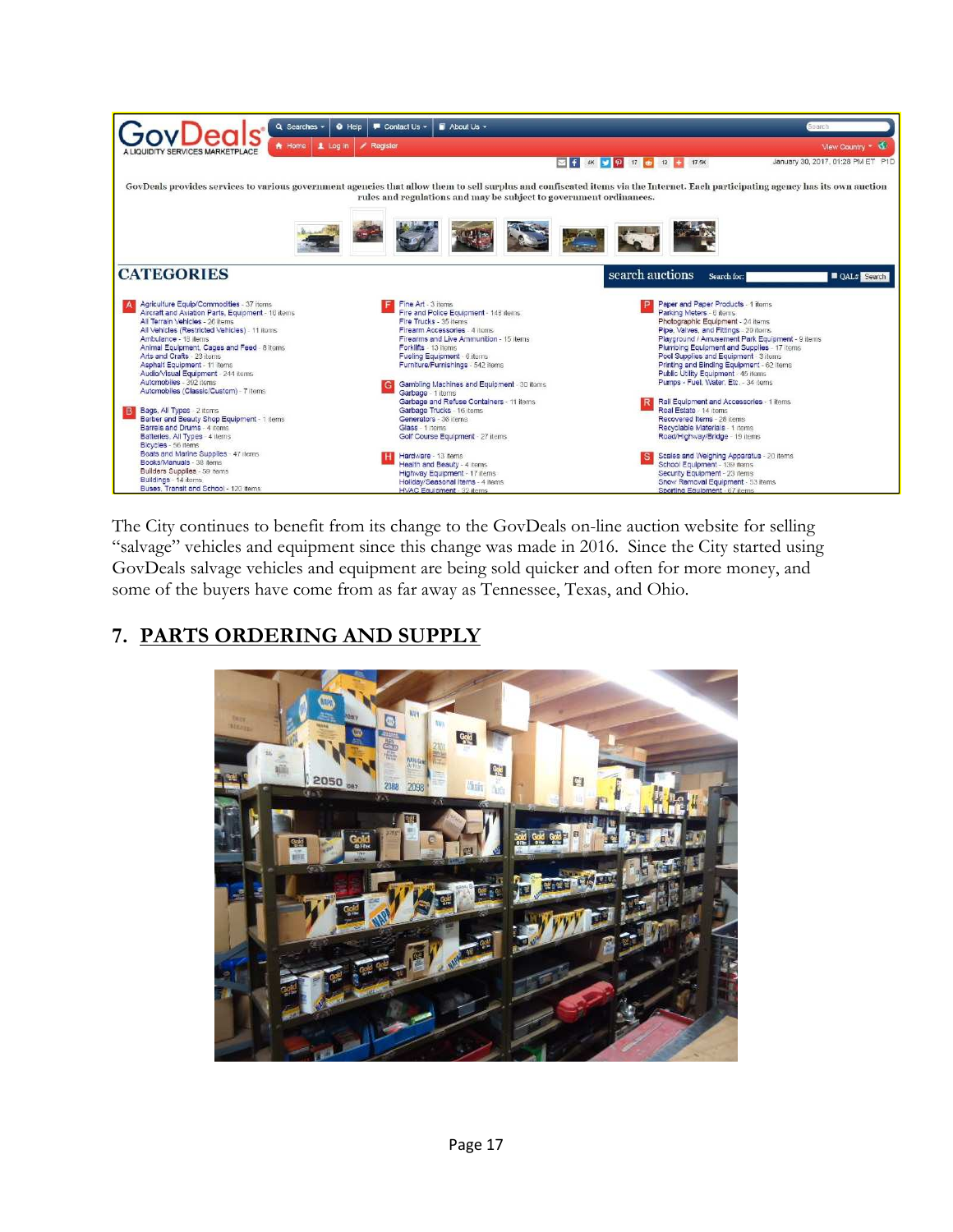There were no major changes again related to the ordering of parts and supplies since the previous Fleet Report was prepared in 2017. Parts and supplies used for vehicle and equipment repair and maintenance do continue to be organized at a much higher level than had been done historically. Parts ordering and supply for New Britain's fleet faces a similar challenge as most other municipal fleets. Most fleet purchases are based on a public, low bid process meaning municipal fleets tend to involve a wide variety of types, makes and models of vehicles and equipment making parts ordering and maintaining inventory more difficult. On-going efforts to standardize some of the City's emergency response vehicles are occurring such as front line snow plows and police cruisers to help address this.

Many private companies standardize their fleet vehicles so it is easier for them to have more replacement parts readily in stock, and also so their fleet mechanics have more familiarity and expertise with the makes and models of the fleet vehicles and equipment they are required to service. It is also not practical to carry a large inventory of parts so the City relies on a large number of vendors to supply parts with some of the largest suppliers being NAPA, Crowley Ford, and Fleet Pride.

The City does keep windshield wiper parts, brakes, filters, common electrical parts, gaskets, seals, and tires in stock with an emphasis on quick repairs that may need to be made during an emergency operation like winter storm operations.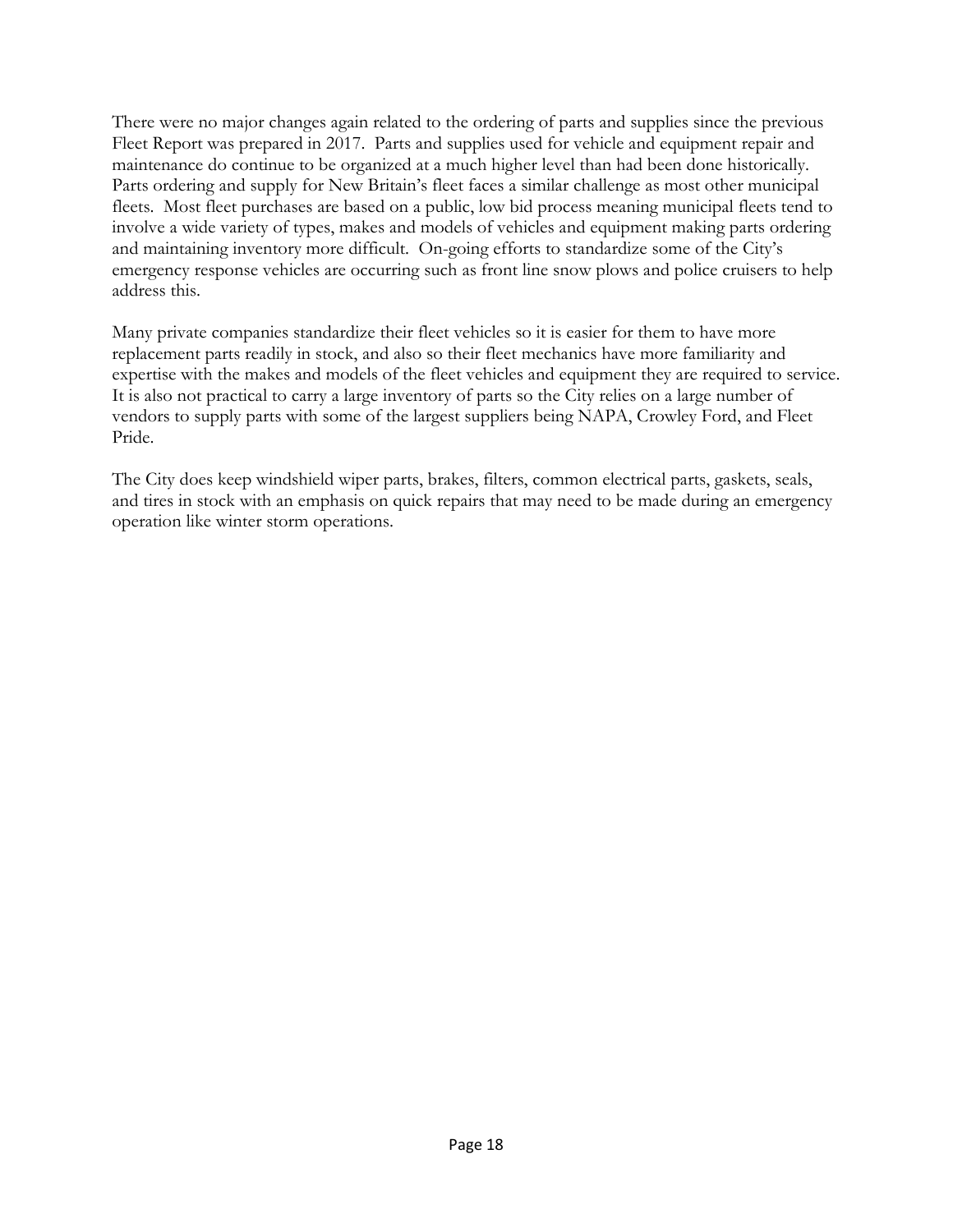### **8. FLEET POLICIES**

The City has several policies, procedures, and work rules governing the use of its fleet vehicles and equipment, and updates to these were included in Public Works "Standards of Conduct" which was issued in January of 2017 along with Mayor Erin Stewart's new Employee Handbook.

Specific to Public Works Fleet Policies the following language was included in PW's Standards of Conduct:

*The City's vehicles and equipment are some of the most costly assets the City owns, and their proper use, care and maintenance is a shared responsibility of all users. The following are Public Works rules and requirements regarding the use of City owned vehicles and larger equipment:* 

- *1. City vehicles and equipment are to be treated with proper care, and drivers must obey all applicable driving laws (i.e. cell phone use, seat belts, etc.);*
- *2. Aggressive and reckless driving shall not be tolerated;*
- *3. City vehicles and equipment are to be used for work related activities only;*
- *4. Employees are required to do a thorough pre-trip check prior to using any City vehicle and/or equipment, and any issues shall be immediately reported to your supervisor and/or the Fleet Manager;*
- *5. Vehicle trips shall follow the most direct route practical to minimize vehicle mileage, wear, and fuel consumption;*
- *6. At the end of a shift or work day remove any trash and/or personal items from the vehicle, make sure the vehicle has a minimum of a ¼ tank of fuel, and return the keys to the key board or applicable location;*
- *7. Smoking is not allowed in Public Works vehicles;*
- *8. Properly secure tools, equipment, and/or materials you are transporting;*
- *9. Work assignments shall strive to minimize the number of vehicles needed to perform an assignment while still maintaining efficiency of operations;*
- *10. The idling of vehicles is illegal under CT State statues, and the City has a no idling policy. Only in cases of temperature extremes will idling be allowed, and then only with your supervisor's approval.*

### *CDL drivers should note that violations of cell phone laws qualify as "serious traffic violations" under FMCSA regulations, and drivers that violate these restrictions will face penalties up to \$2,750 for each offense.*

In addition to this New Britain Public Works implemented a specific "No Idling Policy" in December of 2017 that strived to eliminate discretionary vehicle idling. A copy of this policy is included in an appendix to this report.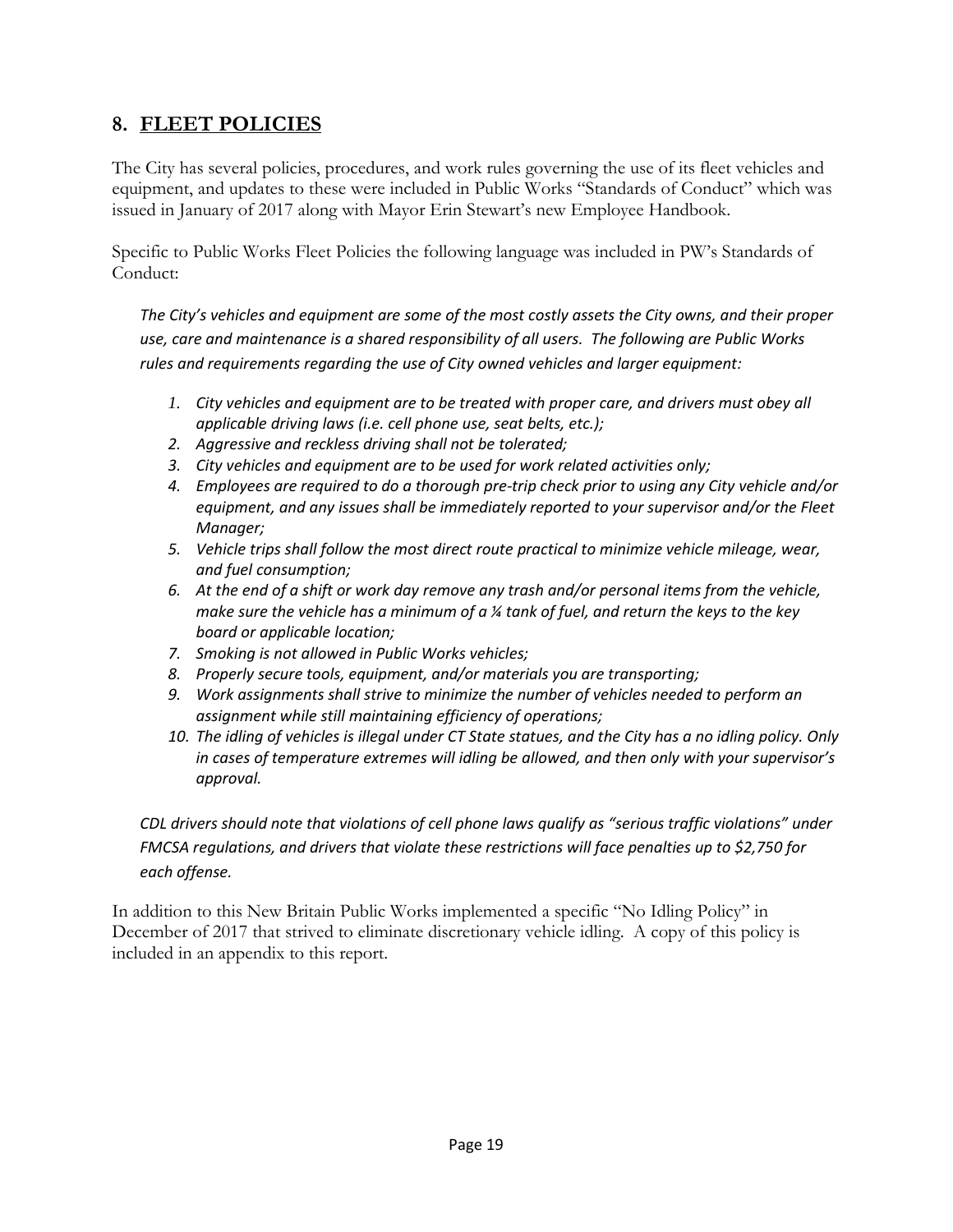### **9. FLEET SAFETY**

Safety is an essential component of every fleet operation, and our Fleet Safety Program's primary objective is to prevent motor vehicle accidents. The US National Safety Council defines a preventable accident as "one in which the driver failed to do everything that they reasonably could have done to avoid it". The City is committed to minimizing the number of preventable accidents involving City employees, and stresses that City employees operating City-owned vehicles and pieces of equipment shall do so in a safe manner, and shall follow all applicable laws.

Overall, New Britain Public Works is committed to further developing and maintaining a culture of safety, and fleet safety is a major component of this. Fleet Safety Programs typically include four main components:

- 1. Fleet safety training on issues including:
	- preventable accidents
	- backing accidents
	- avoiding rear end collisions
	- defensive driving
	- **e** effective vehicle pre-trips
	- winter driving & black ice
	- trailer use & properly securing materials
	- driver awareness & distracted driving
	- work zone safety
- 2. The development and enforcement of fleet safety policies and procedures
- 3. Monitoring driver behavior and modifying driver behavior as needed
- 4. Comprehensive accident tracking and investigation

The Public Works Department has maintained an Accident Review Committee (ARC) since 2008 which reviews all vehicle and equipment related accidents within the department. The purpose of this committee is to jointly determine whether or not an accident was preventable along with if the Public Works driver was at fault. Additionally the ARC is charged with identifying patterns in driver behavior, and in some cases identifying drivers that may need retraining or have other corrective action taken. The current Accident Review Committee members include:

- 1. Sam Plumley, Fleet Manager
- 2. Mark Moriarty, Director of Public Works
- 3. Mike Thompson, Field Services Division Superintendent
- 4. Chris Polkowski, Superintendent of Public Works Utilities (Acting)
- 5. Dominic Mutone, Public Works Foreperson



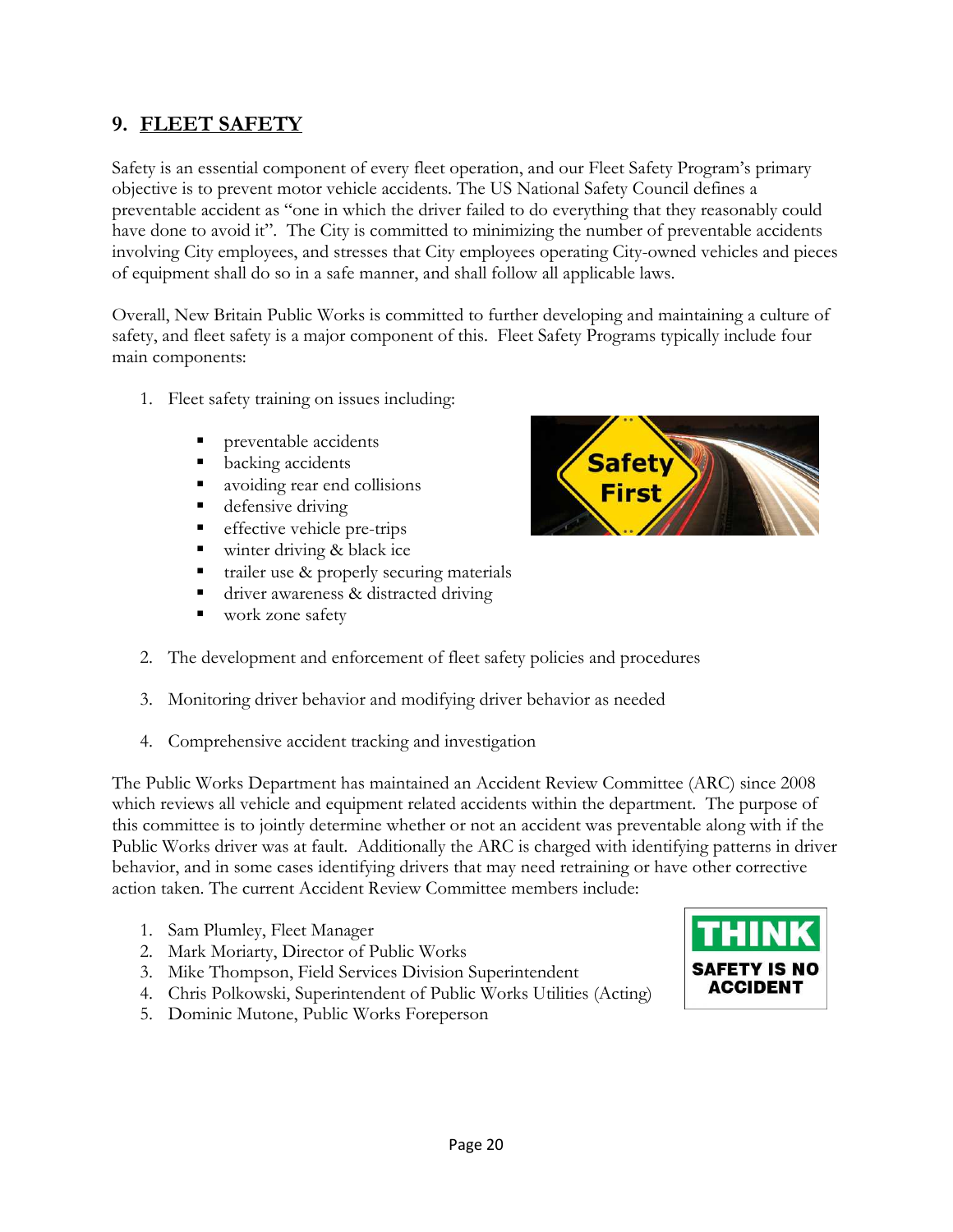| Year | <b>City Driver at Fault</b> | City Driver Not at | <b>Totals by Year</b> |
|------|-----------------------------|--------------------|-----------------------|
|      | by ARC                      | Fault by ARC       |                       |
| 2013 | 3 - Significant             | $4 -$ Significant  | 14                    |
|      | $1 -$ Minor                 | $6 -$ Minor        |                       |
|      | $4 - Total$                 | $10 - Total$       |                       |
| 2014 | $2 -$ Significant           | 3 - Significant    | 12                    |
|      | $3 -$ Minor                 | $4 -$ Minor        |                       |
|      | $5 - Total$                 | $7 - Total$        |                       |
|      |                             |                    |                       |
| 2015 | 5 - Significant             | $2 -$ Significant  | 12                    |
|      | $5 -$ Minor                 | $0 -$ Minor        |                       |
|      | $10 - Total$                | $2 - Total$        |                       |
|      |                             |                    |                       |
| 2016 | 5 - Significant             | $2 -$ Significant  | 15                    |
|      | $5 -$ Minor                 | $3 -$ Minor        |                       |
|      | $10 - Total$                | $5 - Total$        |                       |
|      |                             |                    |                       |
|      |                             |                    |                       |
| 2017 | 3 - Significant             | $2 -$ Significant  | 22                    |
|      | $8 -$ Minor                 | $9 -$ Minor        |                       |
|      | $11 - Total$                | $11 - Total$       |                       |
|      |                             |                    |                       |
| 2018 | 4 - Significant             | $1 -$ Significant  | 14                    |
|      | $8 -$ Minor                 | $1 -$ Minor        |                       |
|      | $12 - Total$                | $2 - Total$        |                       |
|      |                             |                    |                       |
|      |                             |                    |                       |

The table below shows a listing of Public Works Accidents by year for the past 6 years:

Despite a spike in the total number of vehicle accidents in 2017, the number of total vehicle accidents where a city employee was found at fault remained fairly flat for the past four years, and the number of significant accidents where a city employee was found at fault also remained fairly flat for the past five years. The continues to have a goal of eliminating all preventable accidents, but recognizes that given the number of employees involved, the number of miles driven, and the number of operations performed in adverse weather conditions some accidents will occur.

Efforts to increase driver safety and eliminate distracting driving continue though, and are a part of the City's annual safety training program.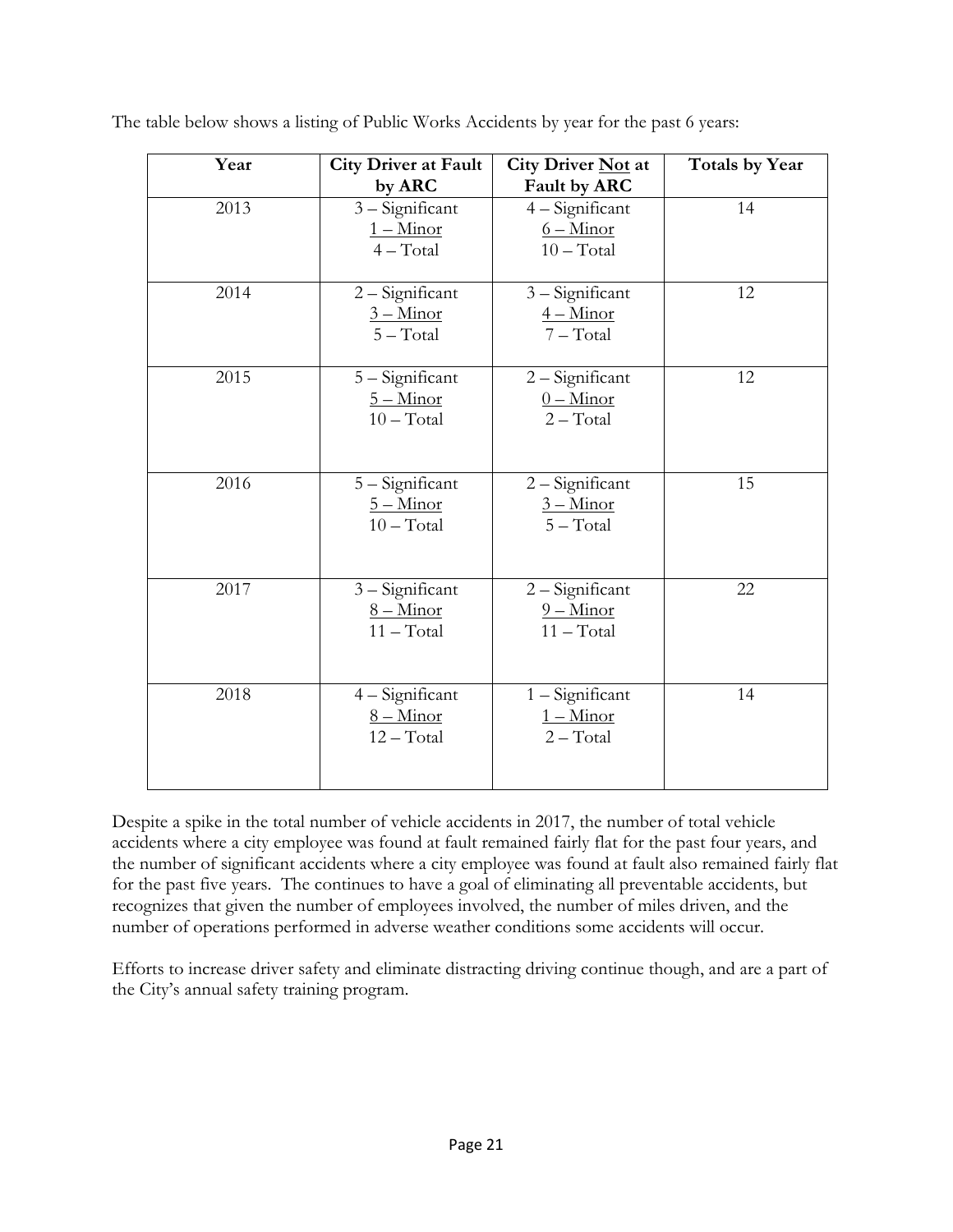### **10.ALTERNATIVE FUEL VEHICLES**



Picture shows 2020 Ford Police Interceptor Utility Vehicle which will come standard with a hybrid AWD drive train. .

As it relates to our goal of improving fuel efficiency and "greening our fleet", Public Works continues to consider Alternative Fuel Vehicles (AFV) for its purchases where applicable, but hasn't pursued the purchase of many of these vehicles with the exception of a few hybrid cars. The primary reason for this is that a relatively small percentage of the City's fleet involves passenger vehicles which up to this point have been the primary market for AFVs. The City typically keeps passenger vehicles for 12 to15 year, and sometime even longer. This being the case there hasn't been much opportunity for replacement of passenger vehicles with AFV vehicles, and when passenger vehicles have been replaced it often hasn't made sense economically.

This is expected to change though within the next few year at least with the New Police Department's fleet which now utilizes Ford's Interceptor Utility Vehicle as its front line police cruiser. Beginning with its 2020 models Ford's Police Interceptor Utility Vehicle will come standard with a hybrid AWD drive train.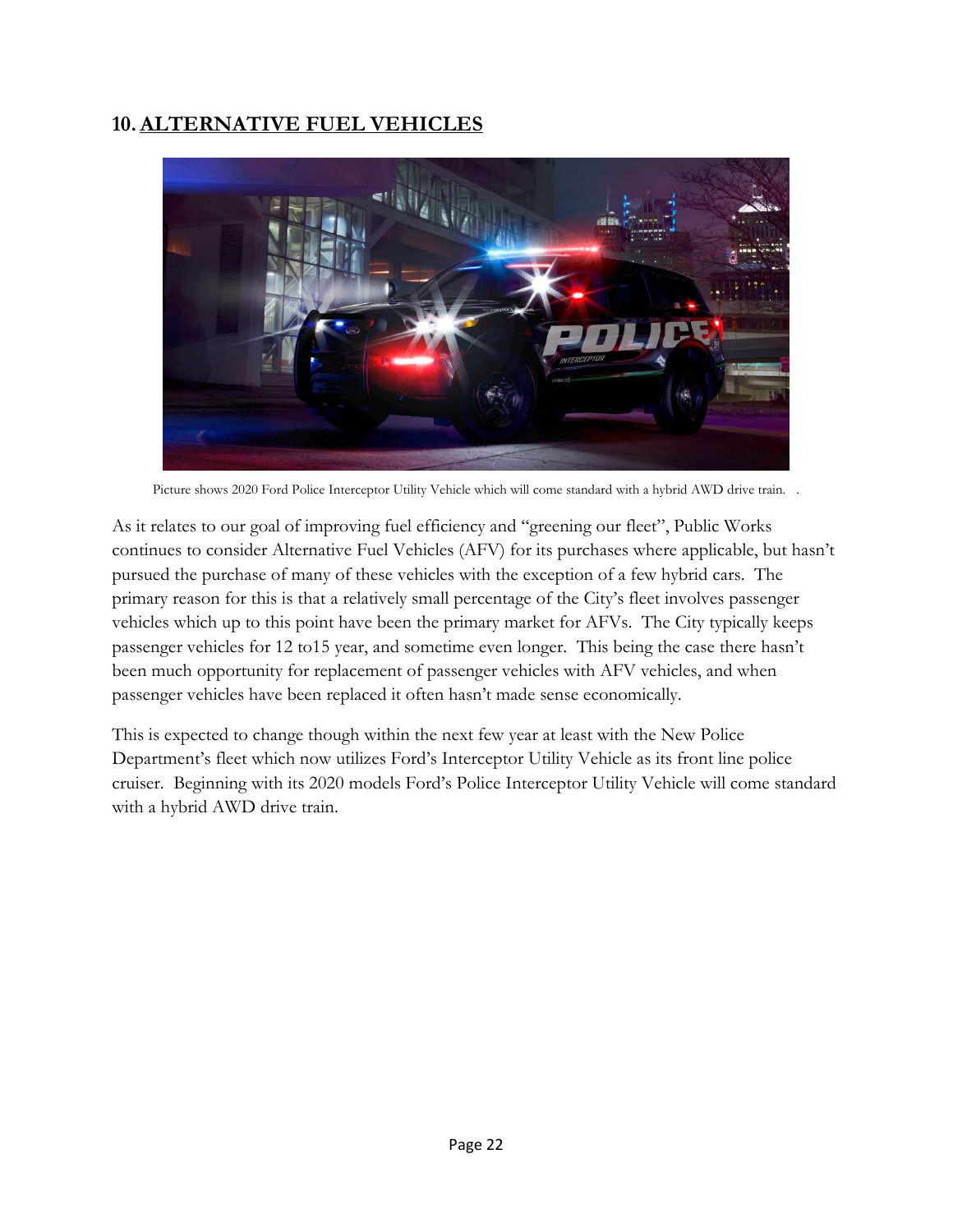### **11. FLEET GOALS AND ACCOMPLISHMENTS**

Every year the Fleet Management Division, like all divisions in Public Works establishes goals and reviews their past year's accomplishments. This is an important task, and critical to help ensure that the Fleet Division is making good progress, and staying current with the best management practices of a properly managed Fleet Operation.

Below are listed Public Works' Fleet Divisions' Goals and Accomplishments as they relate to this report:

### **1. Fleet Division Accomplishments:**

- 1. Since the last Fleet Report was prepared in January of 2017, the City further reduced it's the size of its fleet by 10 vehicles (2.9%) to 349 vehicles, and since FY-16 the number of fleet vehicles has been reduced by 35 vehicles which is over a 10% reduction.
- 2. The City continues to see a drop in its annual fuel costs, and dating back to FY-13 fuel consumption by the City's fleet has decreased 25.44%, and fuel consumption has decreased every fiscal year except for one. Similarly as fuel prices have also decreased in recent fiscal years the City's fuel cost are down well over 50% since FY-13.
- 3. In fall of 2018 Mayor Stewart and the New Britain City Council passed a resolution that reappropriated capital equipment funds from old bonds to fund \$1,969,188 for the purchase of 38 critical vehicles and equipment for various City departments. Each vehicle and piece of equipment being purchased is scheduled to replace an existing vehicle or piece of equipment that being taken off line and auctioned off so these purchases will not increase the number of units in the City's fleet.
- 4. The City had established a goal of having real-time, GPS tracking on all its vehicles. Related to this in the fall of 2017 the City implemented Verizon's Network Fleet Vehicle Tracking System on all non-Police, Fire, and EMS vehicles. Installing this GPS tracking system has resulted in level of service improvements for snow plowing and city-wide leaf collection, and also helped reduce wasteful vehicle usage and fuel consumption.
- 5. A strict "No Idling Policy" was implemented and is being enforced in the City's Public Works Department. Unnecessary vehicle idling is a significant issue in Public Works departments, governments agencies, public utilities, and the construction trades, and eliminating it involves a change of culture. NBPW has made major strides and has greatly reduced vehicle idling since this policy was put in place in December of 2017.
- 6. "Key Keeper" systems are being utilized to better control the use of city vehicles which are often shared by several employees. So far Key Keeper systems have been installed at the City Yard and in City Hall. When using a Key Keeper system an employee gets access to a vehicle's keys from a digital lock box using their City Employee number, and keys are required to be turned back by the end of the work day. One of the most prevalent issues this helped address was eliminating the losing of vehicle keys which had been happening all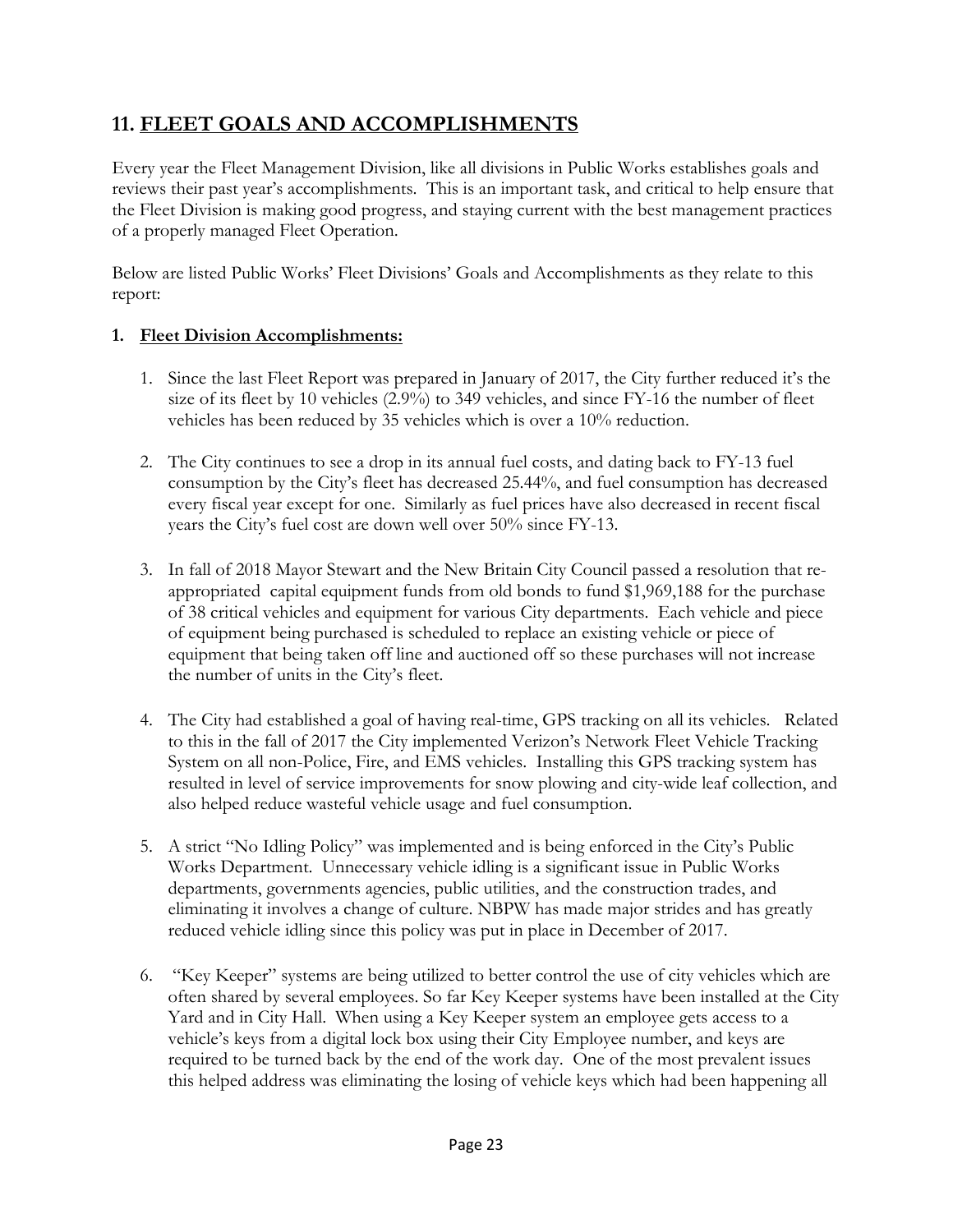too frequently, and was expensive due to key replacement costs ranging between \$200 and \$500 dollars.

- 7. As part of the City's effort to minimize the size of the fleet, in the fall of 2018 "Pooled" vehicles were implemented in New Britain City Hall for use by City Hall employees. This effort involved repurposing some vehicles that were assigned to specific City departments, but that were being underutilized.
- 8. The front-line vehicle used for NBPD operations was changed from a V-8 powered Crown Victoria to a V-6 powered Ford Explorer. Among other benefits this change resulted in increasing the fuel efficiency of front line police cruises by over 10 miles per gallon.

### **2. Fleet Division Goals:**

- 1. Maintain the high level of service and performance currently in place by Public Works' Fleet Division
- 2. Continue to reduce the overall size of the City Fleet where possible and practical
- 3. Continue to improve the fuel efficiency of the City's fleet
- 4. Prepare for the expected retirements of a few of the veteran fleet mechanics (V.E.T.'s), and to replace them with highly qualified candidates
- 5. To more fully utilize the RTA Fleet Software to benchmark, track, and measure progress
- 6. Continued cross training of Fleet Division staff on all fleet duties (large equipment and vehicles, small equipment, passenger vehicles, pools and splash pads)
- 7. Implement more fleet and driver safety training
- 8. Expand on the implementation of Key Keeper Systems at all work sites to better manage, track, and control, the use of city vehicle and equipment use.
- 9. Continued improvement on PW's Lock-out Tag-out program for vehicles and equipment in need of repair

### **12. SUMMARY**

A City's fleet of vehicles and equipment are critical for everything from providing regular daily maintenance and services for residents and businesses to providing critical emergency response for police, fire, and emergency winter storm operations. As such there is no more important task performed in a Public Works Department than maintaining its fleet. The proper management of a City's fleet is crucial, and decisions made about managing a fleet can either save or cost a municipality hundreds of thousands of dollars a year.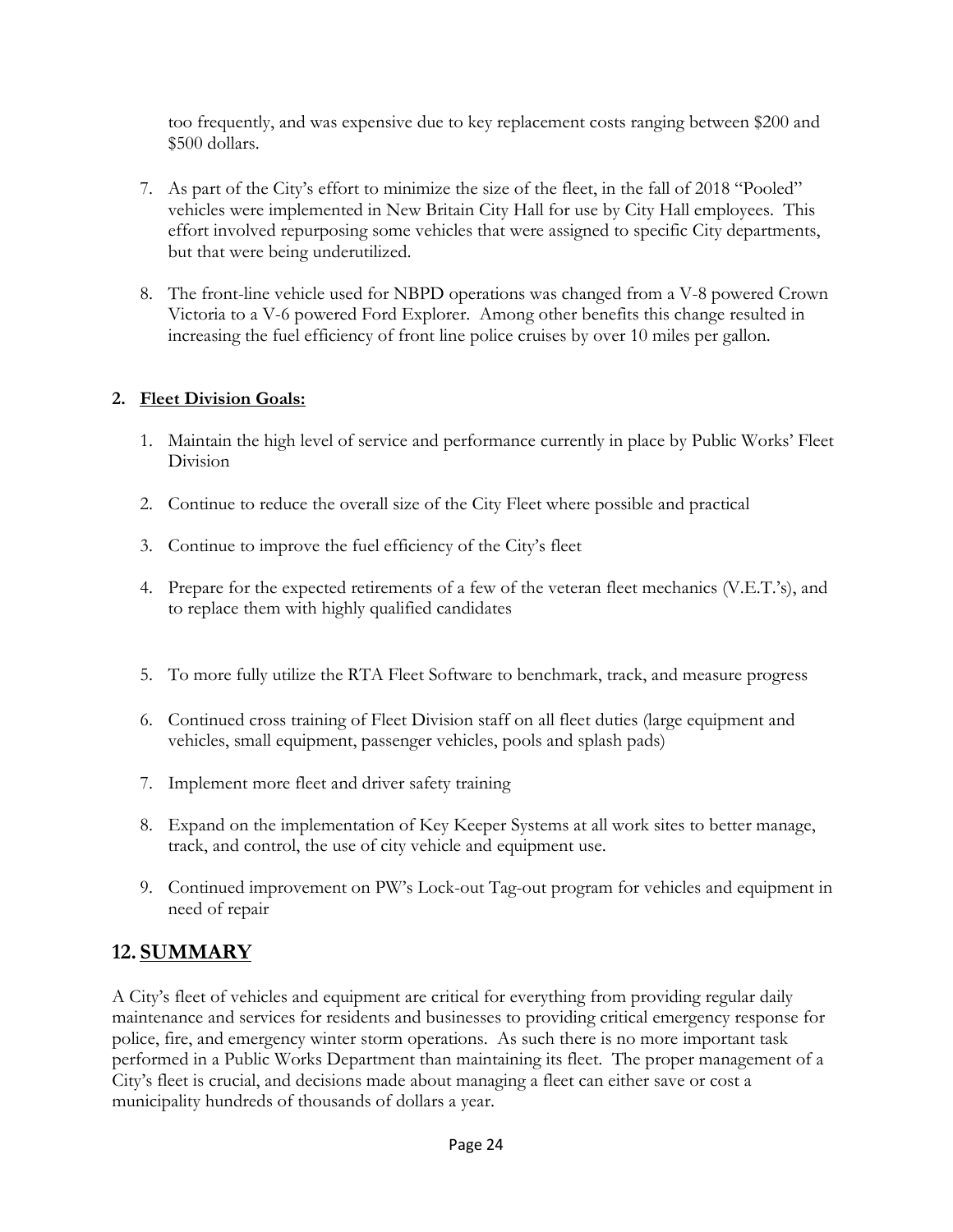Since the last Fleet Report was prepared in January of 2017 New Britain Public Works' Fleet Division has continued to make very good strides improving its Fleet Management efforts, and the contents of this report are a testament to this.

This year, and moving forward the Biennial Fleet Report will continue to provide detailed information about the status of the City's fleet operations and the fleet itself, and will serve as a valuable benchmark for measuring annual progress. New Britain Public Works is committed to making sure the City's Fleet Division serves as a role model for other organizations, and that the dollars the City spends investing in its fleet are optimized to their highest potential.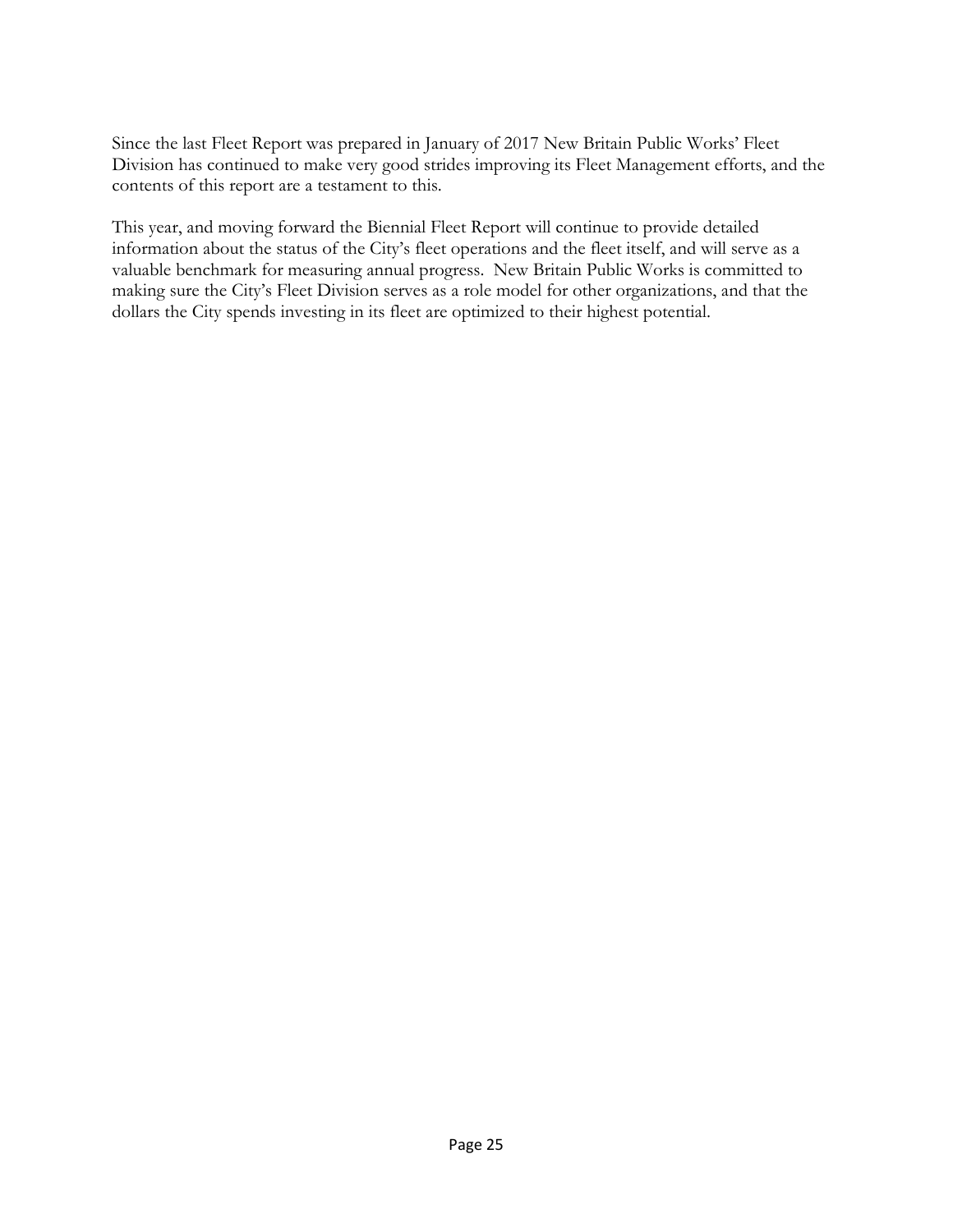# *APPENDIX A 2018 FLEET VEHICLE LIST*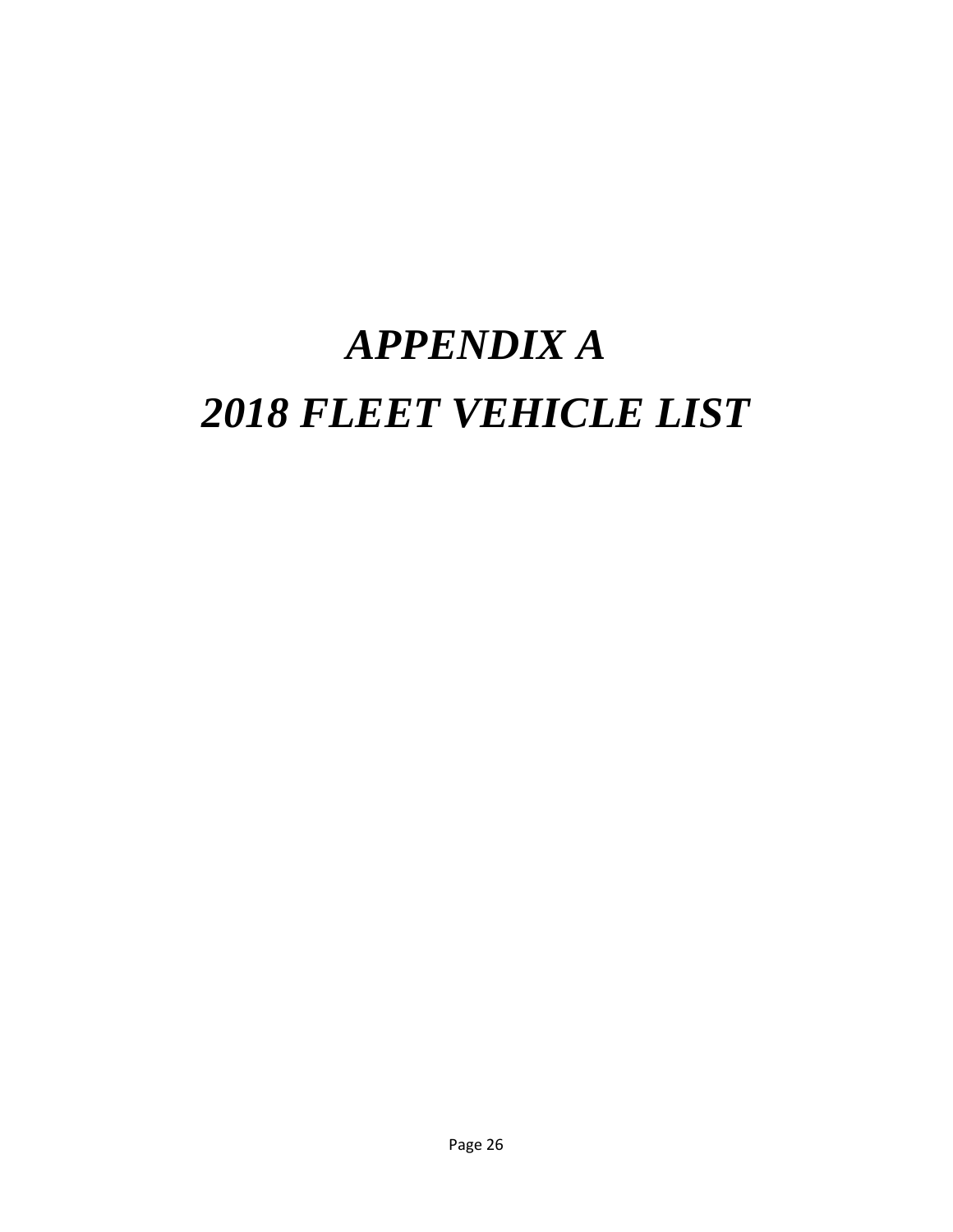### VEHICLES AND EQUIPMENT LIST

| Plate # | <b>Department</b>                  | Year | <b>Make</b>      | <b>Model</b>          |
|---------|------------------------------------|------|------------------|-----------------------|
| 0187-NB | ASSESSOR                           | 2001 | <b>CHEVROLET</b> | <b>CAVALIER</b>       |
| 0001-NB | <b>MAYOR'S OFFICE</b>              | 2016 | <b>JEEP</b>      | <b>GRAND CHEROKEE</b> |
| 0002-NB | <b>MAYOR'S OFFICE</b>              | 2006 | <b>JEEP</b>      | <b>LIBERTY</b>        |
| 0156-NB | <b>BUILDING DEPT.</b>              | 2001 | <b>FORD</b>      | <b>TAURUS XL</b>      |
| 0163-NB | <b>BUILDING DEPT.</b>              | 2004 | <b>FORD</b>      | <b>TAURUS SE</b>      |
| 0169-NB | <b>BUILDING DEPT.</b>              | 2014 | <b>JEEP</b>      | <b>SPORT UTILITY</b>  |
| 0172-NB | <b>BUILDING DEPT.</b>              | 2017 | <b>FORD</b>      | <b>FOCUS SE</b>       |
| 0176-NB | <b>BUILDING DEPT.</b>              | 2014 | <b>FORD</b>      | <b>FOCUS</b>          |
| 0189-NB | <b>BUILDING DEPT.</b>              | 2001 | <b>DODGE</b>     | <b>STRATUS</b>        |
| 0214-NB | <b>BUILDING DEPT.</b>              | 2016 | <b>JEEP</b>      | <b>PATRIOT</b>        |
| 0003-NB | ENGINEERING                        | 2008 | <b>FORD</b>      | <b>EXPLORER XLT</b>   |
| 0033-NB | ENGINEERING                        | 2003 | <b>DODGE</b>     | <b>DURANGO</b>        |
| 0061-NB | ENGINEERING                        | 2008 | <b>FORD</b>      | <b>EXPLORER XLT</b>   |
| 0063-NB | ENGINEERING                        | 2007 | <b>FORD</b>      | 4WD PICKUP - F150     |
| 0133-NB | ENGINEERING                        | 2003 | <b>DODGE</b>     | <b>DURANGO</b>        |
| 0151-NB | ENGINEERING                        | 2003 | <b>DODGE</b>     | <b>DURANGO</b>        |
| 0272-NB | <b>CITY PLAN</b>                   | 2001 | <b>CHEVROLET</b> | <b>CAVALIER</b>       |
| 0200-NB | <b>DMD</b>                         | 2003 | <b>JEEP</b>      | <b>GRAND CHEROKEE</b> |
| 0000493 | <b>EMER MED</b><br><b>SERVICES</b> | 2015 | <b>FORD</b>      | AMBULANCE             |
| 0002023 | <b>EMER MED</b>                    | 2016 | <b>FORD</b>      | AMBULANCE             |
|         | <b>SERVICES</b>                    |      |                  |                       |
| 0002362 | <b>EMER MED</b><br><b>SERVICES</b> | 2016 | <b>FORD</b>      | AMBULANCE             |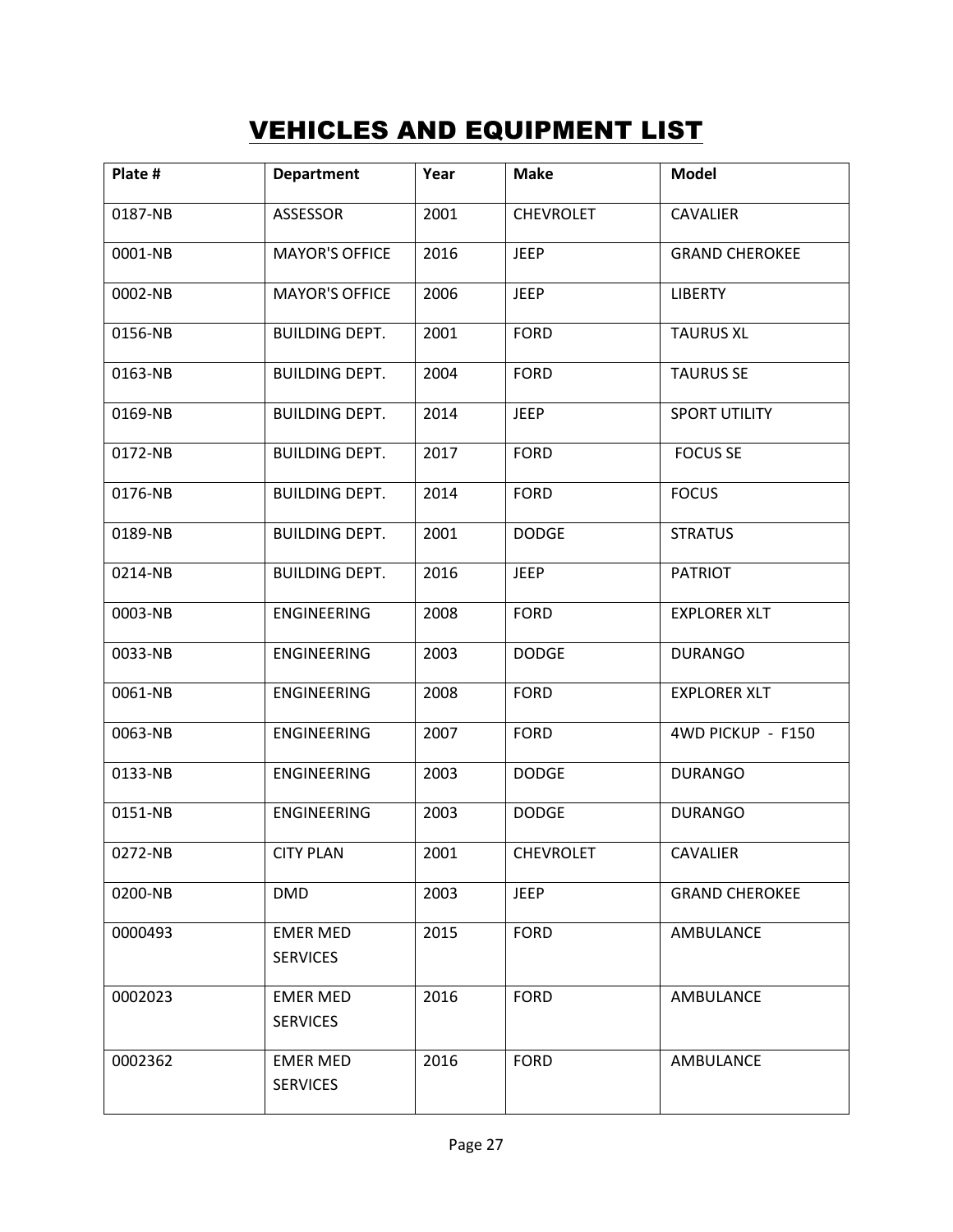| 0002363 | <b>EMER MED</b><br><b>SERVICES</b> | 2012 | <b>FORD</b>             | AMBULANCE             |
|---------|------------------------------------|------|-------------------------|-----------------------|
| 2379    | <b>EMER MED</b><br><b>SERVICES</b> | 2014 | <b>FORD</b>             | <b>F450 AMBULANCE</b> |
| 0002693 | <b>EMER MED</b><br><b>SERVICES</b> | 2012 | <b>FORD</b>             | AMBULANCE F450        |
| 01C-P86 | <b>EMER MED</b><br><b>SERVICES</b> | 2011 | <b>FORD</b>             | <b>EXPEDITION</b>     |
| 116-XVE | <b>EMER MED</b><br><b>SERVICES</b> | 2016 | <b>FORD</b>             | <b>EXPLORER</b>       |
| 365ZRV  | <b>EMER MED</b><br><b>SERVICES</b> | 2013 | <b>FORD</b>             | <b>EXPLORER</b>       |
| 388-XKP | <b>EMER MED</b><br><b>SERVICES</b> | 2009 | <b>FORD</b>             | <b>EXPEDITION</b>     |
| 8CM-337 | <b>EMER MED</b><br><b>SERVICES</b> | 2012 | <b>FORD</b>             | F 350 P/UP            |
| 9CM-853 | <b>EMER MED</b><br><b>SERVICES</b> | 2014 | <b>FORD</b>             | <b>EXPLORER</b>       |
| 0001831 | FIRE DEPT.                         | 2009 | <b>FORD</b>             | E-350                 |
| 0002253 | FIRE DEPT.                         | 2002 | <b>ACSI MASS</b>        | DECONTAMINATION       |
| 0002345 | FIRE DEPT.                         | 2006 | <b>FREIGHTLINER M-2</b> | <b>CONTENDE</b>       |
| 0004294 | FIRE DEPT.                         | 2006 | <b>FORD</b>             | <b>EXPEDITION</b>     |
| 12172   | FIRE DEPT.                         | 1993 | <b>EMERGENCY ONE</b>    | <b>CYCLONE</b>        |
| 0000L-3 | FIRE DEPT.                         | 1990 | <b>FEDERAL MOTORS</b>   | <b>HURRICANE</b>      |
| 000L-1  | FIRE DEPT.                         | 2015 | SMEAL                   | MID MOUNT LADDER      |
| 00ENG-1 | FIRE DEPT.                         | 1999 | E-ONE                   | <b>PUMPER</b>         |
| 00ENG-9 | FIRE DEPT.                         | 1993 | <b>EMERGENCY ONE</b>    | <b>CYCLONE</b>        |
| 00ENG-8 | FIRE DEPT.                         | 1999 | E-ONE                   | <b>PUMPER</b>         |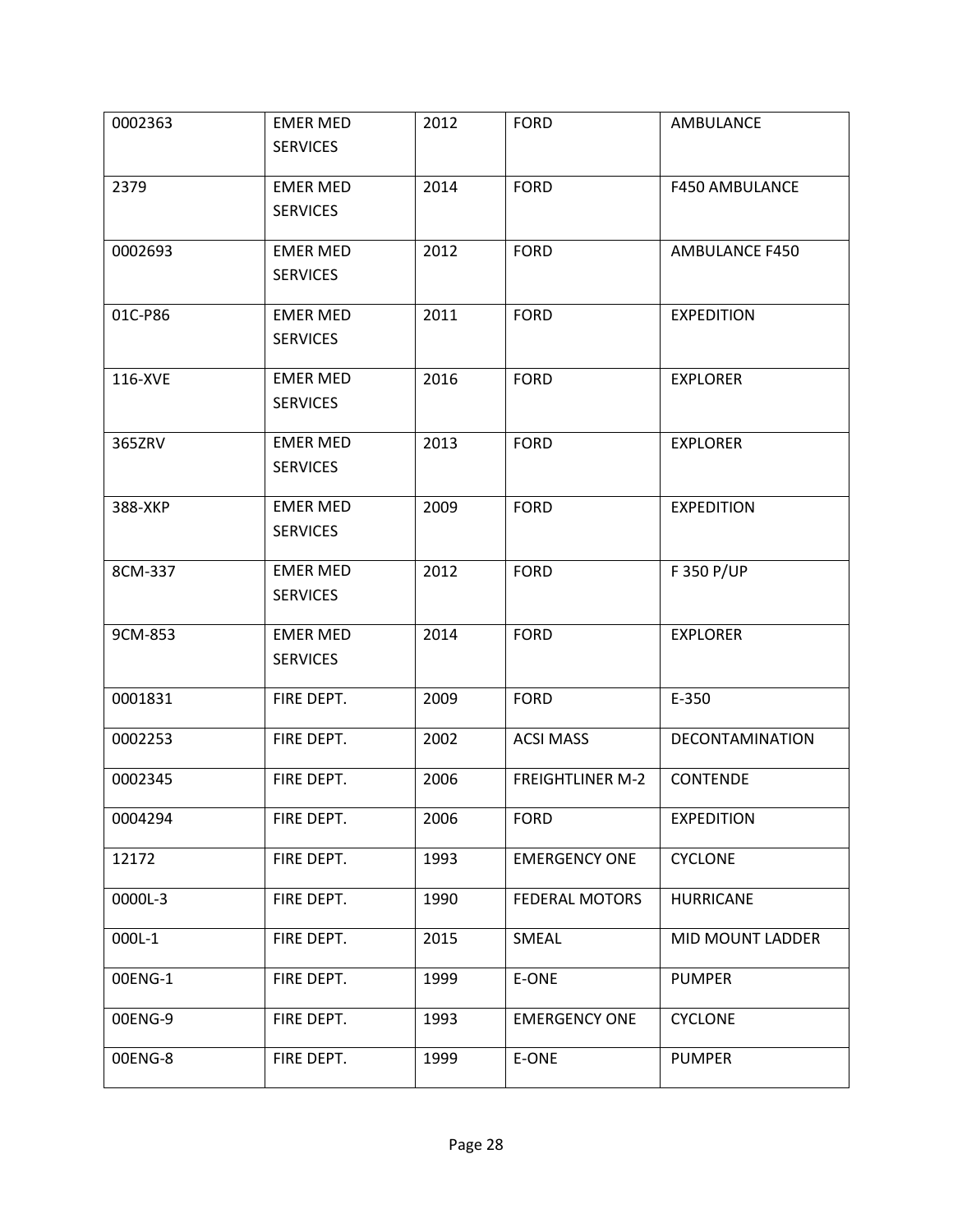| 00ENG-5        | FIRE DEPT. | 2008 | E-ONE                | <b>PUMPER</b>              |
|----------------|------------|------|----------------------|----------------------------|
| 0235-NB        | FIRE DEPT. | 2000 | <b>CHEVROLET</b>     | <b>MALIBU</b>              |
| 0236-NB        | FIRE DEPT. | 2000 | <b>CHEVROLET</b>     | <b>MALIBU</b>              |
| 0248-NB        | FIRE DEPT. | 2000 | <b>CHEVROLET</b>     | <b>MALIBU</b>              |
| 0249-NB        | FIRE DEPT. | 2007 | <b>FORD</b>          | <b>FUSION SE</b>           |
| 0250-NB        | FIRE DEPT. | 2011 | <b>FORD</b>          | F-350 4X4                  |
| 0251-NB        | FIRE DEPT. | 1992 | <b>FORD</b>          | E-350 AMBULANCE            |
| 0253-NB        | FIRE DEPT. | 2006 | <b>FORD</b>          | <b>EXPEDITION</b>          |
| 0262-NB        | FIRE DEPT. | 2006 | <b>FORD</b>          | <b>EXPEDITION</b>          |
| 0265-NB        | FIRE DEPT. | 2015 | <b>BRAVO TRAILER</b> | <b>TRAILER</b>             |
| 0269-NB        | FIRE DEPT. | 2005 | <b>FREIGHTLINER</b>  | AMBULANCE                  |
| 0299-NB        | FIRE DEPT. | 2006 | <b>SURREY FIRE</b>   | <b>SAFETY HOUSE</b>        |
| 0327-NB        | FIRE DEPT. | 1997 | <b>FORD</b>          | CROWN VIC.                 |
| 0350-NB        | FIRE DEPT. | 2007 | <b>FORD</b>          | <b>FUSION SE</b>           |
| 0351-NB        | FIRE DEPT. | 2008 | <b>CHEVROLET</b>     | <b>IMPALA</b>              |
| 0352-NB        | FIRE DEPT. | 2008 | <b>CHEVROLET</b>     | <b>IMPALA</b>              |
| 0357-NB        | FIRE DEPT. | 2008 | <b>CHEVROLET</b>     | <b>IMPALA</b>              |
| 0358-NB        | FIRE DEPT. | 2007 | <b>FORD</b>          | F-150 PICKUP               |
| 0363-NB        | FIRE DEPT. | 2013 | <b>FORD</b>          | <b>EXPEDITION XLT</b>      |
| 0374-NB        | FIRE DEPT. | 2005 | <b>FORD</b>          | <b>EXPEDITION</b>          |
| ENG-0S2(20249) | FIRE DEPT. | 2000 | E-ONE                | <b>PUMPER</b>              |
| <b>ENG-10</b>  | FIRE DEPT. | 1999 | E-ONE                | <b>PUMPER</b>              |
| LADDER2(131820 | FIRE DEPT. | 2006 | E-ONE                | MID MOUNT LADDER           |
| 0181-NB        | <b>OEM</b> | 1995 | <b>JEEP</b>          | <b>CHEROKEE</b>            |
| 0360-NB        | <b>OEM</b> | 2005 | <b>NIGHT HAWK</b>    | <b>LIGHT TOWER TRAILER</b> |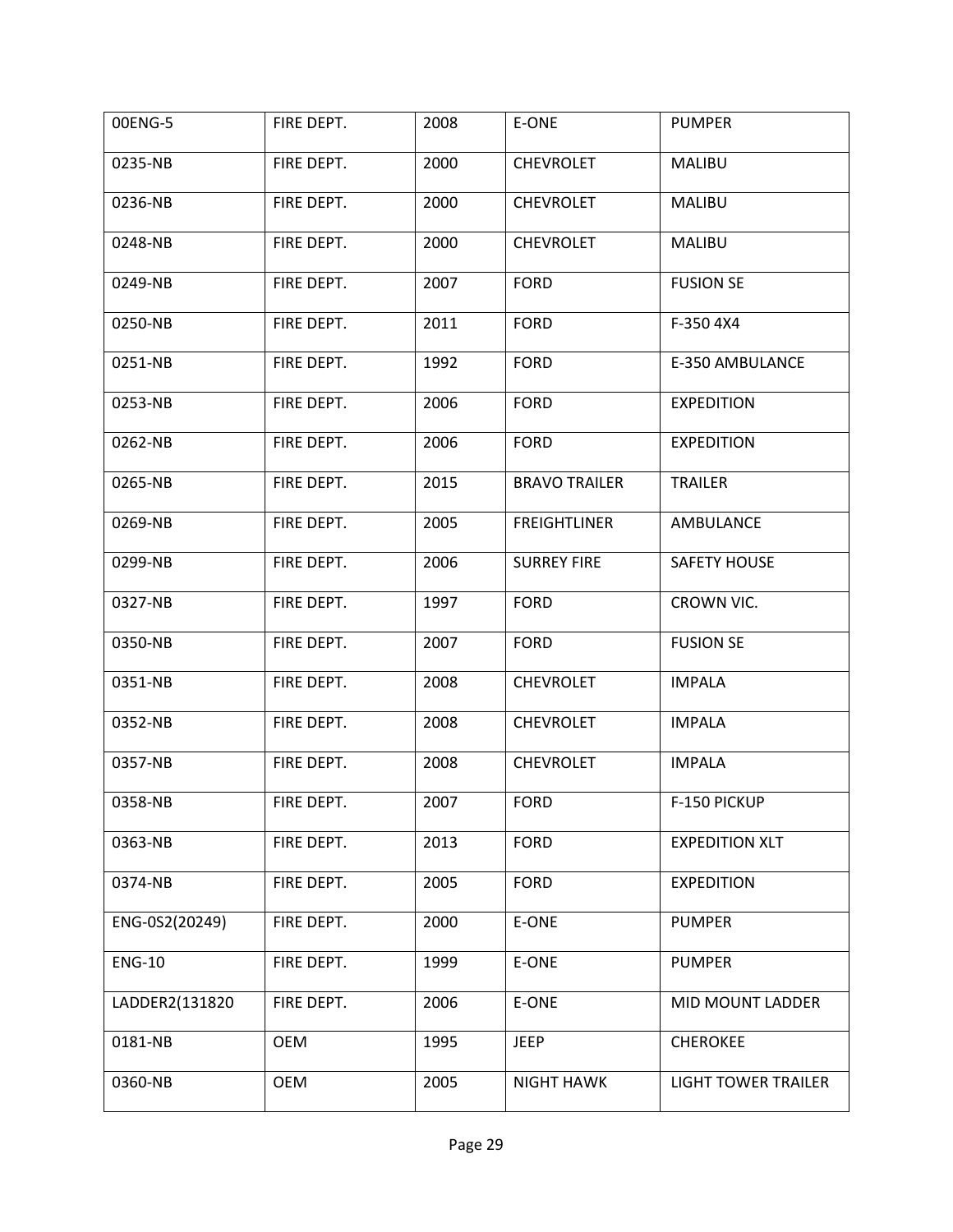| 0361-NB | <b>OEM</b>          | 2003 | <b>MAGNUM 4060-M-</b><br><b>MH</b> | <b>LIGHT TOWER TRAILER</b> |
|---------|---------------------|------|------------------------------------|----------------------------|
| 0182-NB | <b>OEM</b>          | 1997 | <b>DODGE</b>                       | <b>RESCUE</b>              |
| 0080-NB | HEALTH DEPT.        | 2009 | <b>CHEVROLET</b>                   | 4 DOOR - AVEO              |
| 0158-NB | HEALTH DEPT.        | 2006 | <b>FORD</b>                        | <b>TAURUS SE</b>           |
| 0159-NB | HEALTH DEPT.        | 2006 | <b>FORD</b>                        | <b>TAURUS SE</b>           |
| 0161-NB | HEALTH DEPT.        | 2008 | <b>FORD</b>                        | <b>FUSION</b>              |
| 0162-NB | HEALTH DEPT.        | 2006 | <b>FORD</b>                        | <b>TAURUS SE</b>           |
| 0173-NB | HEALTH DEPT.        | 2017 | <b>FORD</b>                        | <b>ESCAPE</b>              |
| 391052  | <b>PUBLIC WORKS</b> | 2010 | <b>TAKEUCHI</b>                    | <b>TB145CR</b>             |
| 391204  | <b>PUBLIC WORKS</b> | 2012 | <b>HELI</b>                        | <b>FORK LIFT</b>           |
| 391504  | <b>PUBLIC WORKS</b> | 2015 | <b>BOMAG</b>                       | <b>BW120SL ROLLER</b>      |
| 0005-NB | <b>PUBLIC WORKS</b> | 2016 | <b>FRIEGHTLINER</b>                | <b>114SD DUMP TRUCK</b>    |
| 0006-NB | PUBLIC WORKS        | 2008 | <b>FORD</b>                        | <b>F550 DUMP TRUCK</b>     |
| 0008-NB | <b>PUBLIC WORKS</b> | 2004 | <b>STERLING</b>                    | <b>L7500 DUMP TRUCK</b>    |
| 0009-NB | <b>PUBLIC WORKS</b> | 2016 | <b>FRIEGHTLINER</b>                | <b>114SD DUMP TRUCK</b>    |
| 0010-NB | <b>PUBLIC WORKS</b> | 2006 | <b>FORD</b>                        | F250 PICKUP                |
| 0012-NB | <b>PUBLIC WORKS</b> | 2004 | <b>STERLING</b>                    | <b>L7500 DUMP TRUCK</b>    |
| 0014-NB | <b>PUBLIC WORKS</b> | 2004 | <b>STERLING</b>                    | <b>L7500 DUMP TRUCK</b>    |
| 0016-NB | <b>PUBLIC WORKS</b> | 2016 | <b>FRIEGHTLINER</b>                | <b>114SD DUMP TRUCK</b>    |
| 0017-NB | PUBLIC WORKS        | 1996 | <b>FORD</b>                        | <b>350 DUMP TRUCK</b>      |
| 0018-NB | PUBLIC WORKS        | 2015 | <b>FORD</b>                        | <b>F550 DUMP TRUCK</b>     |
| 0019-NB | <b>PUBLIC WORKS</b> | 2016 | <b>FRIEGHTLINER</b>                | <b>114SD DUMP TRUCK</b>    |
| 0020-NB | <b>PUBLIC WORKS</b> | 2017 | <b>FORD</b>                        | F-250 PICKUP               |
| 0021-NB | <b>PUBLIC WORKS</b> | 2015 | <b>FREIGHTLINER</b>                | <b>6-WHEEL DUMP</b>        |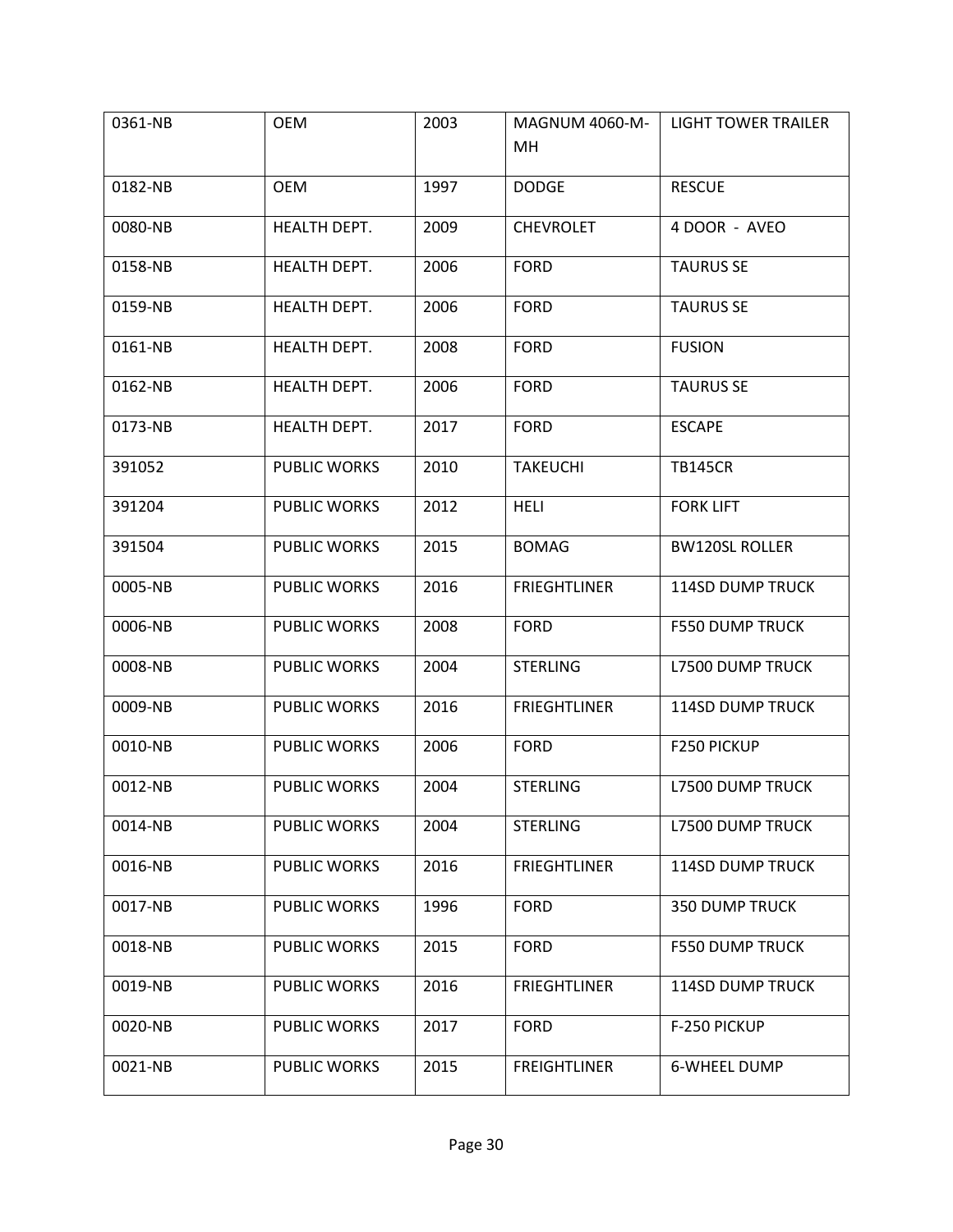| 0022-NB | PUBLIC WORKS        | 2015 | <b>FRIEGHTLINER</b>  | <b>6-WHEEL DUMP</b>                |
|---------|---------------------|------|----------------------|------------------------------------|
| 0023-NB | <b>PUBLIC WORKS</b> | 2016 | <b>FORD</b>          | F-550 LOWBOY                       |
| 0024-NB | <b>PUBLIC WORKS</b> | 2016 | <b>FORD</b>          | F-550 LOWBOY                       |
| 0025-NB | <b>PUBLIC WORKS</b> | 2017 | <b>FALCON</b>        | <b>ASPHALT HOT BOX</b>             |
| 0026-NB | <b>PUBLIC WORKS</b> | 1996 | <b>FORD</b>          | F-350 UTILITY BODY                 |
| 0030-NB | <b>PUBLIC WORKS</b> | 1996 | <b>FORD</b>          | <b>RACK BODY</b>                   |
| 0031-NB | <b>PUBLIC WORKS</b> | 2007 | <b>STERLING</b>      | <b>DUMP TRUCK LT950</b>            |
| 0034-NB | PUBLIC WORKS        | 2007 | <b>STERLING</b>      | <b>DUMP TRUCK LT950</b>            |
| 0036-NB | <b>PUBLIC WORKS</b> | 2008 | <b>FORD</b>          | <b>F550 DUMP TRUCK</b>             |
| 0037-NB | <b>PUBLIC WORKS</b> | 2008 | <b>FORD</b>          | <b>F550 DUMP TRUCK</b>             |
| 0042-NB | <b>PUBLIC WORKS</b> | 2007 | <b>JOHN DEERE</b>    | 624J LOADER                        |
| 0043-NB | PUBLIC WORKS        | 2016 | <b>JOHN DEERE</b>    | 624K LOADER                        |
| 0045-NB | <b>PUBLIC WORKS</b> | 2012 | INTERNATIONAL        | 740 SBA                            |
| 0047-NB | <b>PUBLIC WORKS</b> | 2014 | <b>FREIGHTLINER</b>  | 114SD                              |
| 0048-NB | PUBLIC WORKS        | 2004 | <b>STERLING</b>      | <b>L7500 DUMP TRUCK</b>            |
| 0049-NB | PUBLIC WORKS        | 2007 | PETERBILT            | <b>TRUCK 320</b>                   |
| 0050-NB | <b>PUBLIC WORKS</b> | 2008 | <b>STERLING</b>      | LT9500 DUMP TRUCK                  |
| 0054-NB | <b>PUBLIC WORKS</b> | 2008 | <b>STERLING</b>      | LT9500 10-WHEELER                  |
| 0056-NB | <b>PUBLIC WORKS</b> | 2000 | <b>STERLING</b>      | HD DUMPTRUCK L9511                 |
| 0058-NB | <b>PUBLIC WORKS</b> | 2012 | INTERNATIONAL        | 740 SBA                            |
| 0069-NB | <b>PUBLIC WORKS</b> | 2012 | <b>INTERNATIONAL</b> | 740 SBA                            |
| 012-001 | <b>PUBLIC WORKS</b> | 2005 | <b>PAVER</b>         | 8500 TRACK, LO DECK                |
| 0232-NB | <b>PUBLIC WORKS</b> | 1994 | <b>CHEVROLET</b>     | C3500 H/D TRAFFIC<br><b>BUCKET</b> |
|         |                     |      | <b>FORD</b>          |                                    |
| 0263-NB | PUBLIC WORKS        | 2008 |                      | <b>TRAFFIC BUCKET TRUCK</b>        |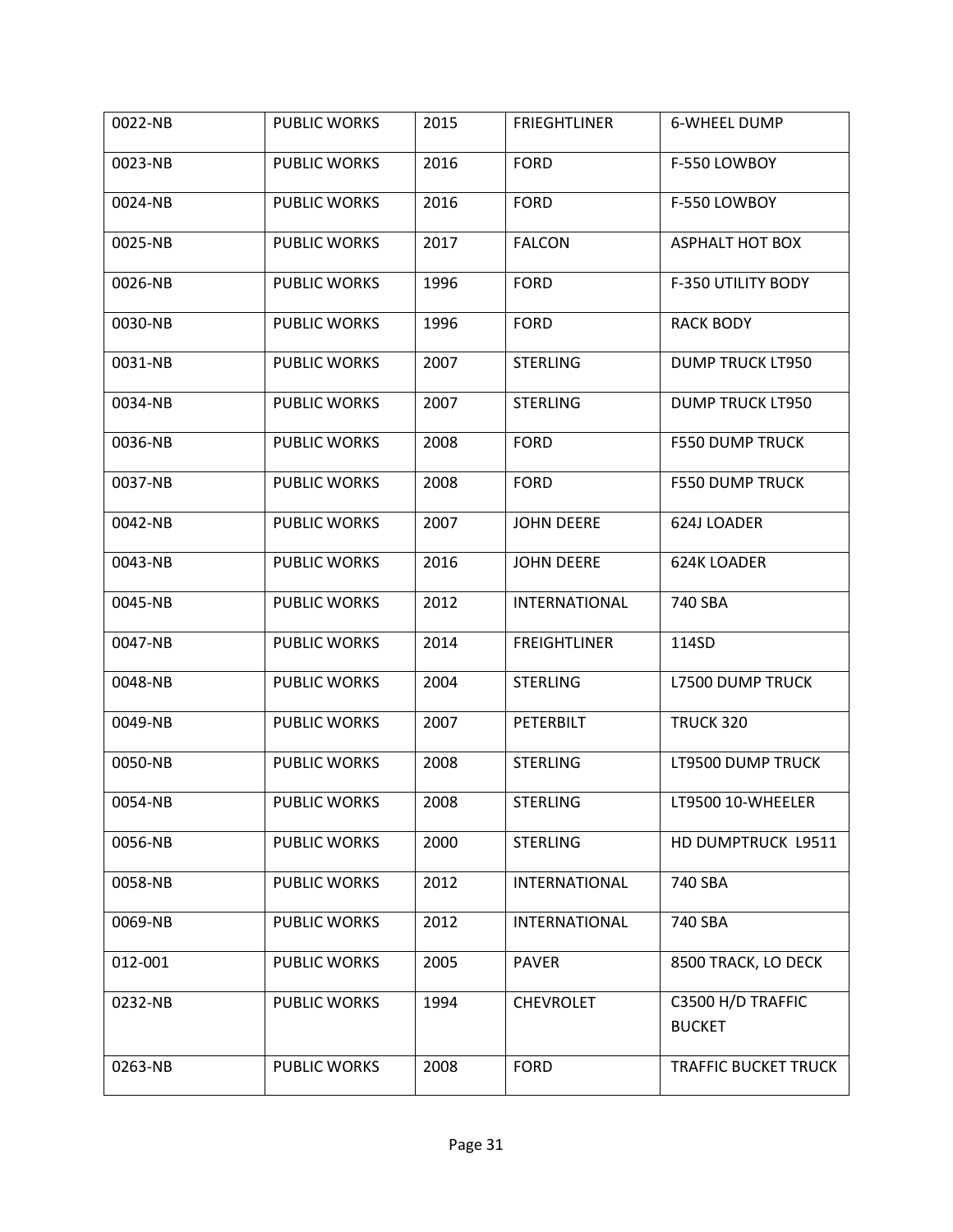| 0283-NB         | PUBLIC WORKS        | 2000 | <b>INGERSOLL RAND</b> | <b>ROLLER</b>                          |
|-----------------|---------------------|------|-----------------------|----------------------------------------|
| 0285-NB         | <b>PUBLIC WORKS</b> | 2000 | <b>CHEVROLET</b>      | PICKUP TRUCK TRAFFIC<br><b>UTILITY</b> |
| 0288-NB         | PUBLIC WORKS        | 2005 | <b>ELGIN</b>          | SWEEPER-PELICAN                        |
| 0290-NB         | PUBLIC WORKS        | 2008 | <b>ELGIN</b>          | <b>SWEEPER</b>                         |
| 0291-NB         | <b>PUBLIC WORKS</b> | 2008 | <b>ELGIN</b>          | PELICAN-SWEEPER                        |
| 0293-NB         | <b>PUBLIC WORKS</b> | 2006 | <b>ELGIN</b>          | SWEEPER-PELICAN                        |
| <b>FUEL KEY</b> | <b>PUBLIC WORKS</b> | 2014 | <b>TENCO</b>          | SNOWBLOWER                             |
| 0004-NB         | SANITATION          | 2016 | <b>FORD</b>           | F-250 PICKUP                           |
| 0060-NB         | SANITATION          | 2007 | <b>JOHN DEERE</b>     | 624J LOADER                            |
| 0064-NB         | SANITATION          | 2008 | <b>STERLING</b>       | LT9500 HOOK LIFT                       |
| 0067-NB         | SANITATION          | 2017 | <b>FORD</b>           | F-550 RACKBODY                         |
| 0068-NB         | SANITATION          | 2008 | <b>STERLING</b>       | LT9500 HOOK LIFT                       |
| 0027-NB         | PARK DEPT.          | 2001 | <b>FORD</b>           | <b>PICKUP</b>                          |
| 0101-NB         | PARK DEPT.          | 2008 | <b>JEEP</b>           | <b>LIBERTY SPORT</b>                   |
| 0102-NB         | PARK DEPT.          | 2006 | <b>FORD</b>           | F-250 PICKUP                           |
| 0104-NB         | PARK DEPT.          | 2011 | <b>FORD</b>           | <b>F-250 PICK-UP TRUCK</b>             |
| 0105-NB         | PARK DEPT.          | 2006 | <b>FORD</b>           | F-350 PLATFORM<br><b>TRUCK</b>         |
|                 |                     |      |                       |                                        |
| 0106-NB         | PARK DEPT.          | 2008 | <b>FORD</b>           | <b>F550 DUMP TRUCK</b>                 |
| 0107-NB         | PARK DEPT.          | 2011 | <b>FORD</b>           | F350                                   |
| 0108-NB         | PARK DEPT.          | 2006 | <b>FORD</b>           | F-250 PICKUP                           |
| 0109-NB         | PARK DEPT.          | 2006 | <b>FORD</b>           | F-250 PICKUP                           |
| 0110-NB         | PARK DEPT.          | 2007 | <b>FORD</b>           | F-475 PICKUP                           |
| 0111-NB         | PARK DEPT.          | 2001 | <b>FORD</b>           | <b>DUMP TRUCK</b>                      |
| 0114-NB         | PARK DEPT.          | 2012 | INTERNATIONAL         | IH7400                                 |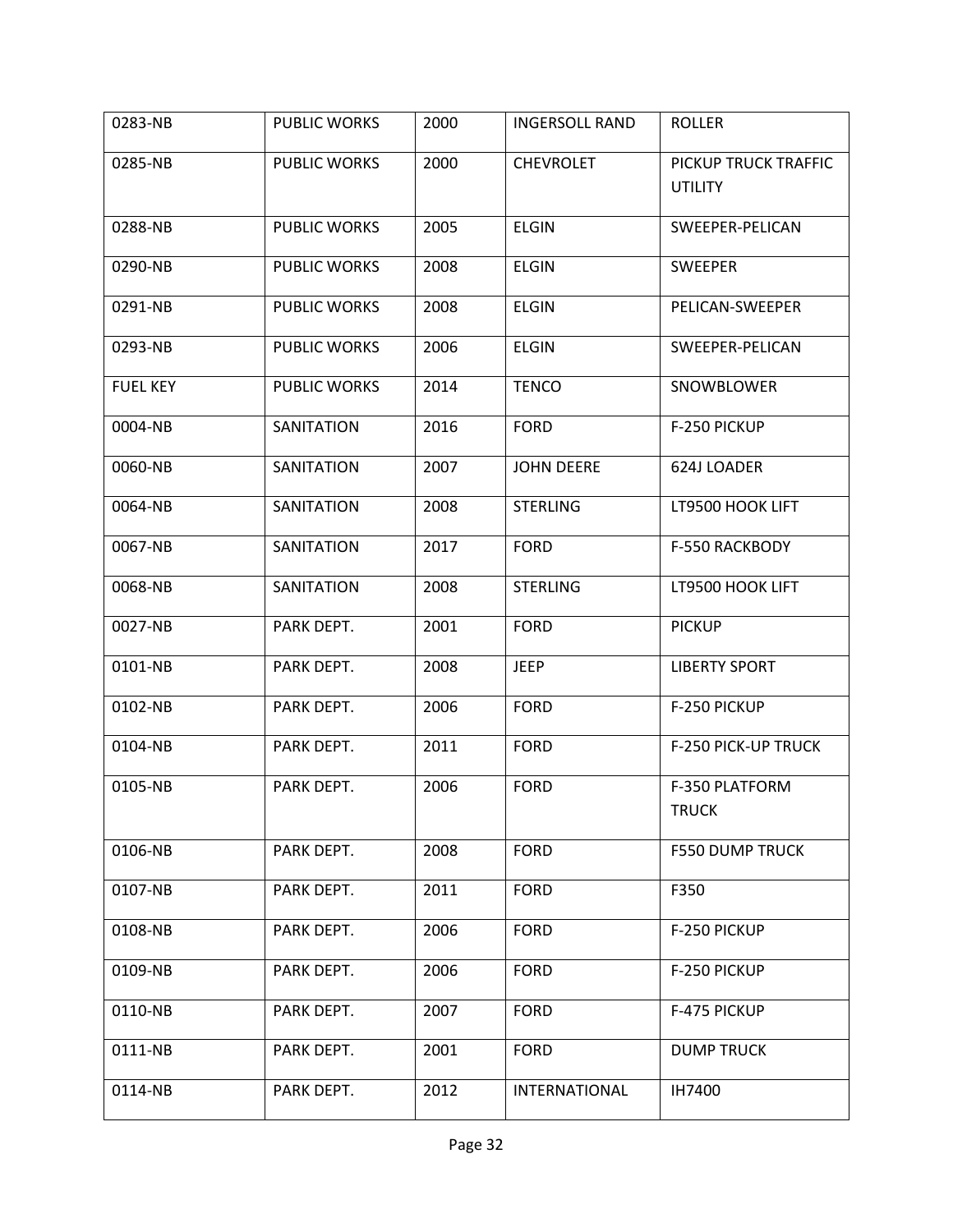| 0115-NB | PARK DEPT.      | 2015 | <b>FRIEGHTLINER</b> | <b>BUCKET TRUCK</b>               |
|---------|-----------------|------|---------------------|-----------------------------------|
| 0116-NB | PARK DEPT.      | 2008 | <b>FORD</b>         | <b>PICKUP</b>                     |
| 0117-NB | PARK DEPT.      | 2009 | <b>FORD</b>         | F350 PLATFORM DUMP<br><b>BODY</b> |
| 0120-NB | PARK DEPT.      | 2008 | <b>FORD</b>         | <b>F-450 UTILITY TRUCK</b>        |
| 0121-NB | PARK DEPT.      | 2006 | <b>FORD</b>         | F-350 PLATFORM<br><b>TRUCK</b>    |
| 0122-NB | PARK DEPT.      | 2007 | PETERBILT           | <b>TRUCK 320</b>                  |
| 0128-NB | PARK DEPT.      | 2008 | <b>JOHN DEERE</b>   | 310J BACKHOE LOADER               |
| 0141-NB | PARK DEPT.      | 2006 | <b>JOHN DEERE</b>   | <b>LOADER</b>                     |
| 0143-NB | PARK DEPT.      | 2008 | <b>FORD</b>         | F750 HOOKLIFT                     |
| 0150-NB | PARK DEPT.      | 2008 | <b>FORD</b>         | <b>F550 DUMP TRUCK</b>            |
| 0160-NB | PARK DEPT.      | 2008 | <b>FORD</b>         | F-750 AERIAL BUCKET               |
| 0317-NB | PARK DEPT.      | 1998 | <b>CHEVROLET</b>    | <b>CHASSIS CAB</b>                |
| 0336-NB | PARK DEPT.      | 2010 | <b>BRUSH BANDIT</b> | <b>BANDIT CHIPPER</b>             |
| 0343-NB | PARK DEPT.      | 2007 | <b>BRUSH</b>        | <b>BANDIT CHIPPER</b>             |
| 0174-NB | <b>CEMETERY</b> | 2002 | <b>FORD</b>         | <b>PICKUP</b>                     |
| 0179-NB | <b>CEMETERY</b> | 2008 | <b>FORD</b>         | F-250 PICKUP                      |
| 0191-NB | PROPERTY MGMT.  | 2015 | <b>FORD</b>         | UTILITY                           |
| 0194-NB | PROPERTY MGMT.  | 2017 | <b>FORD</b>         | F-150 PICKUP                      |
| 0195-NB | PROPERTY MGMT.  | 2006 | <b>CHEVROLET</b>    | <b>VAN</b>                        |
| 0196-NB | PROPERTY MGMT.  | 2008 | <b>GMC</b>          | <b>SIERRA PICKUP</b>              |
| 0197-NB | PROPERTY MGMT.  | 2002 | <b>FORD</b>         | <b>PICKUP</b>                     |
| 0213-NB | PROPERTY MGMT.  | 2008 | <b>DODGE</b>        | <b>CHARGER</b>                    |
| 0218-NB | PROPERTY MGMT.  | 2011 | <b>FORD</b>         | CROWN VIC.                        |
| 0301-NB | PROPERTY MGMT.  | 2017 | <b>JEEP</b>         | WRANGLER                          |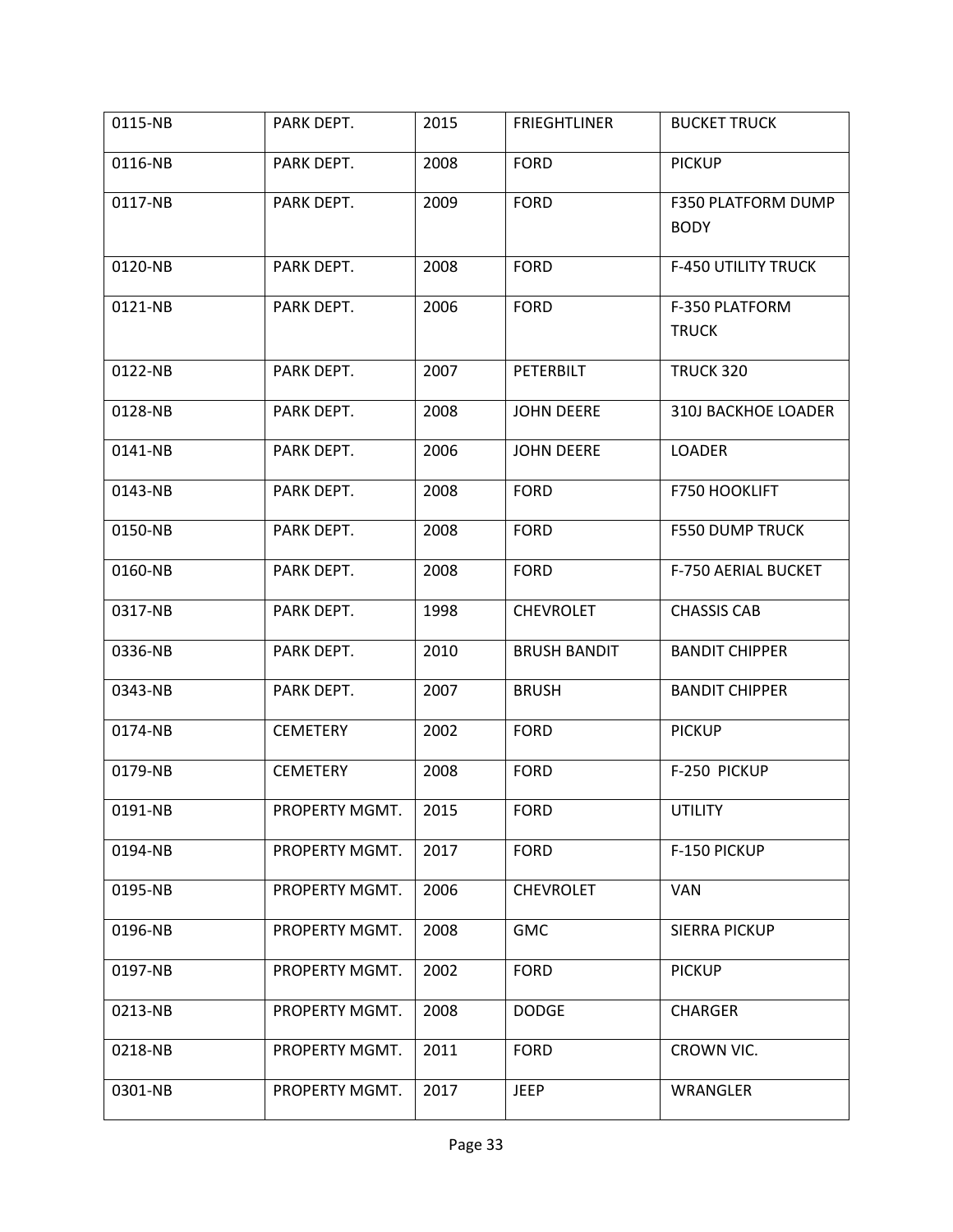| 0071-NB | <b>WATER</b><br>DEPT./QUALITY | 2015 | <b>FORD</b>         | <b>ESCAPE SE</b>                  |
|---------|-------------------------------|------|---------------------|-----------------------------------|
| 0074-NB | <b>WATER</b><br>DEPT./QUALITY | 2006 | <b>CHEVROLET</b>    | EXPRESS VAN - G3500               |
| 0091-NB | <b>WATER</b><br>DEPT./QUALITY | 2008 | <b>FORD</b>         | 4WD EXTCAB PICKUP -<br>F350       |
| 0076-NB | <b>WATER</b><br>DEPT/QUALITY  | 2016 | <b>FORD</b>         | <b>4WD EXTCAB PICKUP-</b><br>F350 |
| 0077-NB | <b>WATER</b><br>DEPT./QUALITY | 2009 | <b>FORD</b>         | 4WD CREW CAB P/UP -<br>F350       |
| 0083-NB | <b>WATER</b><br>DEPT./QUALITY | 2015 | <b>FORD</b>         | 4WD F350 PICKUP                   |
| 0084-NB | <b>WATER</b><br>DEPT./QUALITY | 2017 | <b>FORD</b>         | <b>DUMP TRUCK F-550</b>           |
| 0089-NB | <b>WATER</b><br>DEPT./QUALITY | 2000 | <b>CHEVROLET</b>    | 4WD/PICKUP - K3500                |
| 0095-NB | <b>WATER</b><br>DEPT./QUALITY | 2010 | <b>JOHN DEERE</b>   | TRACTOR - TIGER                   |
| 0164-NB | <b>WATER</b><br>DEPT./QUALITY | 2007 | <b>HOLLAND</b>      | <b>TRACTOR MOWER</b>              |
| 0166-NB | <b>WATER</b><br>DEPT./QUALITY | 2005 | <b>DODGE</b>        | <b>PICKUP</b>                     |
| 0234-NB | <b>WATER</b><br>DEPT./QUALITY | 2007 | <b>FORD</b>         | 4WD/PICKUP -<br><b>RANGER</b>     |
| 0304-NB | <b>WATER</b><br>DEPT./QUALITY | 2007 | <b>FORD</b>         | <b>RANGER</b>                     |
| 0089-NB | <b>WATER</b><br>DEPT/QUALITY  | 2017 | <b>FORD</b>         | F-250 PICKUP                      |
| 0072-NB | <b>WATER</b><br>DEPT./UTILITY | 2015 | <b>FORD</b>         | <b>TRANSIT CONNECT XL</b>         |
| 0073-NB | <b>WATER</b>                  | 2012 | <b>FREIGHTLINER</b> | PLATFORM/CRANE                    |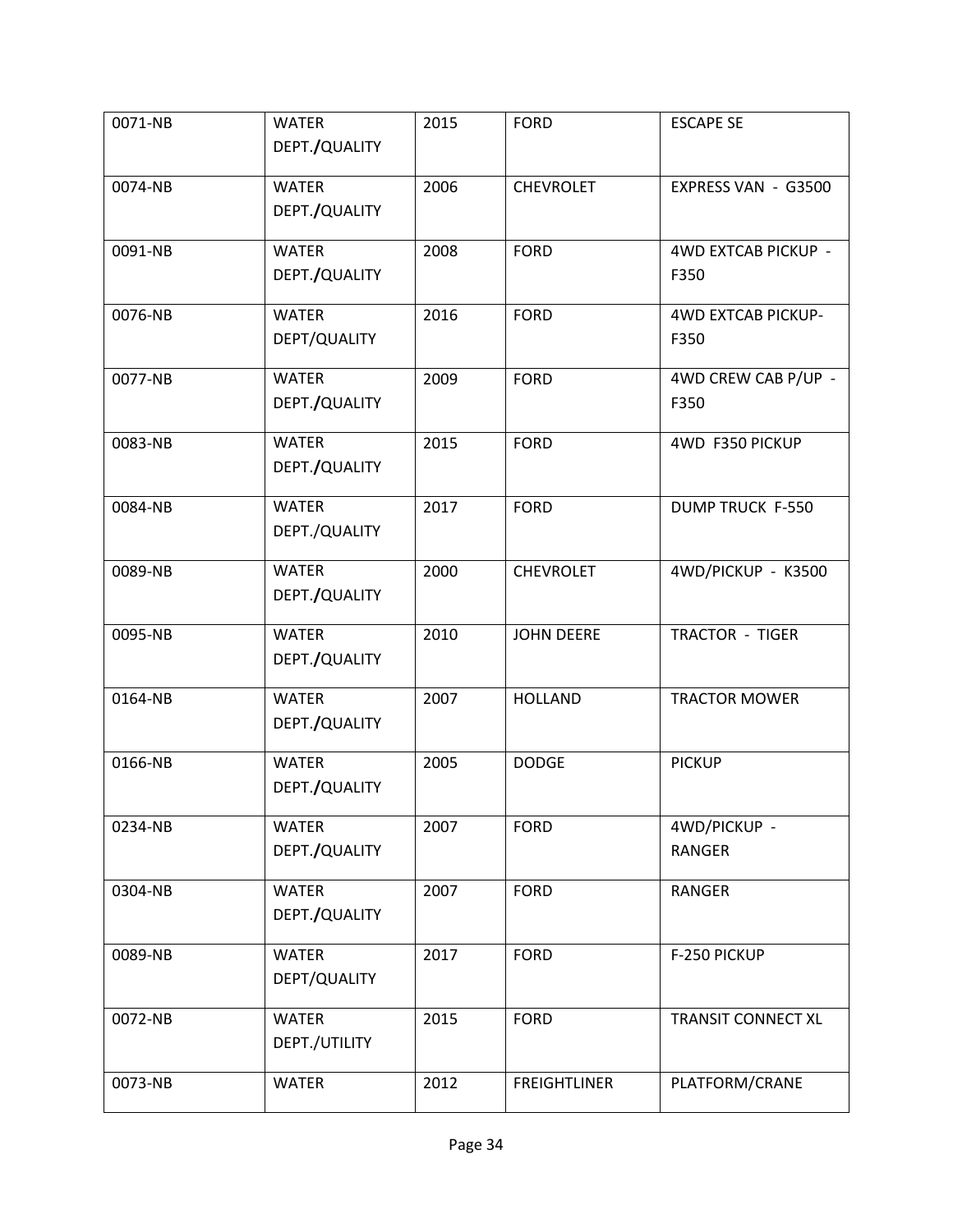|         | DEPT./UTILITY                 |      |                     |                          |
|---------|-------------------------------|------|---------------------|--------------------------|
| 0075-NB | <b>WATER</b><br>DEPT./UTILITY | 2007 | <b>FORD</b>         | 4WD PICKUP - F150        |
| 0078-NB | <b>WATER</b><br>DEPT./UTILITY | 2016 | <b>FORD</b>         | TRANSIT 250 VAN          |
| 0079-NB | <b>WATER</b><br>DEPT./UTILITY | 2011 | <b>JEEP</b>         | 4 DOOR - LIBERTY         |
| 0081-NB | <b>WATER</b><br>DEPT./UTILITY | 2000 | <b>STERLING</b>     | DUMP TRUCK - L7500       |
| 0082-NB | <b>WATER</b><br>DEPT./UTILITY | 2008 | <b>CHEUROLET</b>    | PICKUP - COLORADO        |
| 0085-NB | <b>WATER</b><br>DEPT./UTILITY | 2013 | <b>FREIGHTLINER</b> | <b>MAINT VAN MT55</b>    |
| 0086-NB | <b>WATER</b><br>DEPT./UTILITY | 2008 | <b>FORD</b>         | <b>DUMP TRUCK - F550</b> |
| 0088-NB | <b>WATER</b><br>DEPT./UTILITY | 2012 | <b>FORD</b>         | F-350 4X4 UTILITY BODY   |
| 0090-NB | <b>WATER</b><br>DEPT./UTILITY | 2015 | <b>FORD</b>         | F150 PICKUP              |
| 0096-NB | <b>WATER</b><br>DEPT./UTILITY | 2009 | <b>CHEVROLET</b>    | EXPRESS VAN - G3500      |
| 0098-NB | <b>WATER</b><br>DEPT./UTILITY | 1993 | <b>JOHN DEERE</b>   | <b>BACKHOE</b>           |
| 0099-NB | <b>WATER</b><br>DEPT./UTILITY | 1995 | <b>KOMATSU</b>      | <b>LOADER</b>            |
| 0171-NB | <b>WATER</b><br>DEPT./UTILITY | 1998 | <b>GMC</b>          | <b>SONOMA PICKUP</b>     |
| 0233-NB | <b>WATER</b><br>DEPT./UTILITY | 2006 | <b>FORD</b>         | 4WD/PICKUP - F350        |
| 0268-NB | <b>WATER</b><br>DEPT./UTILITY | 2013 | <b>FORD</b>         | E-350 VAN                |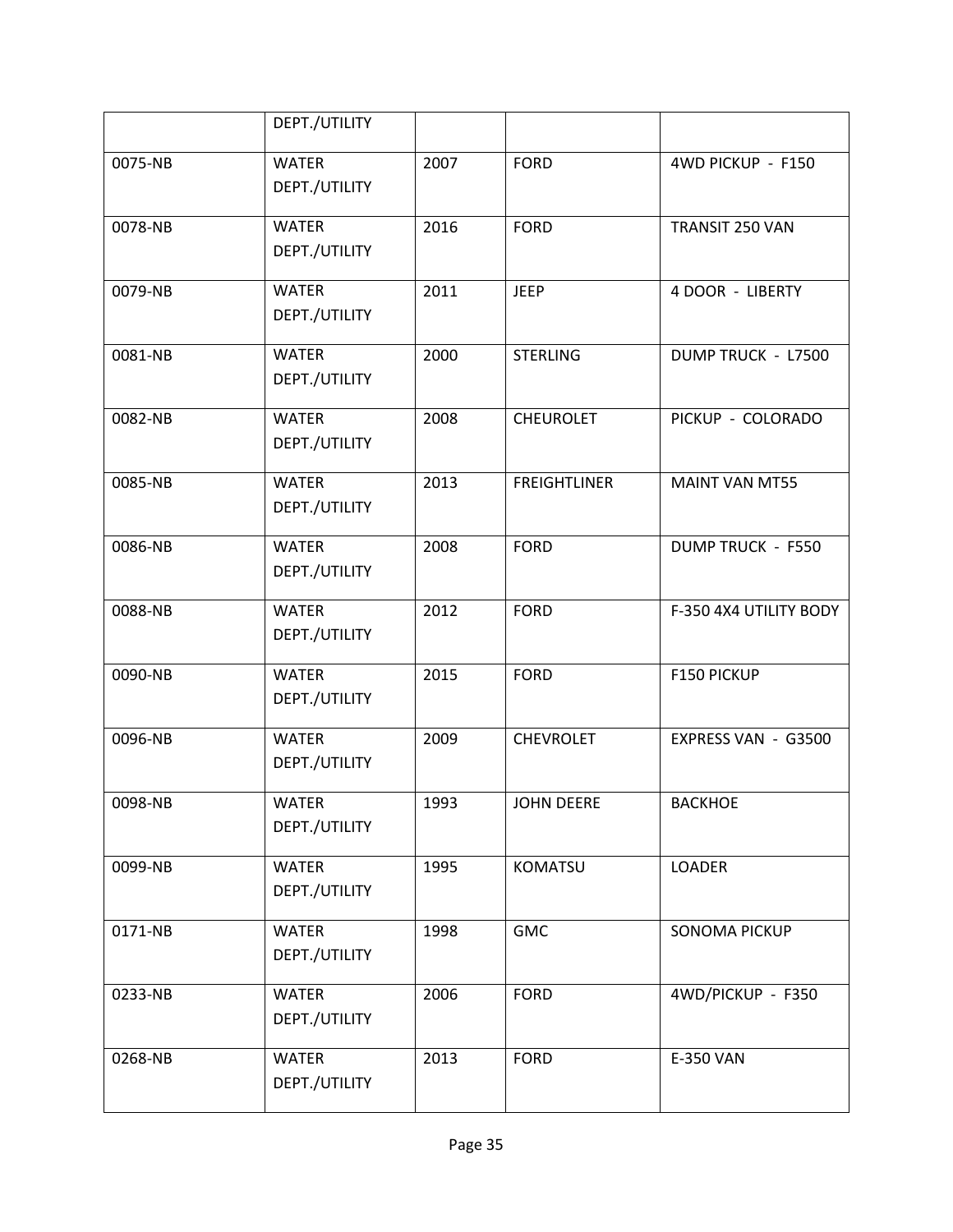| 0270-NB | <b>WATER</b>                  | 2004 | <b>FORD</b>      | <b>STERLING DUMP TRUCK</b> |
|---------|-------------------------------|------|------------------|----------------------------|
|         | DEPT./UTILITY                 |      |                  |                            |
| 0274-NB | <b>WATER</b><br>DEPT./UTILITY | 2002 | <b>CHEVROLET</b> | 4WD PICKUP - K1500         |
|         |                               |      |                  |                            |
| 0282-NB | <b>WATER</b>                  | 2008 | <b>CHEVROLET</b> | 4WD PICKUP -               |
|         | DEPT./UTILITY                 |      |                  | <b>COLORADO</b>            |
| 0322-NB | <b>WATER</b>                  | 2012 | <b>FORD</b>      | <b>E350 VAN</b>            |
|         | DEPT./UTILITY                 |      |                  |                            |
| 0007-NB | PUBLIC WORKS-                 | 2004 | <b>STERLING</b>  | L7500 6-WHEEL DUMP         |
|         | <b>SEWER</b>                  |      |                  |                            |
| 0011-NB | <b>PUBLIC WORKS-</b>          | 2017 | <b>FORD</b>      | F-250 PICKUP               |
|         | <b>SEWER</b>                  |      |                  |                            |
| 0087-NB | <b>PUBLIC WORKS-</b>          | 2008 | <b>FORD</b>      | F-250 PICK-UP TRUCK        |
|         | <b>SEWER</b>                  |      |                  |                            |
| 0015-NB | <b>PUBLIC WORKS-</b>          | 2002 | <b>FORD</b>      | F-550 LOWBOY               |
|         | <b>SEWER</b>                  |      |                  |                            |
| 0028-NB | <b>PUBLIC WORKS-</b>          | 2008 | <b>FORD</b>      | F450 - PLATFORM            |
|         | <b>SEWER</b>                  |      |                  |                            |
| 0032-NB | <b>PUBLIC WORKS-</b>          | 2005 | CASE             | <b>TRACTOR LOADER BACK</b> |
|         | <b>SEWER</b>                  |      |                  |                            |
| 0038-NB | <b>PUBLIC WORKS-</b>          | 1991 | <b>FORD</b>      | <b>L8000 DUMP TRUCK</b>    |
|         | <b>SEWER</b>                  |      |                  |                            |
| 0039-NB | <b>PUBLIC WORKS-</b>          | 2008 | <b>FORD</b>      | F-550 LOWBOY               |
|         | <b>SEWER</b>                  |      |                  |                            |
| 0044-NB | <b>PUBLIC WORKS-</b>          | 2008 | <b>FORD</b>      | F-550 LOWBOY               |
|         | <b>SEWER</b>                  |      |                  |                            |
| 0052-NB | PUBLIC WORKS-                 | 2006 | <b>STERLING</b>  | SEWER JET RODDER           |
|         | <b>SEWER</b>                  |      |                  |                            |
| 0055-NB | <b>PUBLIC WORKS-</b>          | 1995 | <b>FORD</b>      | CRANE/COMP                 |
|         | <b>SEWER</b>                  |      |                  |                            |
| 0057-NB | <b>PUBLIC WORKS-</b>          | 2008 | <b>STERLING</b>  | LT9500 JET VAC             |
|         |                               |      |                  |                            |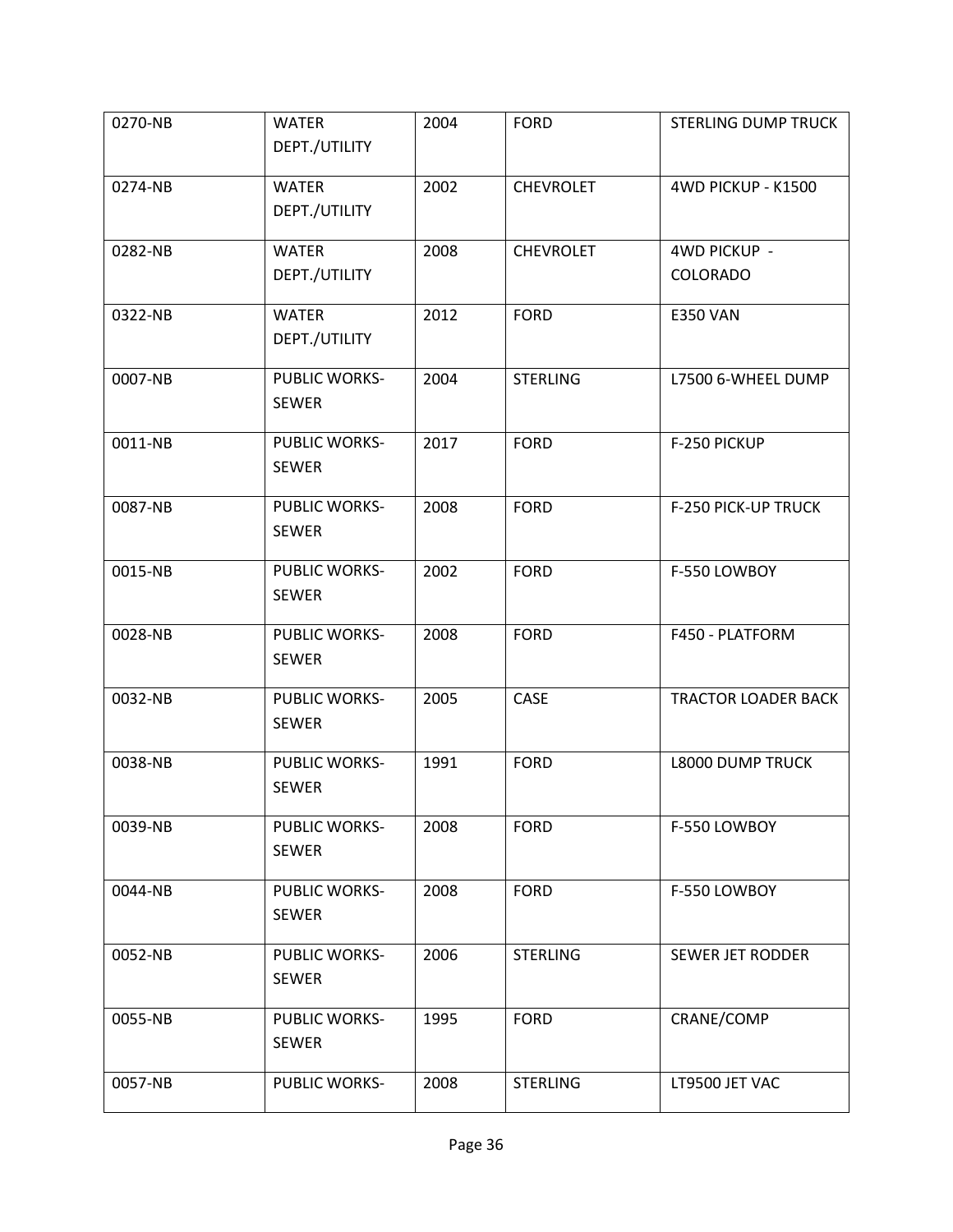|         | <b>SEWER</b>                         |      |                        |                                            |
|---------|--------------------------------------|------|------------------------|--------------------------------------------|
| 0062-NB | <b>PUBLIC WORKS-</b><br><b>SEWER</b> | 2002 | <b>GMC</b>             | TRUCK W/MOUNTED<br><b>CRANE</b>            |
| 0066-NB | <b>PUBLIC WORKS-</b><br><b>SEWER</b> | 2016 | <b>FRIEGHTLINER</b>    | M2106 JET TRUCK                            |
| 0180-NB | <b>PUBLIC WORKS-</b><br><b>SEWER</b> | 2007 | <b>JOHN DEERE</b>      | 624J LOADER                                |
|         | <b>PUBLIC WORKS-</b><br><b>SEWER</b> | 2000 | <b>EXCAVATOR</b>       | <b>MENZI ALL TERRAIN</b>                   |
| 0039417 | <b>RECREATION</b>                    | 2003 | <b>FORD</b>            | ECONOLINE 15 PASS.                         |
| 0127-NB | <b>RECREATION</b>                    | 2001 | <b>GMC</b>             | 1500 PICKUP                                |
| 0136-NB | <b>RECREATION</b>                    | 2012 | <b>FORD</b>            | <b>TRANSIT CONNECT XLT</b><br><b>WAGON</b> |
| 0154-NB | <b>RECREATION</b>                    | 2006 | <b>HONDA</b>           | <b>CIVIC HYBRID</b>                        |
| 0303-NB | <b>RECREATION</b>                    | 2009 | <b>CHEVROLET</b>       | <b>AVEO</b>                                |
| AC87165 | POLICE DEPT.                         | 2014 | <b>FORD</b>            | <b>TAURUS</b>                              |
| 78178   | POLICE DEPT.                         | 2016 | <b>FORD</b>            | <b>TAURUS</b>                              |
| 3923    | POLICE DEPT.                         | 2017 | <b>FORD</b>            | <b>TAURUS</b>                              |
| 934447  | POLICE DEPT.                         | 2015 | <b>HARLEY DAVIDSON</b> | <b>FLHTP</b>                               |
| 934448  | POLICE DEPT.                         | 2015 | <b>HARLEY DAVIDSON</b> | <b>FLHTP</b>                               |
| 934449  | POLICE DEPT.                         | 2015 | <b>HARLEY DAVIDSON</b> | <b>FLHTP</b>                               |
| 934450  | POLICE DEPT.                         | 2015 | <b>HARLEY DAVIDSON</b> | <b>FLHTP</b>                               |
| 934451  | POLICE DEPT.                         | 2015 | <b>HARLEY DAVIDSON</b> | <b>FLHTP</b>                               |
| 934452  | POLICE DEPT.                         | 2015 | <b>HARLEY DAVIDSON</b> | <b>FLHTP</b>                               |
| 0123-NB | POLICE DEPT.                         | 2011 | <b>FORD</b>            | CROWN VIC.                                 |
| 0124-NB | POLICE DEPT.                         | 2011 | <b>FORD</b>            | CROWN VIC.                                 |
| 0125-NB | POLICE DEPT.                         | 2017 | <b>FORD</b>            | <b>EXPLORER</b>                            |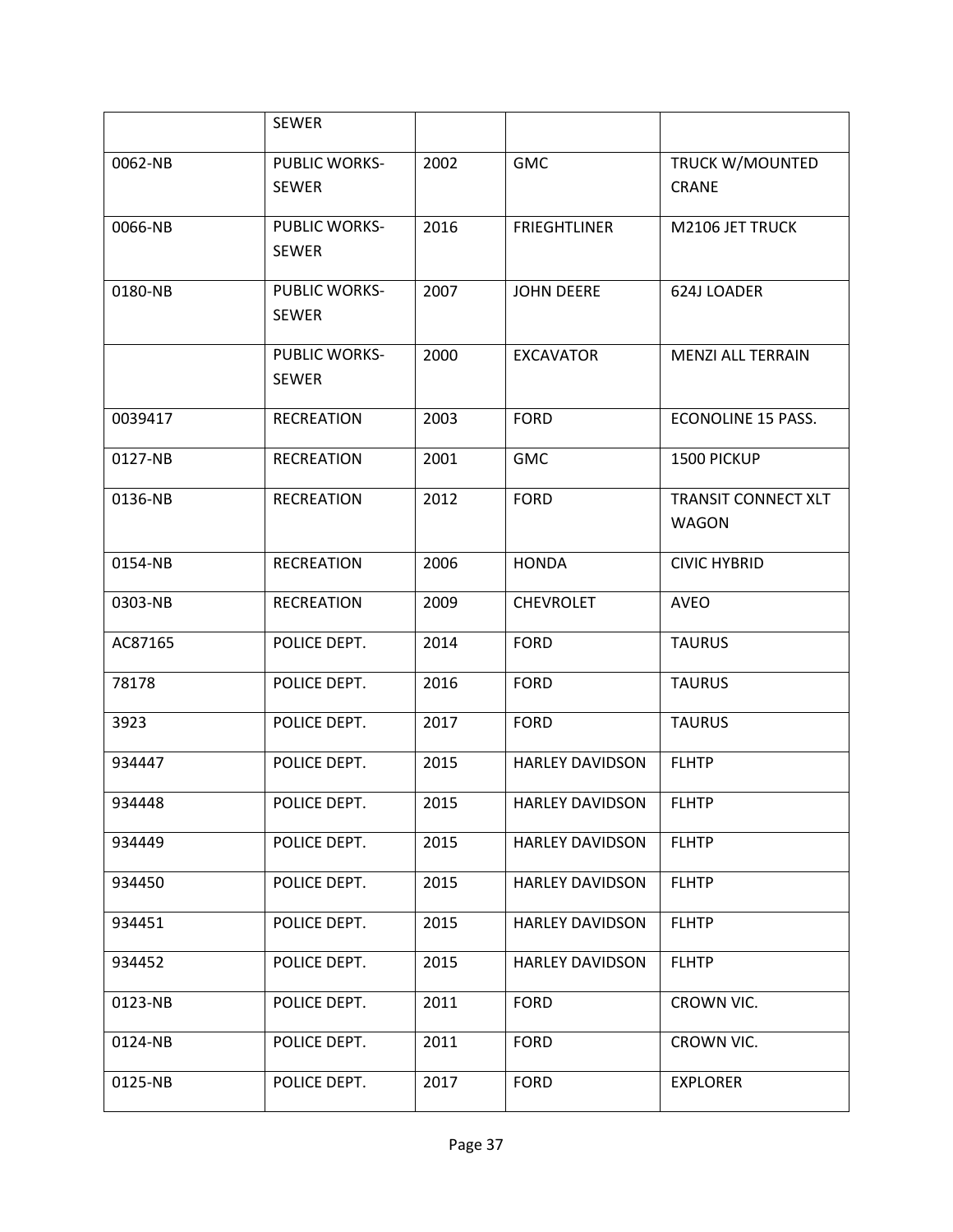| 0126-NB | POLICE DEPT. | 2005 | <b>DODGE</b>        | <b>DURANGO</b>                          |
|---------|--------------|------|---------------------|-----------------------------------------|
| 0135-NB | POLICE DEPT. | 2012 | <b>FORD</b>         | <b>F550 CRIME SCENE</b><br><b>TRUCK</b> |
| 0142-NB | POLICE DEPT. | 2017 | <b>FORD</b>         | <b>EXPLORER AWD</b>                     |
| 0183-NB | POLICE DEPT. | 2014 | <b>FORD</b>         | <b>EXPLORER AWD</b>                     |
| 0186-NB | POLICE DEPT. | 2017 | <b>FORD</b>         | <b>EXPLORER AWD</b>                     |
| 0152-NB | POLICE DEPT. | 2004 | <b>FORD</b>         | CROWN VIC.                              |
| 0157-NB | POLICE DEPT. | 2014 | <b>FORD</b>         | <b>EXPLORER</b>                         |
| 0168-NB | POLICE DEPT. | 2013 | <b>FORD</b>         | $F-550$                                 |
| 0170-NB | POLICE DEPT. | 2004 | <b>FREIGHTLINER</b> | M <sub>2</sub>                          |
| 0177-NB | POLICE DEPT. | 2011 | <b>FORD</b>         | CROWN VIC.                              |
| 0192-NB | POLICE DEPT. | 2015 | <b>CHEVY</b>        | TAHOE 4x4 SUV                           |
| 0198-NB | POLICE DEPT. | 2016 | <b>FORD</b>         | <b>EXPLORER AWD</b>                     |
| 0201-NB | POLICE DEPT. | 2011 | <b>FORD</b>         | CROWN VIC.                              |
| 0202-NB | POLICE DEPT. | 2011 | <b>FORD</b>         | CROWN VIC.                              |
| 0203-NB | POLICE DEPT. | 2011 | <b>FORD</b>         | CROWN VIC.                              |
| 0205-NB | POLICE DEPT. | 2011 | <b>FORD</b>         | CROWN VIC.                              |
| 0206-NB | POLICE DEPT. | 2011 | <b>FORD</b>         | CROWN VIC.                              |
| 0207-NB | POLICE DEPT. | 2011 | <b>FORD</b>         | CROWN VIC.                              |
| 0208-NB | POLICE DEPT. | 2011 | <b>FORD</b>         | CROWN VIC.                              |
| 0204-NB | POLICE DEPT. | 2011 | <b>FORD</b>         | CROWN VIC.                              |
| 0209-NB | POLICE DEPT. | 2011 | <b>FORD</b>         | CROWN VIC.                              |
| 0210-NB | POLICE DEPT. | 2011 | <b>FORD</b>         | CROWN VIC.                              |
| 0211-NB | POLICE DEPT. | 2011 | <b>FORD</b>         | CROWN VIC.                              |
| 0212-NB | POLICE DEPT. | 2017 | <b>FORD</b>         | <b>EXPLORER</b>                         |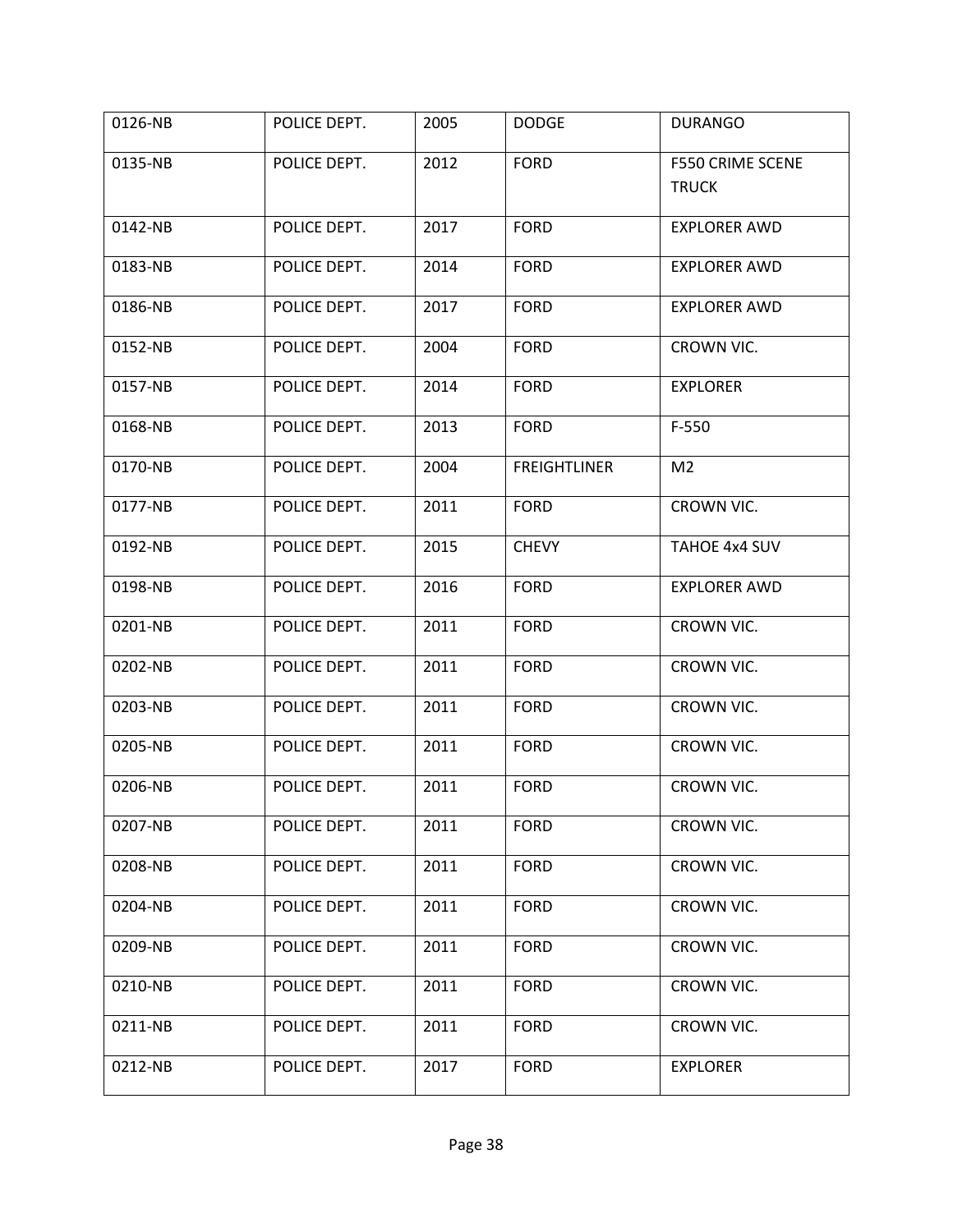| 0216-NB | POLICE DEPT. | 2017 | <b>FORD</b>      | <b>EXPLORER</b>     |
|---------|--------------|------|------------------|---------------------|
| 0217-NB | POLICE DEPT. | 2014 | <b>FORD</b>      | <b>EXPLORER AWD</b> |
| 0219-NB | POLICE DEPT. | 2011 | <b>FORD</b>      | CROWN VIC.          |
| 0220-NB | POLICE DEPT. | 2018 | <b>FORD</b>      | <b>EXPLORER AWD</b> |
| 0221-NB | POLICE DEPT. | 2014 | <b>CHEVOLET</b>  | <b>EXPRESS VAN</b>  |
| 0222-NB | POLICE DEPT. | 2011 | <b>FORD</b>      | <b>EXPEDITION</b>   |
| 0223-NB | POLICE DEPT. | 2004 | <b>DODGE</b>     | UTILITY BODY 4WD    |
| 0224-NB | POLICE DEPT. | 2011 | <b>FORD</b>      | CROWN VIC.          |
| 0225-NB | POLICE DEPT. | 2017 | <b>FORD</b>      | <b>EXPLORER</b>     |
| 0226-NB | POLICE DEPT. | 2007 | <b>FORD</b>      | CROWN VIC.          |
| 0227-NB | POLICE DEPT. | 2007 | <b>FORD</b>      | CROWN VIC.          |
| 0228-NB | POLICE DEPT. | 2007 | <b>FORD</b>      | CROWN VIC.          |
| 0229-NB | POLICE DEPT. | 2017 | <b>FORD</b>      | <b>EXPLORER</b>     |
| 0229-NB | POLICE DEPT. | 2011 | <b>FORD</b>      | CROWN VIC.          |
| 0230-NB | POLICE DEPT. | 2016 | <b>FORD</b>      | <b>EXPLORER</b>     |
| 0238-NB | POLICE DEPT. | 2014 | <b>FORD</b>      | <b>EXPLORER AWD</b> |
| 0240-NB | POLICE DEPT. | 2015 | <b>FORD</b>      | <b>EXPLORER AWD</b> |
| 0241-NB | POLICE DEPT. | 2015 | <b>FORD</b>      | <b>EXPLORER AWD</b> |
| 0243-NB | POLICE DEPT. | 2014 | <b>FORD</b>      | <b>EXPLORER AWD</b> |
| 0244-NB | POLICE DEPT. | 2008 | <b>FORD</b>      | <b>EXPEDITION</b>   |
| 0245-NB | POLICE DEPT. | 2011 | <b>FORD</b>      | CROWN VIC.          |
| 0246-NB | POLICE DEPT. | 2014 | <b>CHEVROLET</b> | TAHOE 4x4 SUV       |
| 0247-NB | POLICE DEPT. | 2003 | <b>GMC</b>       | SAVANNA CARGO VAN   |
| 0273-NB | POLICE DEPT. | 2016 | <b>FORD</b>      | <b>EXPLORER</b>     |
| 0278-NB | POLICE DEPT. | 2014 | <b>FORD</b>      | <b>EXPLORER AWD</b> |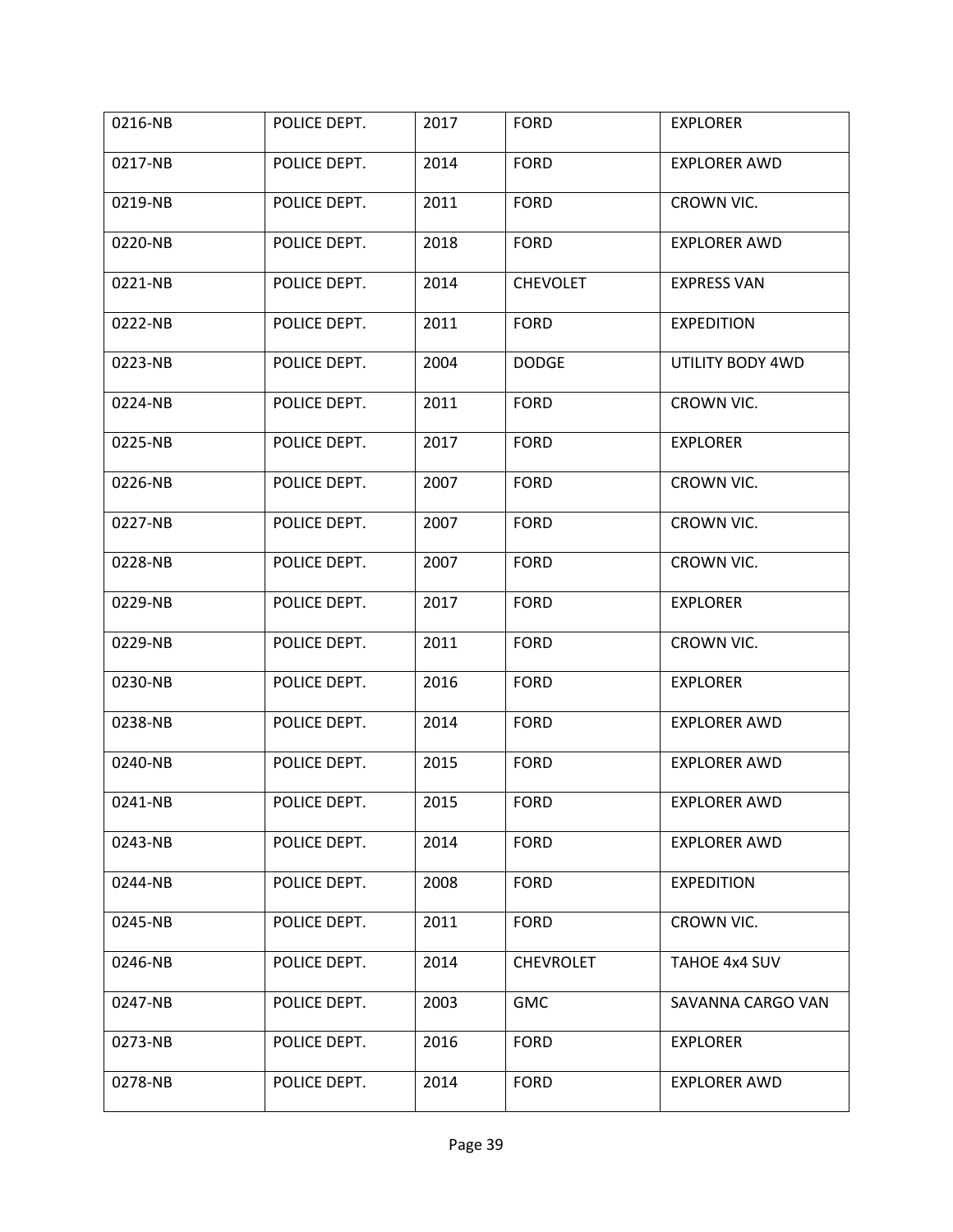| 0295-NB | POLICE DEPT. | 2016 | <b>FORD</b>   | <b>EXPLORER AWD</b>                  |
|---------|--------------|------|---------------|--------------------------------------|
| 0300-NB | POLICE DEPT. | 1997 | <b>FORD</b>   | E-250 VAN                            |
| 0302-NB | POLICE DEPT. | 2016 | <b>FORD</b>   | <b>EXPLORER AWD</b>                  |
| 0305-NB | POLICE DEPT. | 2003 | <b>FORD</b>   | ANIMAL TRANSPORT                     |
| 0311-NB | POLICE DEPT. | 2016 | <b>FORD</b>   | <b>EXPLORER</b>                      |
| 0316-NB | POLICE DEPT. | 2012 | <b>FORD</b>   | <b>CAMPER COMMAND</b><br><b>POST</b> |
| 0332-NB | POLICE DEPT. | 2016 | <b>FORD</b>   | <b>EXPLORER</b>                      |
| 0334-NB | POLICE DEPT. | 2016 | <b>FORD</b>   | <b>EXPLORER</b>                      |
| 0342-NB | POLICE DEPT. | 2008 | <b>FORD</b>   | <b>TAURUS SEL</b>                    |
| 0346-NB | POLICE DEPT. | 2011 | <b>FORD</b>   | CROWN VIC.                           |
| 0356-NB | POLICE DEPT. | 2014 | <b>FORD</b>   | <b>EXPLORER AWD</b>                  |
| 0359-NB | POLICE DEPT. | 1999 | <b>CHEVY</b>  | <b>TAHOE</b>                         |
| 0364-NB | POLICE DEPT. | 2017 | <b>FORD</b>   | <b>EXPLORER AWD</b>                  |
| 0365-NB | POLICE DEPT. | 2008 | <b>FORD</b>   | <b>TAURUS SEL</b>                    |
| 0366-NB | POLICE DEPT. | 2011 | <b>FORD</b>   | <b>TAURUS</b>                        |
| 0367-NB | POLICE DEPT. | 2004 | <b>FORD</b>   | <b>TAURUS SE</b>                     |
| 0368-NB | POLICE DEPT. | 2017 | <b>FORD</b>   | <b>EXPLORER AWD</b>                  |
| 0369-NB | POLICE DEPT. | 2011 | <b>FORD</b>   | <b>TAURUS</b>                        |
| 0370-NB | POLICE DEPT. | 2008 | <b>FORD</b>   | <b>TAURUS SEL</b>                    |
| 0371-NB | POLICE DEPT. | 2012 | <b>FORD</b>   | <b>TAURUS</b>                        |
| 0372-NB | POLICE DEPT. | 2004 | <b>FORD</b>   | <b>TAURUS SE</b>                     |
| 0373-NB | POLICE DEPT. | 2017 | <b>FORD</b>   | <b>EXPLORER</b>                      |
| 0374-NB | POLICE DEPT. | 2005 | <b>NISSAN</b> | <b>TITAN</b>                         |
| 0375-NB | POLICE DEPT. | 2014 | <b>FORD</b>   | EXPLORER AWD                         |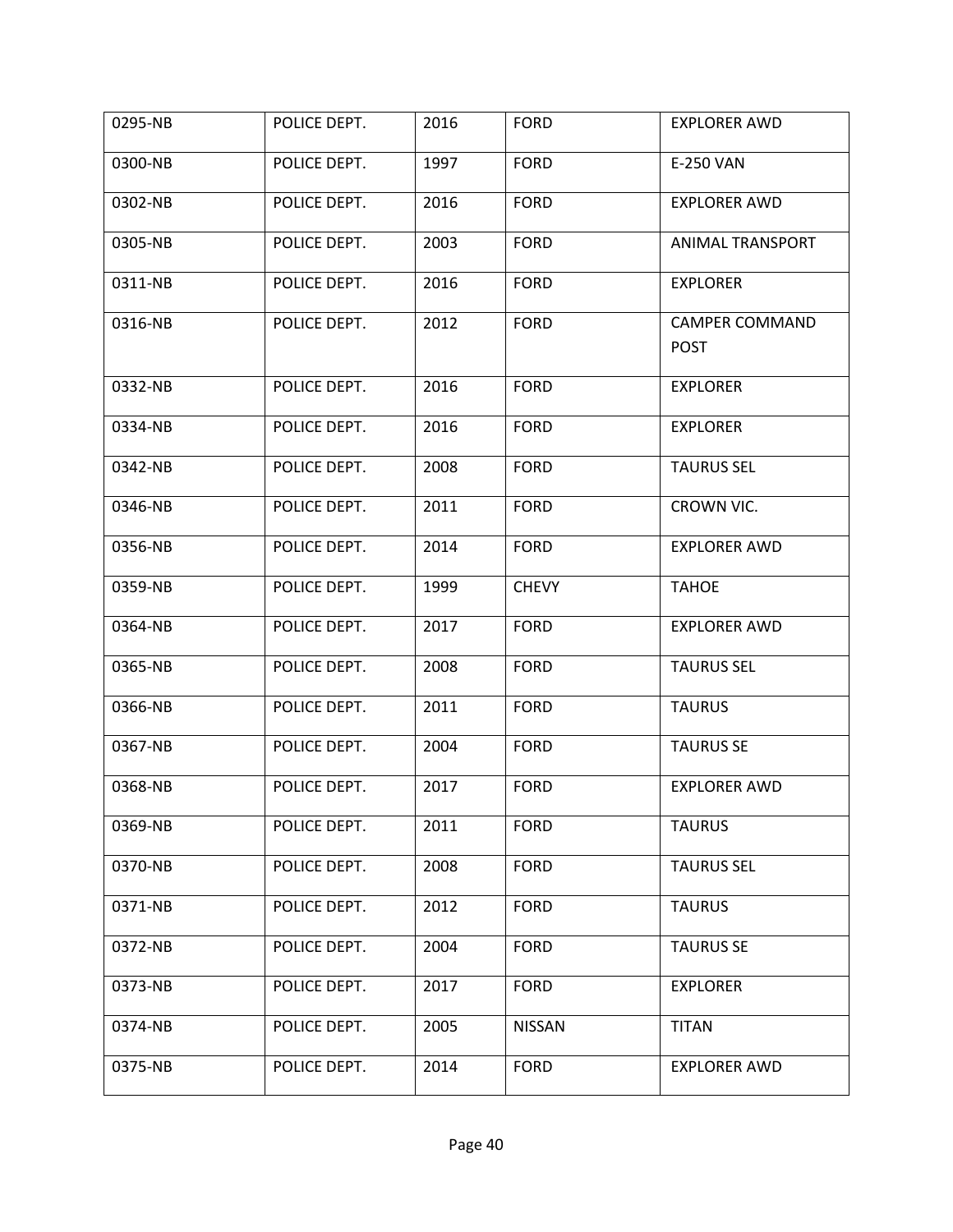| 0376-NB | POLICE DEPT.         | 2007 | <b>FORD</b>      | CROWN VIC.                 |
|---------|----------------------|------|------------------|----------------------------|
| 1ALBF5  | POLICE DEPT.         | 2014 | <b>FORD</b>      | <b>TAURUS</b>              |
| 1ALBF6  | POLICE DEPT.         | 2013 | <b>FORD</b>      | <b>TAURUS</b>              |
| 390ZHX  | POLICE DEPT.         | 2013 | <b>FORD</b>      | <b>TAURUS</b>              |
| 391ZHX  | POLICE DEPT.         | 2011 | <b>FORD</b>      | CROWN VIC.                 |
| 425-ZDN | POLICE DEPT.         | 2012 | <b>CHEVROLET</b> | <b>CAPRICE</b>             |
| 0215-NB | POLICE DEPT.         | 2011 | <b>FORD</b>      | <b>TAURUS</b>              |
| 242-NB  | POLICE DEPT.         | 2002 | <b>CHEVROLET</b> | <b>TAHOE</b>               |
| 429-YLT | POLICE DEPT.         | 2011 | <b>FORD</b>      | <b>TAURUS</b>              |
| 203-NB  | POLICE DEPT.         | 2005 | <b>DODGE</b>     | <b>DAKOTA</b>              |
| 7ATPG3  | POLICE DEPT.         | 2007 | <b>HYUNDAI</b>   | <b>ENTOURAGE</b>           |
| 842-XTJ | POLICE DEPT.         | 2005 | <b>CHRYSLER</b>  | 300                        |
| AC26792 | POLICE DEPT.         | 2016 | <b>FORD</b>      | <b>EXPLORER</b>            |
| AC26793 | POLICE DEPT.         | 2016 | <b>FORD</b>      | <b>EXPLORER</b>            |
| AC87164 | POLICE DEPT.         | 2016 | <b>FORD</b>      | <b>TAURUS</b>              |
| AH78179 | POLICE DEPT.         | 2017 | <b>FORD</b>      | <b>TAURUS</b>              |
| AL94265 | POLICE DEPT.         | 2008 | <b>ACURA</b>     | TL.                        |
| AL94266 | POLICE DEPT.         | 2008 | <b>HONDA</b>     | <b>CIVIC</b>               |
| C125432 | POLICE DEPT.         | 2003 | <b>GMC</b>       | 3500 PICKUP                |
|         | POLICE DEPT.         | 1990 | AM GENERAL       | H-1 HUMV<br>M1025/NG3SU1   |
|         |                      |      |                  |                            |
|         | POLICE DEPT.         | 1996 | AM GENERAL       | H-1 HUMV<br>M1025A2/96L360 |
|         |                      |      |                  |                            |
| 0037599 | <b>SENIOR CENTER</b> | 2000 | FORD-GOSHEN      | <b>COACH BUS</b>           |
| 40964   | <b>SENIOR CENTER</b> | 2007 | <b>FORD</b>      | E-350 SUPER BUS            |
| 40968   | <b>SENIOR CENTER</b> | 2011 | <b>FORD</b>      | E-350 SUPER BUS            |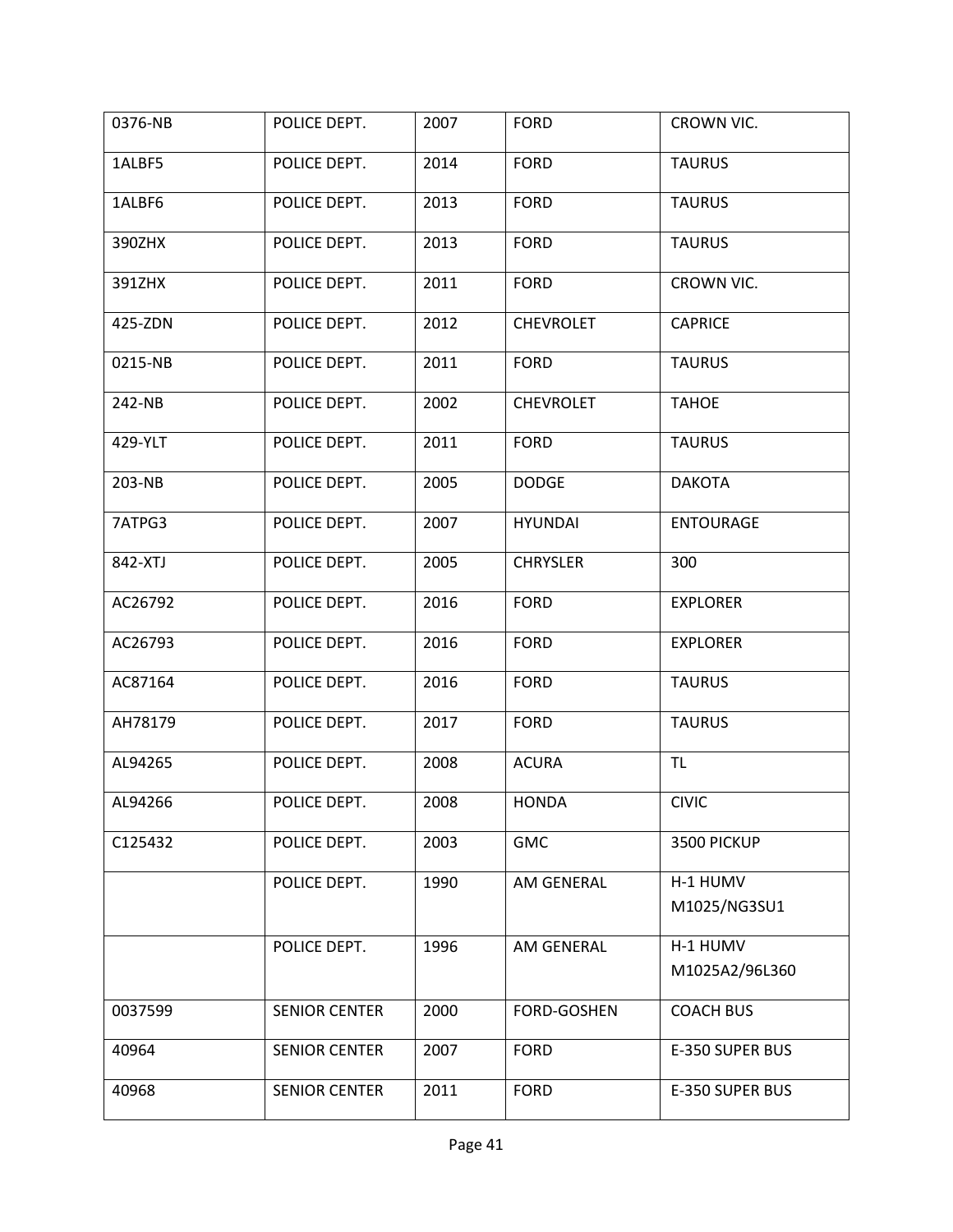| 8479-CA | <b>SENIOR CENTER</b>                | 2010 | <b>TOYOTA</b>      | <b>VENSA</b>               |
|---------|-------------------------------------|------|--------------------|----------------------------|
| 8619-CN | <b>SENIOR CENTER</b>                | 2015 | <b>FORD</b>        | <b>EDGE</b>                |
| 0113-NB | <b>STANLEY GOLF</b>                 | 1997 | <b>FORD</b>        | F350                       |
| 0119-NB | <b>STANLEY GOLF</b>                 | 2008 | <b>FORD</b>        | <b>F-250 PICK-UP TRUCK</b> |
| 0034551 | YOUTH SERVICES                      | 1999 | <b>FORD</b>        | <b>ECONOLINE CLUB</b>      |
| 0041436 | YOUTH SERVICES                      | 2009 | <b>FORD</b>        | E-350 SD 3DR VAN           |
| 0134-NB | YOUTH SERVICES                      | 2012 | <b>DODGE</b>       | <b>GRAND CARAVAN SE</b>    |
| 5C-6280 | YOUTH SERVICES                      | 1997 | <b>DODGE</b>       | CARAVAN                    |
| 0092-NB | PUBLIC WORKS                        | 2009 | <b>FORD</b>        | UTILITY BODY 4WD -         |
|         | <b>FLEET</b>                        |      |                    | F350                       |
| 0093-NB | <b>PUBLIC WORKS</b>                 | 2005 | <b>FORD</b>        | UTILITY BODY 4WD -         |
|         | <b>FLEET</b>                        |      |                    | F350                       |
| 0097-NB | PUBLIC WORKS<br><b>FLEET</b>        | 2003 | <b>GMC</b>         | <b>VAN</b>                 |
|         |                                     |      |                    |                            |
| 0103-NB | PUBLIC WORKS<br><b>FLEET</b>        | 2008 | <b>FORD</b>        | <b>F-450 UTILITY TRUCK</b> |
| 0112-NB | <b>PUBLIC WORKS</b>                 | 2017 | <b>FORD</b>        | F-650 ROLL BACK            |
|         | <b>FLEET</b>                        |      |                    | <b>RECKER</b>              |
| 0118-NB | <b>PUBLIC WORKS</b><br><b>FLEET</b> | 2001 | <b>FORD</b>        | <b>UTILITY TRUCK</b>       |
| 0277-NB | PUBLIC WORKS                        | 2007 | <b>FORD</b>        | F150 PICKUP                |
|         | <b>FLEET</b>                        |      |                    |                            |
| 0155-NB | PW POOL CAR                         | 2002 | <b>VOLKS WAGON</b> | <b>JETTA</b>               |
| 0094-NB | PW POOL CAR                         | 2004 | <b>FORD</b>        | <b>TAURUS</b>              |
| 0318-NB | PW POOL TRUCK                       | 1999 | <b>CHEVROLET</b>   | <b>CHASSIS CAB</b>         |
| 0131-NB | PW POOL CAR                         | 2006 | <b>HONDA</b>       | <b>CIVIC HYBRID</b>        |
| 0167-NB | PW POOL SUV                         | 2000 | <b>FORD</b>        | <b>EXPEDITION</b>          |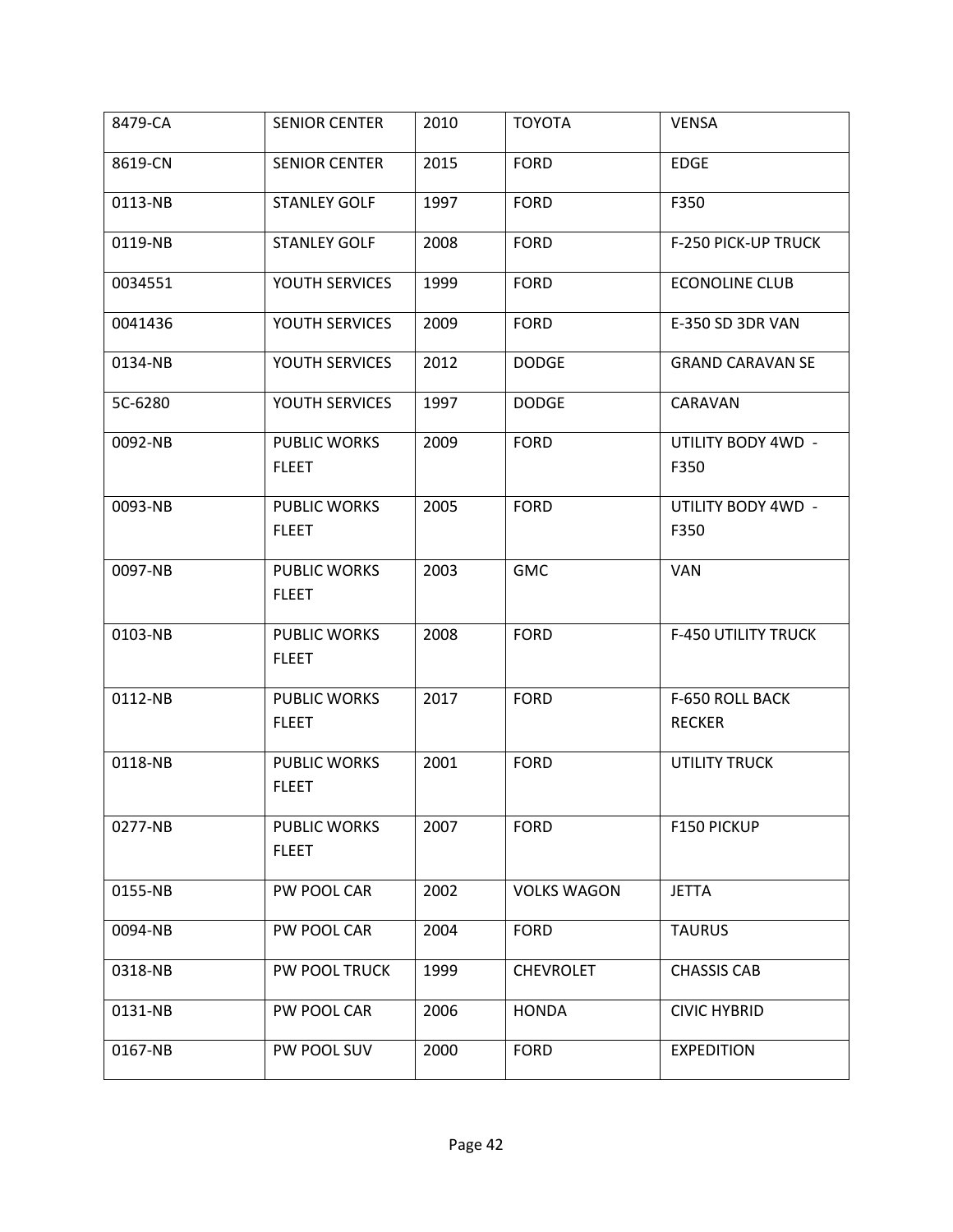## *APPENDIX B*

## *2018 Capital Equipment Bond*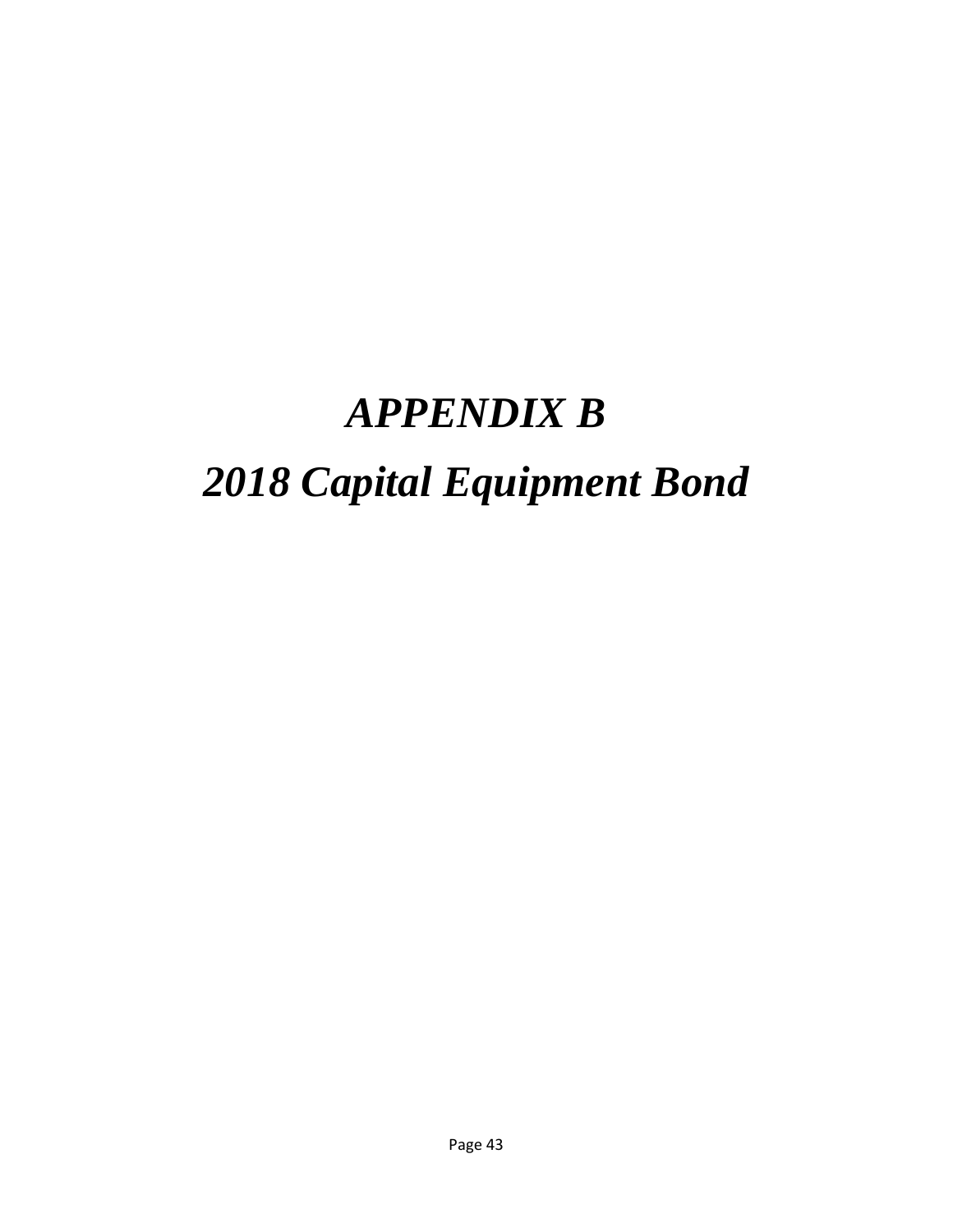| <b>Department</b>                         | Vehicle / Equipment                       | <b>Vehicles Primary Use</b>             |                | <b>Quantity Cost per Item Total Cost</b> |           |
|-------------------------------------------|-------------------------------------------|-----------------------------------------|----------------|------------------------------------------|-----------|
|                                           |                                           |                                         |                |                                          |           |
| <b>PUBLIC WORKS</b>                       |                                           |                                         |                |                                          |           |
| <b>Field Services - Parks</b>             | 60" Hustler Zero Turn Mowers              | Mowing Grass                            | 6              | \$9,900                                  | \$59,400  |
|                                           | Leaf Blowers Hurricane Z3                 | Leaf Blow/Blowing Off Parking Lots      | $\overline{2}$ | \$11,250                                 | \$22,500  |
|                                           | Trackless MT6 4x4 Articulated Tractor     | Snow Removal/boom mower                 | $\mathbf{1}$   | \$160,000                                | \$160,000 |
|                                           | Lowboy Dump Truck/Plow                    | MOVING MATERIALS/SNOW PLOWING           | $\overline{2}$ | \$80,000                                 | \$160,000 |
| <b>Field Services - Streets</b>           | 6-Wheel Dump Truck (Front-line Snow Plow) | MOVING MATERIALS/SNOW PLOWING           | $\overline{2}$ | \$200,000                                | \$400,000 |
|                                           | 11'Rack Body With lift Gate               | To Haul Equipment And To Plow Snow      | $\mathbf{1}$   | \$55,000                                 | \$55.000  |
|                                           | Heavy Duty Low Boy                        | To Haul Equipment And To Plow Snow      | $1\,$          | \$80,000                                 | \$80,000  |
|                                           | Heavy Duty Pick-up with Plow & Lift-gate  | Haul Equipment And Plow Snow            | $\mathbf{1}$   | \$47,000                                 | \$47,000  |
| <b>Field Services - Traffic</b>           | Heavy Duty/Sign Truck                     | Installation Of Traffic Signs           | $\mathbf{1}$   | \$75,000                                 | \$75,000  |
| <b>Utilities - Water Distribution</b>     |                                           |                                         | $\mathbf 0$    | \$0                                      | \$0       |
|                                           |                                           |                                         | $\Omega$       | \$0                                      | \$0       |
|                                           |                                           |                                         |                |                                          |           |
| <b>Utilities - Water Quality</b>          |                                           |                                         | $\mathbf 0$    | \$0                                      | \$0       |
|                                           |                                           |                                         | $\Omega$       | \$0                                      | \$0       |
| <b>Facilities &amp; Energy</b>            |                                           |                                         |                |                                          |           |
|                                           | 60" Hustler Zero Turn Mowers              | To Mow City Owned Properties            | $\mathbf{1}$   | \$9,900                                  | \$9,900   |
|                                           | 30' Electric Scissor Lift                 | To Service All City Building            | $\mathbf{1}$   | \$20,000                                 | \$20,000  |
| <b>RECREATION AND COMMUNITIY SERVICES</b> |                                           |                                         |                |                                          |           |
|                                           | <b>Transit Van</b>                        | To move inflatable toys / equipment     | $\mathbf{1}$   | \$17,000                                 | \$17,000  |
| <b>Golf Course</b>                        | Kubota Tractor L6060                      | To Aerate Greens and ferilize           | 0              | \$0                                      | \$0       |
| <b>Fairview Cemetery</b>                  | 60" Hustler Zero Turn Mowers              | <b>Mowing Grass</b>                     | $\overline{2}$ | \$9,900                                  | \$19,800  |
| <b>MUNICPAL DEVELOPMENT</b>               |                                           |                                         |                |                                          |           |
| <b>FIRE DEPARTMENT</b>                    |                                           |                                         |                |                                          |           |
|                                           | Ford Expedition/Chevy Tahoe               | Chief's car/Front Line Command Vehicles | 3              | \$70,000                                 | \$210,000 |
|                                           | UTV                                       | Off Road Vehicle for Off Road Rescues   | $\mathbf{1}$   | \$25,000                                 | \$25,000  |
| <b>POLICE DEPARTMENT</b>                  |                                           |                                         |                |                                          |           |
|                                           | Ford Interceptor - Patrol Officer         | PATROL                                  | 10             | \$53,896                                 | \$538,960 |
|                                           |                                           |                                         |                |                                          |           |
|                                           | Ford Taurus - Police Administration       | ADMINISTRATION                          | $\overline{2}$ | \$34,814                                 | \$69,628  |
|                                           |                                           |                                         |                | <b>TOTAL:</b>                            |           |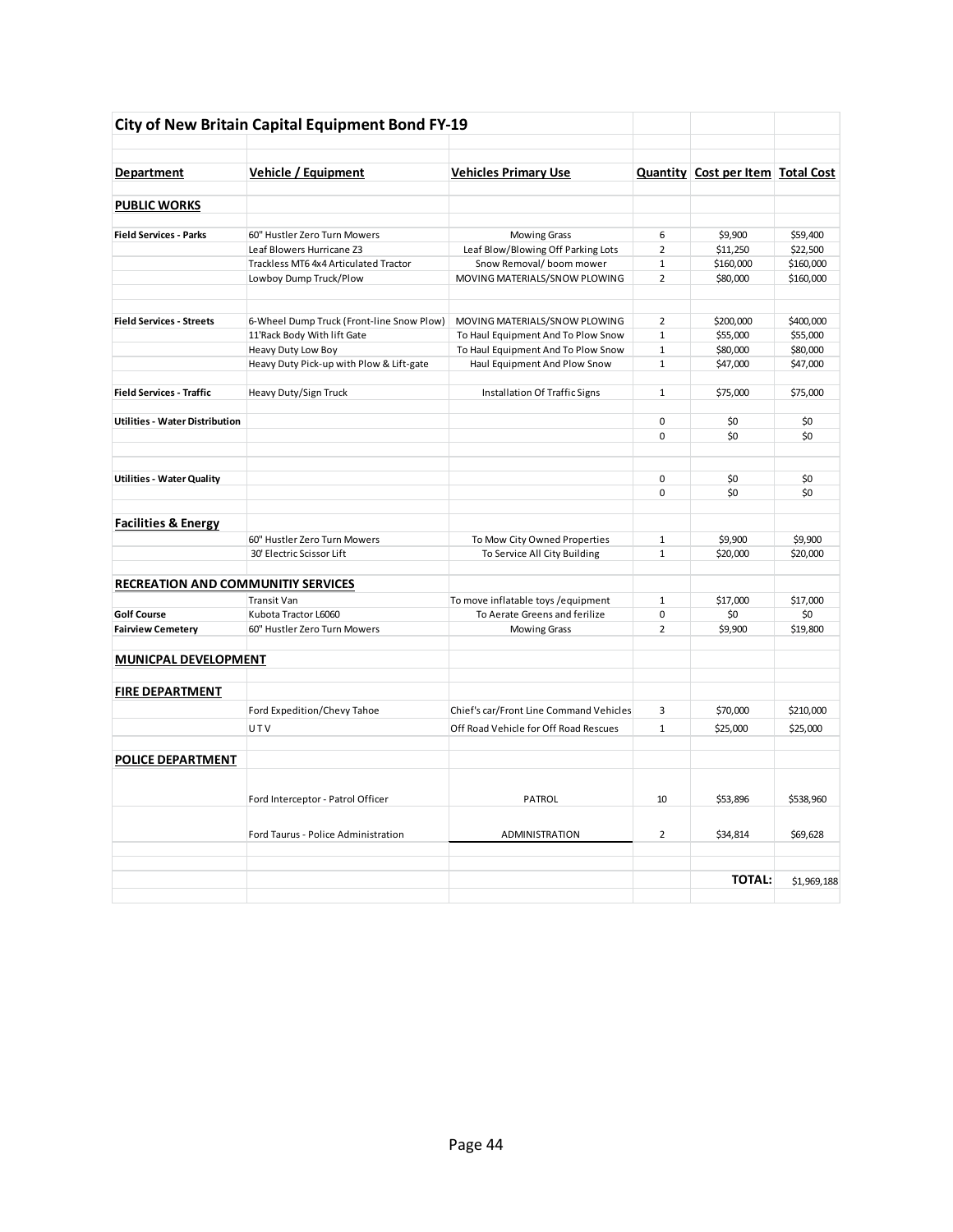# *APPENDIX D FLEET POLICIES*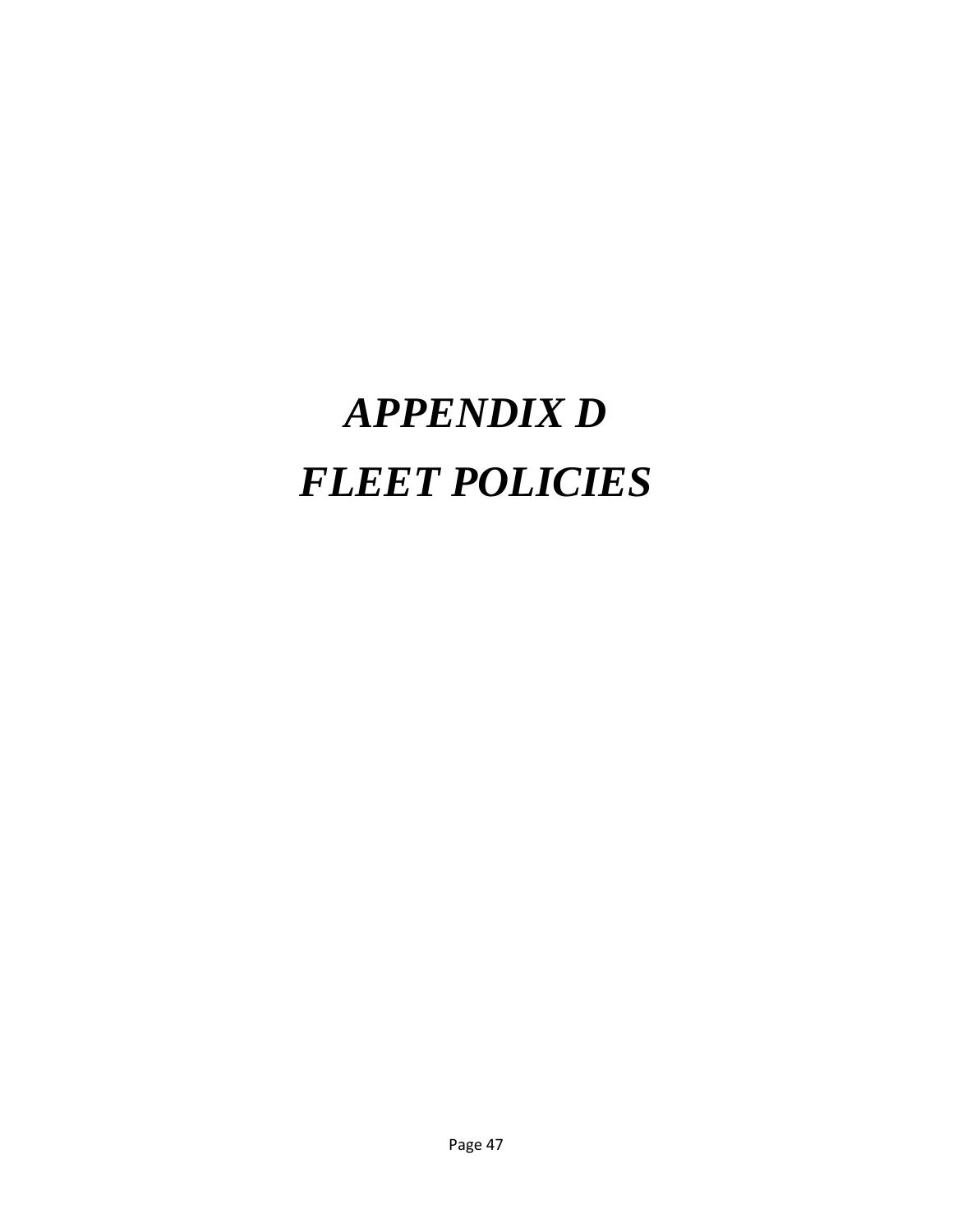## **Public Works Department Policy**

**To:** All NBPW Personnel **From:** Mark E. Moriarty, PE. Director of Public Works **Date:** December 4, 2017 **Subject:** Public Works Vehicle No Idling Policy and Guidelines for Seasonal Idling

### **Introduction:**

Like agencies across the country New Britain Public Works has established a goal of eliminating unnecessary vehicle idling. There are many reasons for this. Vehicle idling wastes money, fuel, pollutes the environment, and running an engine at low speed (idling) also causes twice the wear on internal parts compared to driving at regular speeds. This waste results in unnecessary expenses on fuel, and the decreased lifecycles for vehicles and equipment.

By adopting this No Idling Policy, Public Works is demonstrating environmental stewardship, and eliminating wasteful spending. Everyone's cooperation is needed for the success of this policy, and the Department is open to having this policy revisited after we have more practical experience with it.

### **I. Public Works Vehicle and Equipment No Idling Policy**

- 1. New Britain Public Works maintains a strict no idling policy regarding the use of its vehicles and equipment. Conformance with this policy means that **no discretionary idling is allowed** for City vehicles and equipment.
- 2. With few exceptions, vehicles shall not be left unattended while idling especially outside of the work area.
- 3. Some, non-discretionary, idling is allowed in the followings cases:
	- a. When the vehicle is forced to remain motionless because of traffic conditions or mechanical difficulties over which the operator has no control.
	- b. When idling is necessary to accomplish the intended use of the vehicles or equipment and complete a work assignment.
	- c. When idling is necessary to provide warning lights for work zone safety recognizing that this type of idling is only "non-discretionary" when idling is necessary to ensure a constant state of charge to the vehicle's battery. Vehicles equipped with LED traffic lights can be run continually for over two hours without the need to turn the vehicle on to recharge the battery.
	- d. Weather related idling as discussed in the "Guidelines for Seasonal Idling Durations" portion of this document.
	- e. Emergency response related idling as discussed in the "Guidelines for Idling during Winter Storm Operations and other Emergency Operations" portion of this document.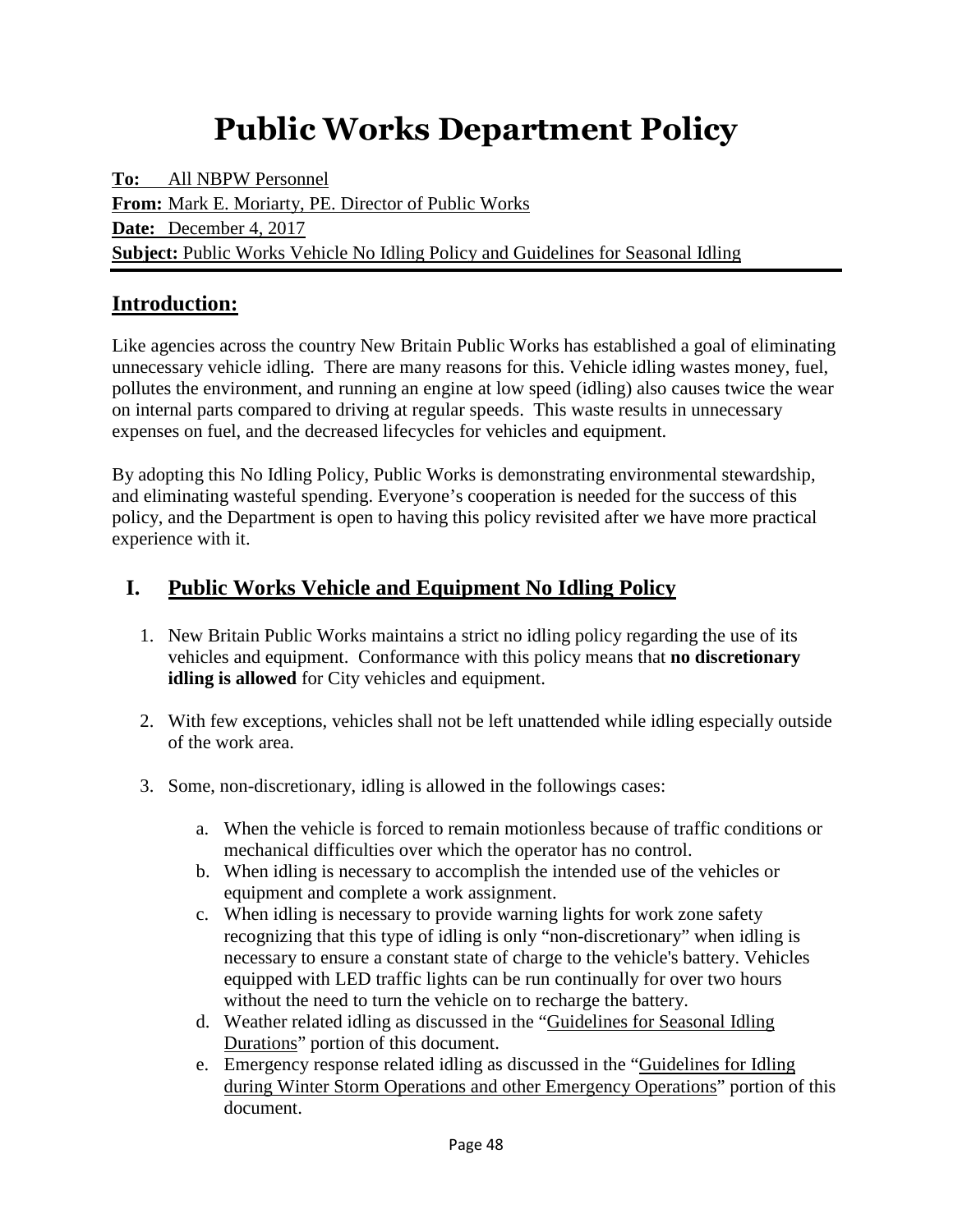f. Other exemptions to the no idling policy are subject to the approval of the Director of Public Works.

### **II. Guidelines for Seasonal Idling Durations:**

Seasonal variations to the City's no idling policy are necessary for the health and safety of our employees, and should take into consideration vehicle condition, and special circumstances during emergency operations such as Winter Storm Operations, cold weather Water Main breaks, and other related emergencies.

### **Heating and Cooling Shelter**

In cases of extreme temperatures vehicle idling can be necessary for the health and safety of our employees as follows:

- a. When the outdoor temperatures are below 25 degrees Fahrenheit or above 90 Fahrenheit idling is permissible related to the use of a vehicle for a heating or cooling shelter.
- b. During the regular workday idling is permissible for a vehicle being used as a remote lunch/break room when the outside temperature necessitates (above 92 degrees F or below 40 degrees F). In these cases the vehicle can be warmed up by starting the vehicle 5 minutes prior to the work break, and then turned off at the conclusion of the break.
- c. Intermittent idling is permissible for vehicles used as a remote office by supervisory staff, engineering division staff, and other approved staff when the outside temperatures are above 92 degrees Fahrenheit and below 40 degrees Fahrenheit. In these cases the vehicle shall not be run continuously unless the outside temperature drops below 25 degrees Fahrenheit.

### **Vehicles and Equipment with equipped with gasoline engines:**

| Temperature - (Deg. F) | Idle Time Allowed - (min.) |
|------------------------|----------------------------|
| 33 Deg. F and above    | No Idling                  |
| 32 to 15 Deg. F        | $1$ to $2$ min.            |
| 14 to 5 Deg. F         | $2$ to 4 min.              |
| 4 deg. F and below     | 5 to 10 min.               |

### **Cold Morning Starts - (parked outside)**

No idle warm up time shall occur on automotive units at temperatures above 32 degree Fahrenheit nor on units parked in an indoor garage/shop.

Some additional idle time may be allowed during cold morning starts for cases where frost has accumulated on a vehicle's windows that needs to be cleared before the vehicle can be operated safely.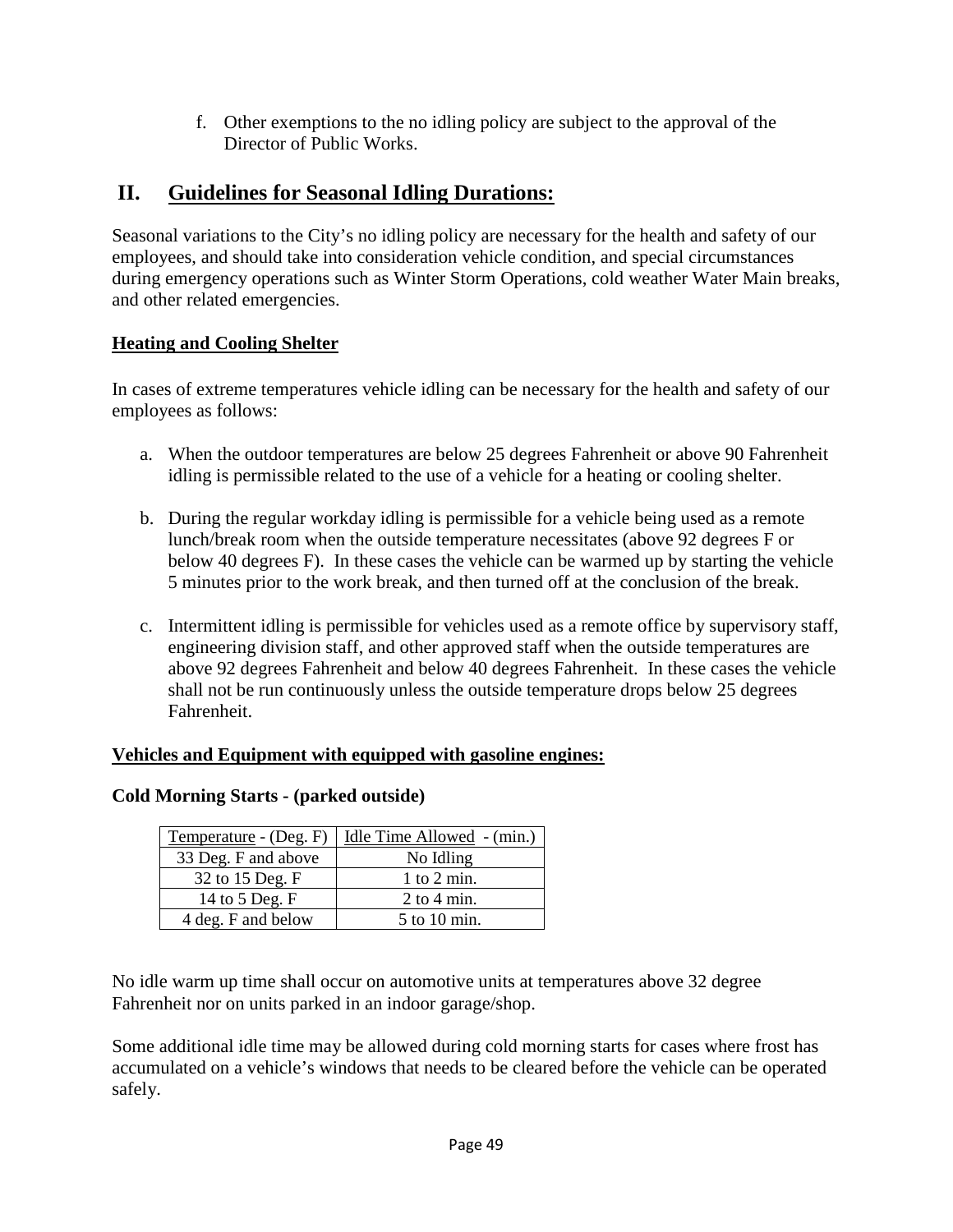### **Mid-Day Use (after initial warm up)**

- 1. For gasoline engines turn the vehicle off if at any time it is going to be running and idling for 3 minutes or longer at temperatures of 25 and above.
- 2. Depending on outside temperatures and the length of time a vehicle has been shut off, it may become necessary to restart it to allow proper engine warm up. The idle warm up time shall never exceed the times listed for cold starts noted above.

### **Vehicles and Equipment with Diesel engines:**

| Temperature -      | <b>Idle Time Allowed</b> | <b>Block</b> heater |
|--------------------|--------------------------|---------------------|
| $($ Deg. $F)$      | $-$ (min.)               |                     |
| 95 to 33 Deg. F    | 1 to 5 min.              | not plugged in      |
| 32 to 10 Deg. F    | 10 to 15 min.            | plugged in previous |
|                    |                          | night               |
| 9 deg. F and below | 15 to 30 min.            | plugged in previous |
|                    |                          | night               |

#### **Cold Morning Starts - (parked outside**)

- 1 At temperatures of 32 degrees Fahrenheit and lower the initial start-up procedures shall conform to manufacture specifications and run at the lowest idle.
- 2 After 5 minutes of the engine being at the lowest idle, the operator should throttle up the engine's R.P.M. (1,000 to 1,200 rpm). The higher idle will seal the engine's turbo rings, eliminating the engine oil from clogging up the inside of turbo charger.
- 3 At this point the unit's hydraulic system should be cycled. This is achieved by fully extending and contracting each and every hydraulic cylinder. By completing this action the cold oil is warmed up, thus reducing the impact of cold, thick oil, shock loading the unit's hydraulic pump.
- 4 Operators shall only put a piece of equipment to work if the desired idle warm up time has been achieved, vehicle check completed and the hydraulic system cycled.
- 5 Some additional idle time may be allowed during cold morning starts for cases where frost has accumulated on a vehicles windows that needs to be cleared before the vehicle can be operated safely.

### **Mid-Day Use (after initial warm up)**

- 1 A diesel unit that is not going to be worked for short periods of time should be left to idle - in all temperatures, with some limitations:
	- a. Interval Result